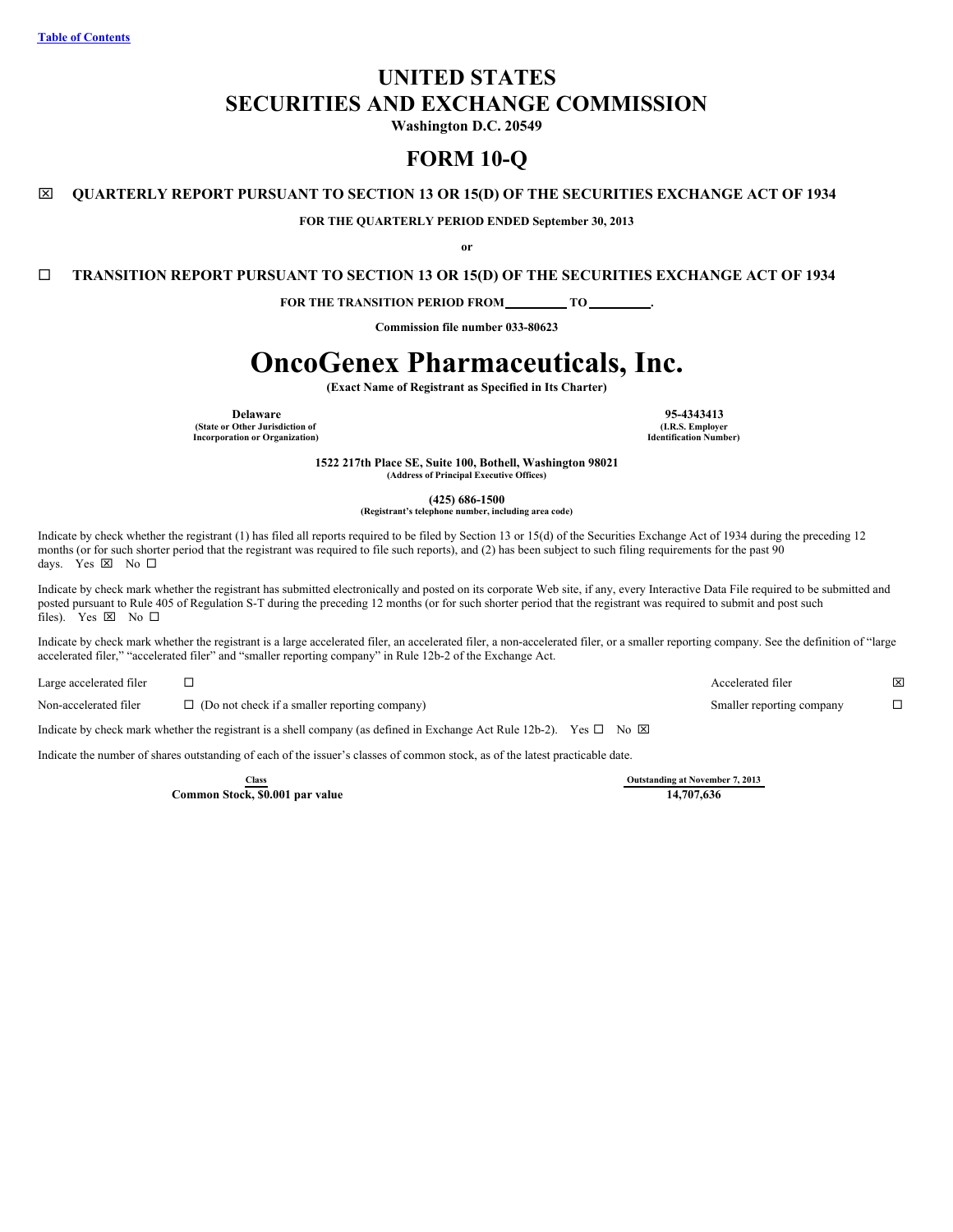#### <span id="page-1-0"></span>**OncoGenex Pharmaceuticals, Inc. Index to Form 10-Q**

|                      |                                                                                                                                                     | Page<br>Number |
|----------------------|-----------------------------------------------------------------------------------------------------------------------------------------------------|----------------|
|                      | <b>Part I. Financial Information</b>                                                                                                                |                |
| Item 1.              | <b>Financial Statements (unaudited)</b>                                                                                                             | 3              |
|                      | Consolidated Balance Sheets as of September 30, 2013 (unaudited) and December 31, 2012                                                              | 3              |
|                      | Consolidated Statements of Loss and Comprehensive Loss (unaudited) for the three and nine months ended September 30, 2013 and September 30,<br>2012 | 4              |
|                      | Consolidated Statements of Cash Flows (unaudited) for the nine months ended September 30, 2013 and September 30, 2012                               | 5              |
|                      | Notes to Consolidated Financial Statements (unaudited)                                                                                              | 6              |
| Item 2.              | Management's Discussion and Analysis of Financial Condition and Results of Operations                                                               | 19             |
| Item 3.              | <b>Quantitative and Qualitative Disclosures About Market Risk</b>                                                                                   | 29             |
| Item 4.              | <b>Controls and Procedures</b>                                                                                                                      | 30             |
|                      | <b>Part II. Other Information</b>                                                                                                                   |                |
| Item 1A.             | <b>Risk Factors</b>                                                                                                                                 | 31             |
| Item 6.              | <b>Exhibits</b>                                                                                                                                     | 50             |
|                      | Items 1, 2, 3, 4 and 5 are not applicable and therefore have been omitted.                                                                          |                |
| <b>Signatures</b>    |                                                                                                                                                     | 51             |
| <b>Exhibit Index</b> |                                                                                                                                                     | 52             |
|                      |                                                                                                                                                     |                |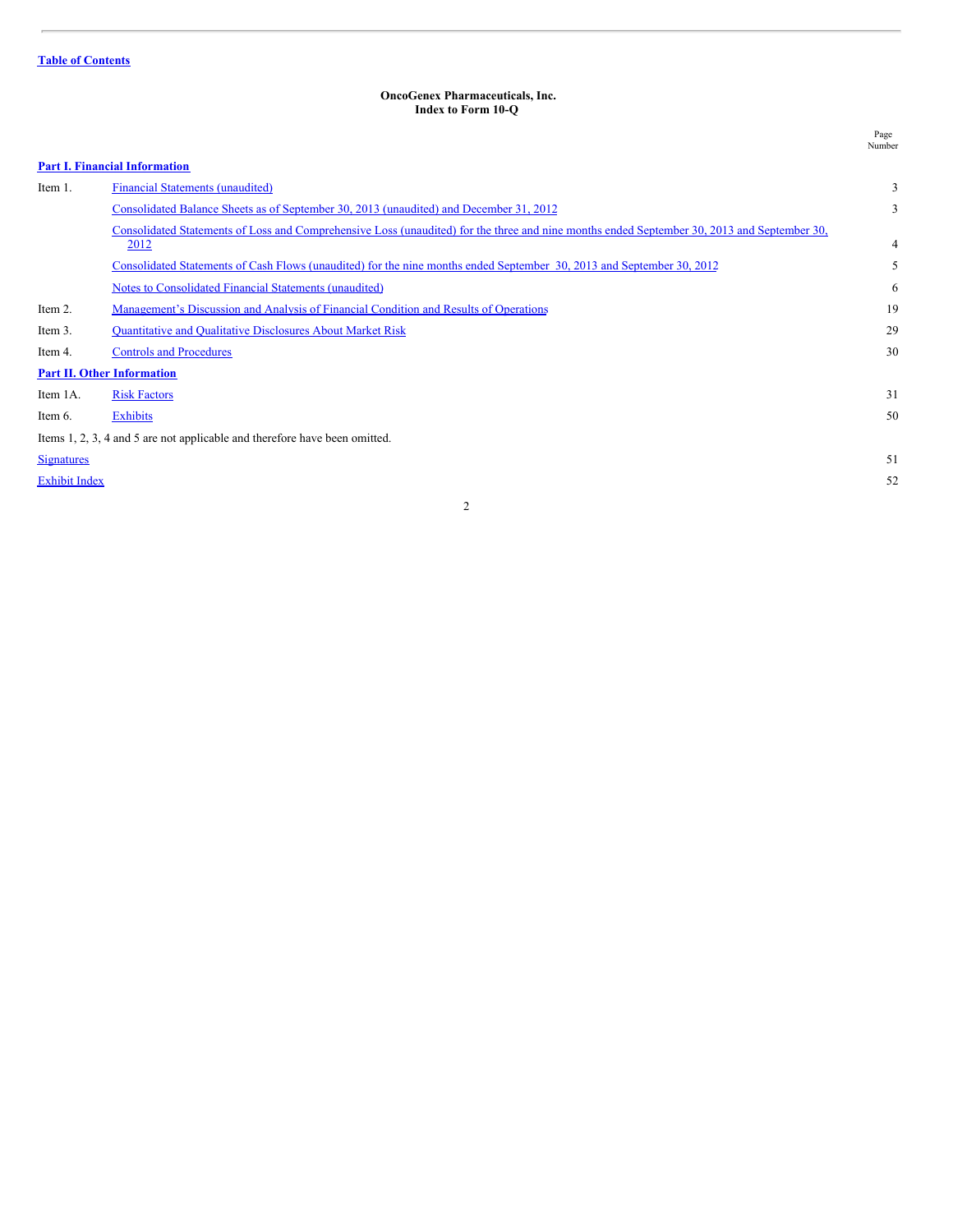# <span id="page-2-0"></span>**PART I. FINANCIAL INFORMATION**

<span id="page-2-1"></span>**Item 1. Consolidated Financial Statements**

# <span id="page-2-2"></span>**OncoGenex Pharmaceuticals, Inc. Consolidated Balance Sheets**

(In thousands, except per share and share amounts)

|                                                                                                                                      | September 30,<br>2013 | December 31,<br>2012 |
|--------------------------------------------------------------------------------------------------------------------------------------|-----------------------|----------------------|
|                                                                                                                                      | (Unaudited)           |                      |
|                                                                                                                                      | £.                    | s                    |
| <b>ASSETS</b>                                                                                                                        |                       |                      |
| Current                                                                                                                              |                       |                      |
| Cash and cash equivalents [note 4]                                                                                                   | 12.950                | 18.075               |
| Short-term investments [note 4]                                                                                                      | 33,827                | 57,308               |
| Interest receivable                                                                                                                  | 295                   | 327                  |
| Amounts receivable [note 3]                                                                                                          | 9,922                 | 714                  |
| Prepaid expenses and other current assets                                                                                            | 2,713                 | 3,755                |
| <b>Total current assets</b>                                                                                                          | 59,707                | 80,179               |
| Restricted cash [note 4]                                                                                                             | 314                   | 314                  |
| Property and equipment, net                                                                                                          | 443                   | 371                  |
| Other assets                                                                                                                         | 1,175                 | 1,152                |
| <b>Total assets</b>                                                                                                                  | 61,639                | 82,016               |
| <b>LIABILITIES AND STOCKHOLDERS' EQUITY</b>                                                                                          |                       |                      |
| Current                                                                                                                              |                       |                      |
| Accounts payable                                                                                                                     | 39                    | 1,329                |
| <b>Accrued liabilities</b>                                                                                                           | 11,334                | 4,180                |
| Accrued compensation                                                                                                                 | 1,357                 | 1,541                |
| Current portion of long-term obligations [note 6]                                                                                    | 1,090                 | 1,084                |
| Warrant liability <i>[note 4 and note 5]</i>                                                                                         | 548                   | 3,422                |
| <b>Total current liabilities</b>                                                                                                     | 14,368                | 11,556               |
| Long-term obligations, less current portion <i>[note 6]</i>                                                                          | 3,728                 | 4,253                |
| <b>Total liabilities</b>                                                                                                             | 18,096                | 15,809               |
| Commitments and contingencies [note 7]                                                                                               |                       |                      |
| Stockholders' equity:                                                                                                                |                       |                      |
| Common shares [note 5]:                                                                                                              |                       |                      |
| \$0.001 par value, 50,000,000 and 25,000,000 shares authorized and 14,706,260 and 14,656,916 issued and outstanding at September 30, |                       |                      |
| 2013 and December 31, 2012, respectively                                                                                             | 15                    | 15                   |
| Additional paid-in capital                                                                                                           | 167,899               | 165,395              |
| Accumulated deficit                                                                                                                  | (127, 011)            | (101, 840)           |
| Accumulated other comprehensive income                                                                                               | 2,640                 | 2,637                |
| Total stockholders' equity                                                                                                           | 43,543                | 66,207               |
| Total liabilities and stockholders' equity                                                                                           | 61,639                | 82,016               |
| <b>Subsequent events [note 8]</b>                                                                                                    |                       |                      |

See accompanying notes.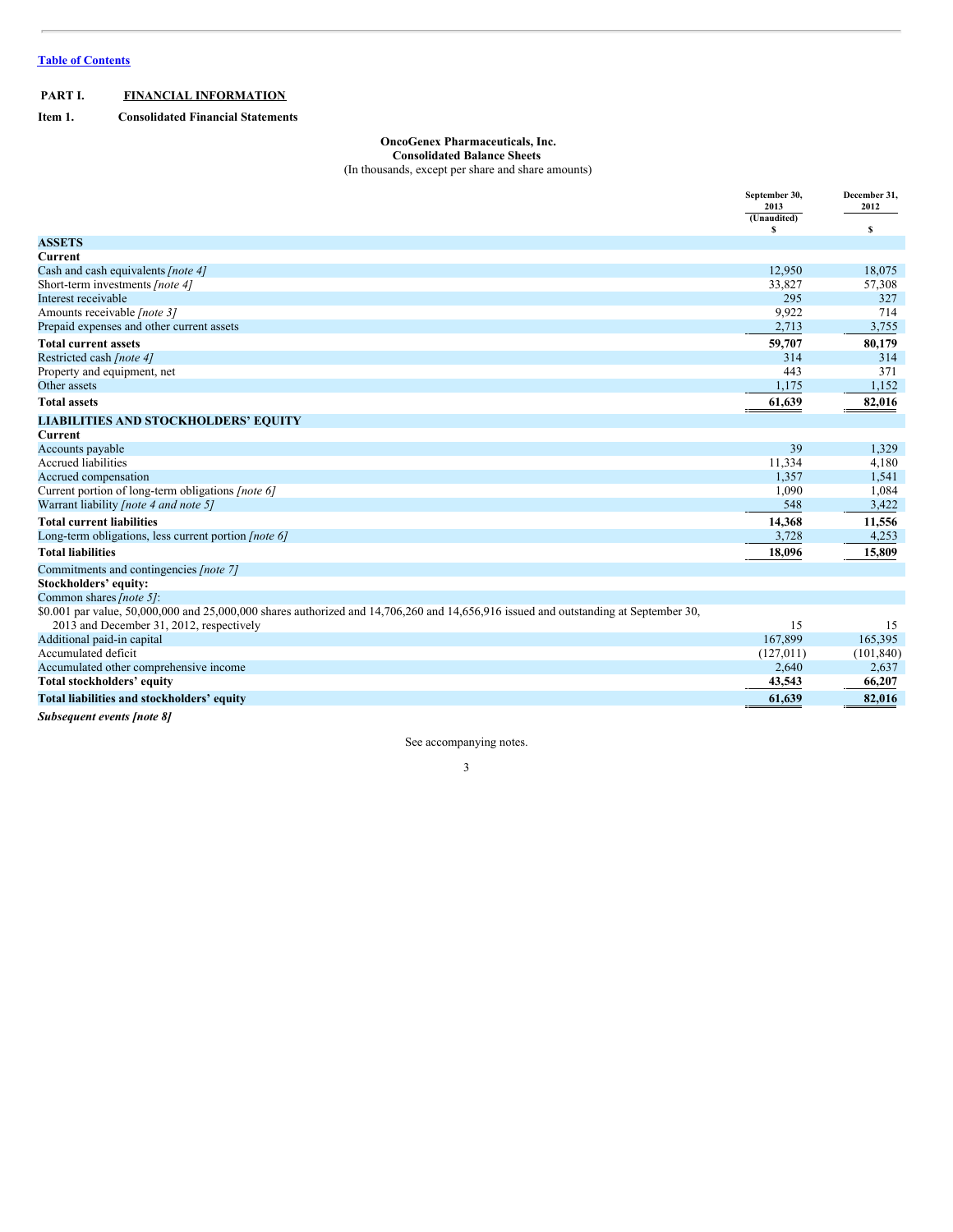#### <span id="page-3-0"></span>**OncoGenex Pharmaceuticals, Inc. Consolidated Statements of Loss and Comprehensive Loss (Unaudited)** (In thousands, except per share and share amounts)

|                                                          |            | <b>Three months Ended</b><br>September 30, |            | <b>Nine months Ended</b><br>September 30, |  |
|----------------------------------------------------------|------------|--------------------------------------------|------------|-------------------------------------------|--|
|                                                          | 2013       | 2012                                       |            | 2012                                      |  |
|                                                          |            | S                                          | S          | S                                         |  |
| <b>COLLABORATION REVENUE</b> [note 3]                    | 9,862      | 6,570                                      | 21,278     | 10,315                                    |  |
| <b>EXPENSES</b>                                          |            |                                            |            |                                           |  |
| Research and development                                 | 18,004     | 12,895                                     | 42,122     | 24,303                                    |  |
| General and administrative                               | 2,473      | 1,965                                      | 7,446      | 5,749                                     |  |
| Total operating expenses                                 | 20,477     | 14,860                                     | 49,568     | 30,052                                    |  |
| <b>OTHER INCOME (EXPENSE)</b>                            |            |                                            |            |                                           |  |
| Interest income                                          | 33         | 86                                         | 124        | 227                                       |  |
| Other                                                    | (11)       | (24)                                       | 121        | (7)                                       |  |
| Gain on warrants                                         | 539        | 2,308                                      | 2,874      | 2,522                                     |  |
| Total other income                                       | 561        | 2,370                                      | 3,119      | 2,742                                     |  |
| <b>Net loss</b>                                          | (10, 054)  | (5,920)                                    | (25,171)   | (16,995)                                  |  |
| <b>OTHER COMPREHENSIVE LOSS</b>                          |            |                                            |            |                                           |  |
| Net unrealized gain on securities                        | 24         | 38                                         |            | 19                                        |  |
| <b>Comprehensive loss</b>                                | (10, 030)  | (5,882)                                    | (25, 168)  | (16,976)                                  |  |
| Basic and diluted net loss per common share [note 5]     | (0.68)     | (0.40)                                     | (1.72)     | (1.29)                                    |  |
| Weighted average number of common shares <i>[note 5]</i> | 14,690,984 | 14,619,842                                 | 14,675,244 | 13,141,940                                |  |

See accompanying notes.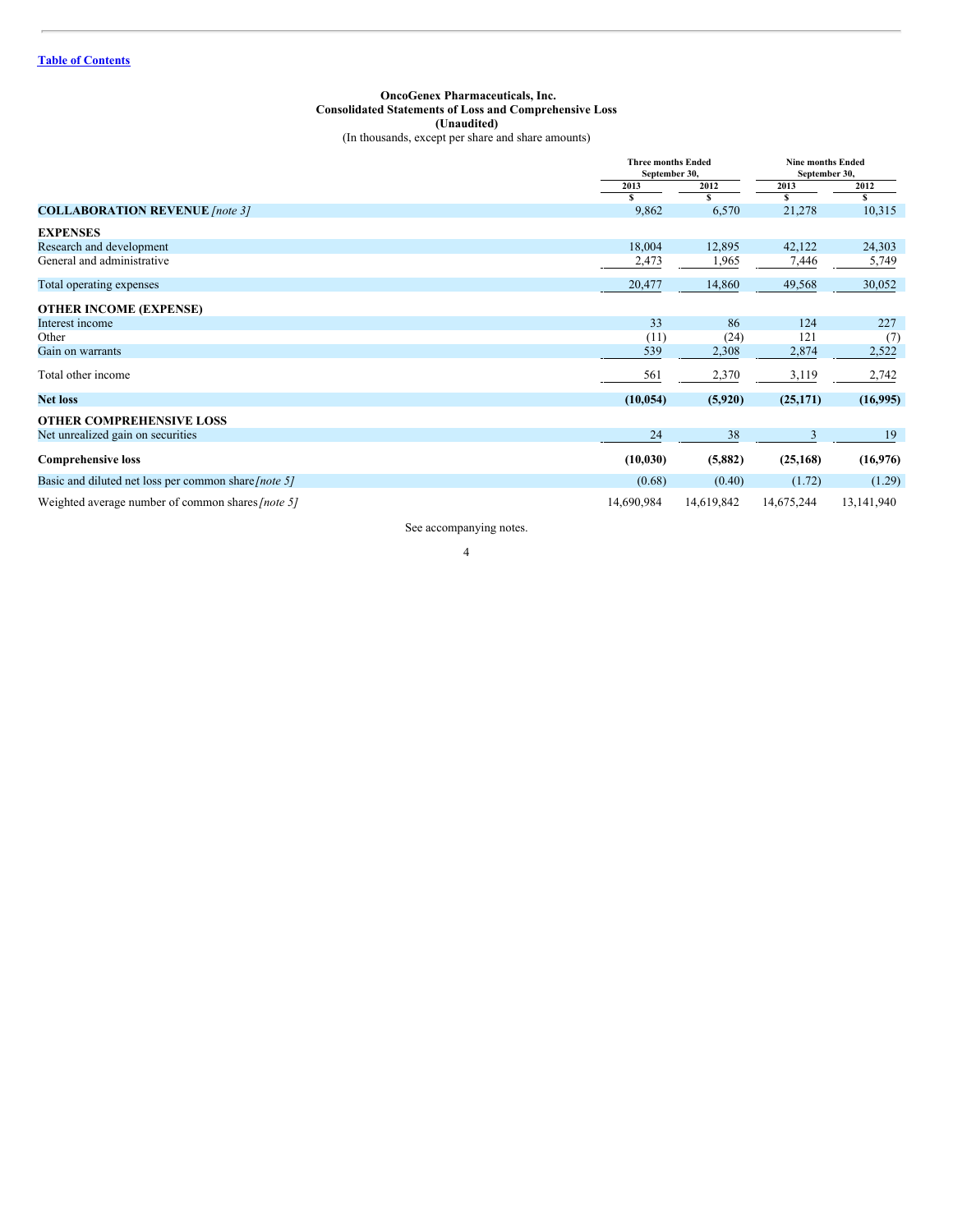#### <span id="page-4-0"></span>**OncoGenex Pharmaceuticals, Inc. Consolidated Statements of Cash Flows (Unaudited)** (In thousands)

|                                                                                                 |                         | Nine months ended<br>September 30, |
|-------------------------------------------------------------------------------------------------|-------------------------|------------------------------------|
|                                                                                                 | 2013                    | 2012                               |
| <b>OPERATING ACTIVITIES</b>                                                                     | $\overline{\mathbf{s}}$ | $\overline{\mathbf{s}}$            |
| Net loss                                                                                        | (25, 171)               | (16,995)                           |
|                                                                                                 |                         |                                    |
| Adjustments to reconcile net loss to net cash used in operating activities:<br>Gain on warrants | (2,874)                 |                                    |
| Depreciation                                                                                    | 162                     | (2,522)<br>71                      |
| Stock-based compensation [note 5[c]]                                                            | 2,490                   | 1,610                              |
| Changes in operating assets and liabilities:                                                    |                         |                                    |
| Interest receivable                                                                             | 32                      | (144)                              |
| Amounts receivable                                                                              | (9,208)                 | (182)                              |
| Prepaid expenses and other assets                                                               | 1,019                   | (8,705)                            |
| Accounts payable                                                                                | (1,290)                 | (162)                              |
| Accrued liabilities                                                                             | 7,154                   | 2,494                              |
| Accrued compensation                                                                            | (184)                   | 169                                |
| <b>Restricted Cash</b>                                                                          |                         | 63                                 |
| Excess lease liability [note 6]                                                                 | (504)                   | (589)                              |
| Lease Obligations                                                                               | (15)                    | 22                                 |
| Deferred collaboration revenue                                                                  |                         | (9,126)                            |
|                                                                                                 |                         |                                    |
| Cash used in operating activities                                                               | (28, 389)               | (33,996)                           |
| <b>FINANCING ACTIVITIES</b>                                                                     |                         |                                    |
| Proceeds from exercise of stock options                                                         | 10                      | 460                                |
| Issuance of common shares, net of share issue costs                                             |                         | 53,777                             |
| Cash provided by financing activities                                                           | 10                      | 54,237                             |
| <b>INVESTING ACTIVITIES</b>                                                                     |                         |                                    |
| Purchase of investments                                                                         | (31,615)                | (84,313)                           |
| Proceeds from maturities of investments                                                         | 55,096                  | 47,012                             |
| Purchase of property and equipment                                                              | (234)                   | (114)                              |
| Cash provided by (used in) investing activities                                                 | 23,247                  | (37, 415)                          |
| Effect of exchange rate changes on cash                                                         | $\tau$                  | 19                                 |
| Decrease in cash and cash equivalents during the period                                         | (5, 125)                | (17, 155)                          |
| Cash and cash equivalents, beginning of the period                                              | 18,075                  | 28,517                             |
| Cash and cash equivalents, end of the period                                                    | 12,950                  | 11,362                             |
| Supplemental cash flow information                                                              |                         |                                    |
| Property and equipment acquired under lease obligation                                          | 24                      |                                    |

See accompanying notes.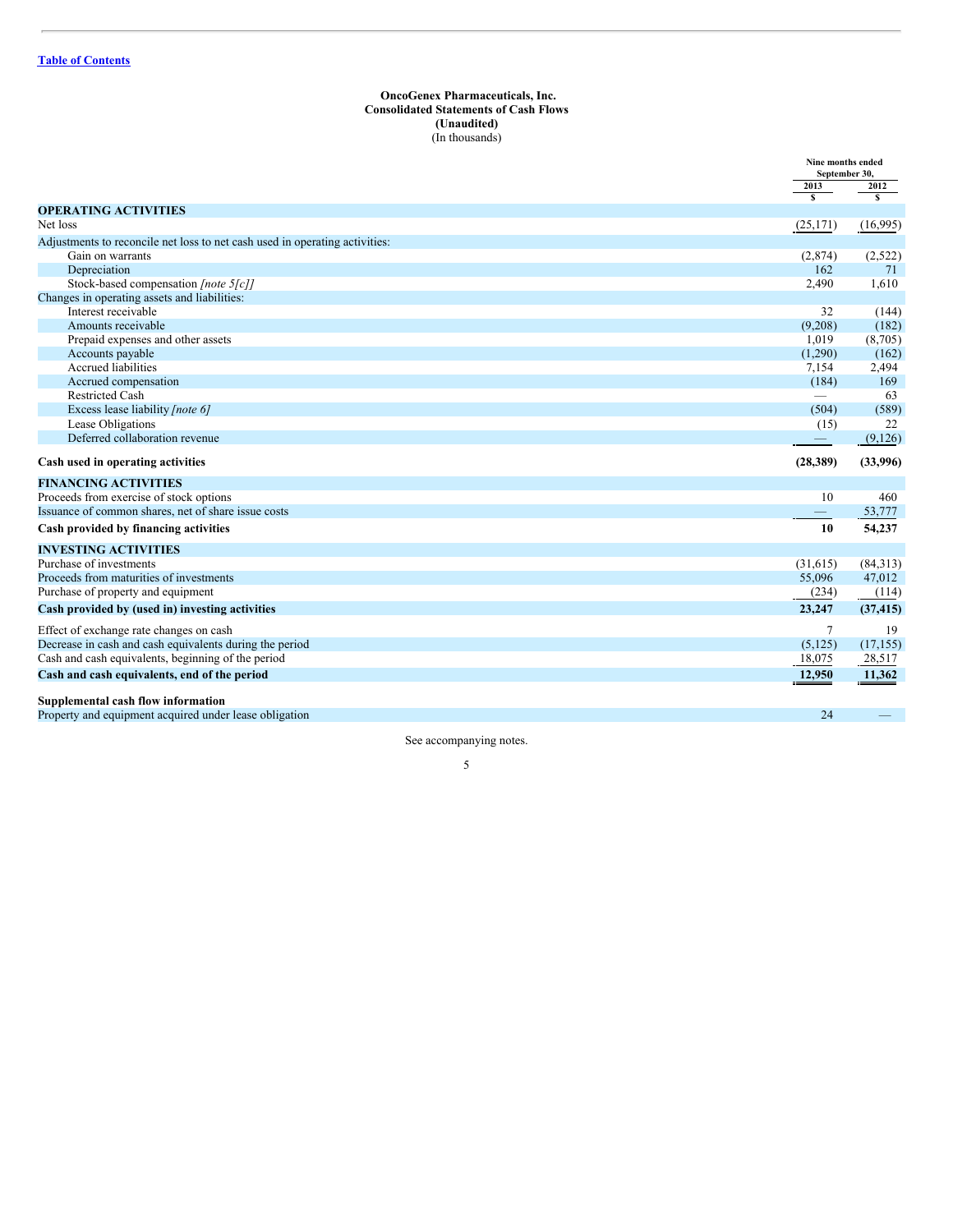#### <span id="page-5-0"></span>**OncoGenex Pharmaceuticals, Inc. Notes to Consolidated Financial Statements (Unaudited)**

#### **1. NATURE OF BUSINESS AND BASIS OF PRESENTATION**

OncoGenex Pharmaceuticals, Inc. (referred to as "OncoGenex," "we," "us," or "our") is a biopharmaceutical company committed to the development and commercialization of new therapies that address treatment resistance in cancer patients. We were incorporated in the state of Delaware and are headquartered in Bothell, Washington and have a subsidiary in Vancouver, British Columbia.

The unaudited consolidated financial statements have been prepared in accordance with generally accepted accounting principles in the United States for interim financial information and with the instructions to Form 10-Q. Accordingly, they do not include all of the information and footnotes required to be presented for complete financial statements. The accompanying unaudited consolidated financial statements reflect all adjustments (consisting only of normal recurring items) which are, in the opinion of management, necessary for a fair presentation of the results for the interim periods presented. The accompanying consolidated Balance Sheet at December 31, 2012 has been derived from the audited consolidated financial statements included in our Annual Report on Form 10-K for the year then ended. The unaudited consolidated financial statements and related disclosures have been prepared with the assumption that users of the interim financial information have read or have access to the audited consolidated financial statements for the preceding fiscal year. Accordingly, these financial statements should be read in conjunction with the audited consolidated financial statements and the related notes thereto included in the Annual Report on Form 10-K for the year ended December 31, 2012 and filed with the United States Securities and Exchange Commission, or the SEC, on March 7, 2013.

The consolidated financial statements include the accounts of OncoGenex and our wholly owned subsidiary, OncoGenex Technologies Inc., or OncoGenex Technologies. All intercompany balances and transactions have been eliminated. Certain comparative figures have been reclassified to conform with the financial presentation adopted for the current year. Accrued liabilities and accrued compensation were reclassified and shown separately on the face of the consolidated balance sheet rather than combined with accounts payable.

# **2. ACCOUNTING POLICIES**

#### **Recently Adopted Accounting Policies**

In February 2013, the Financial Accounting Standards Board, or FASB, issued Accounting Standards Updates, or ASU, No. 2013-02, "Other Comprehensive Income." This ASU requires an entity to provide information about the amounts reclassified out of accumulated other comprehensive income by component. In addition, an entity is required to present, either on the face of the statement where net income is presented or in the notes, significant amounts reclassified out of accumulated other comprehensive income by the respective line items of net income but only if the amount reclassified is required under generally accepted accounting principles in the United States, or U.S. GAAP, to be reclassified to net income in its entirety in the same reporting period. For other amounts that are not required under U.S. GAAP to be reclassified in their entirety to net income, an entity is required to cross-reference to other disclosures required under U.S. GAAP that provide additional detail about those amounts. The adoption of this standard did not have a significant impact on our financial position or results of operations.

In December 2011, the FASB issued ASU No. 2011-12, "Comprehensive Income." This ASU defers the effective date for amendments to the presentation of reclassification of items out of accumulated other comprehensive income in ASU No. 2011-05. The amendments are being made to allow the FASB time to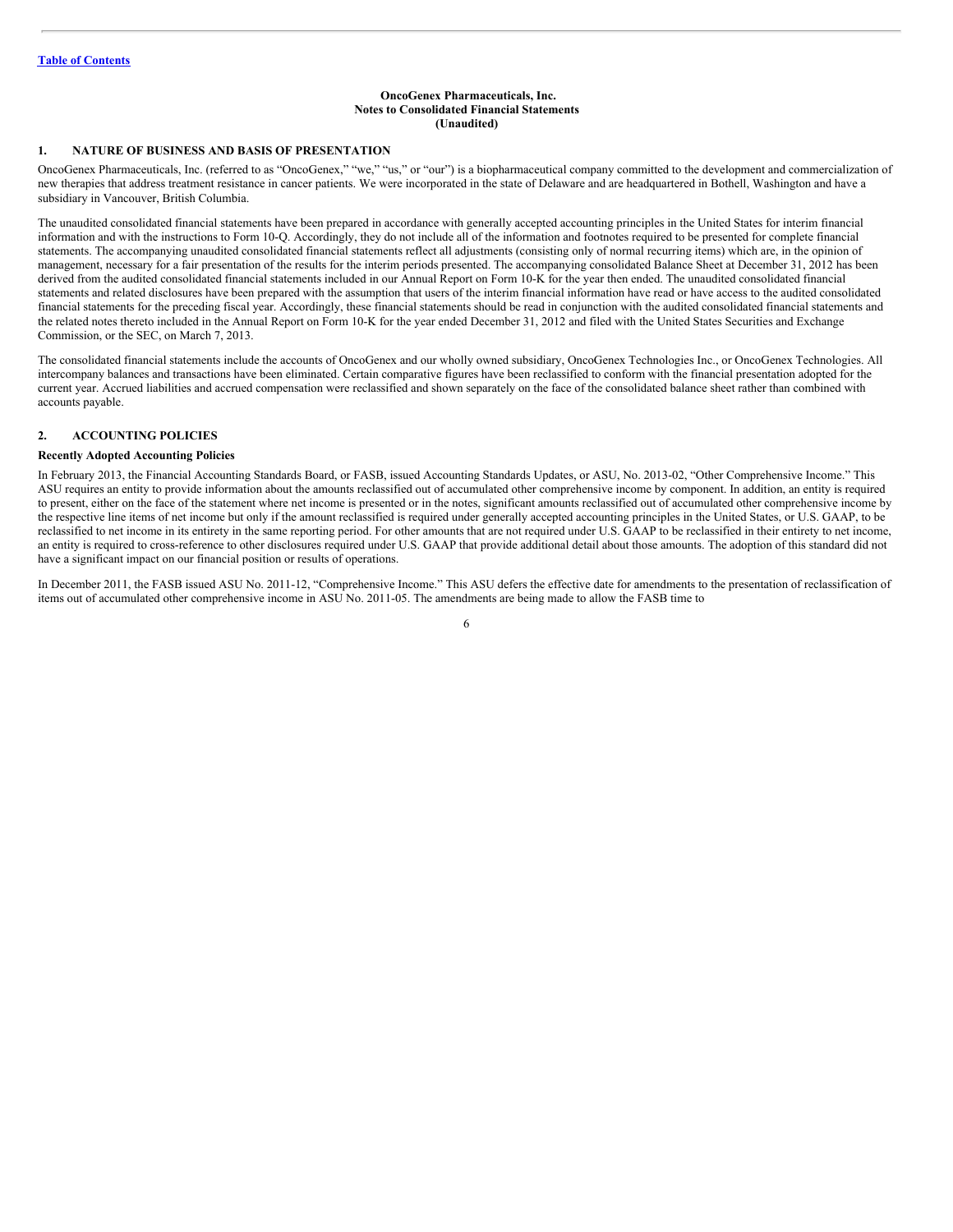redeliberate whether to present on the face of the financial statements the effects of reclassifications out of accumulated other comprehensive income on the components of net income and other comprehensive income for all periods presented. While the FASB is considering the operational concerns about the presentation requirements for reclassification adjustments and the needs of financial statement users for additional information about reclassification adjustments, entities should continue to report reclassifications out of accumulated other comprehensive income consistent with the presentation requirements in effect before Update 2011-05.

All other requirements in ASU 2011-05 are not affected by this ASU, including the requirement to report comprehensive income either in a single continuous financial statement or in two separate but consecutive financial statements. Public entities are required to apply these requirements for fiscal years, and interim periods within those years, beginning after December 15, 2011. We adopted this standard on a prospective basis beginning in the quarter ended March 31, 2012.

In May 2011, the FASB issued ASU No. 2011-04, "Fair Value Measurement." This ASU clarifies the concepts related to highest and best use and valuation premise, blockage factors and other premiums and discounts, the fair value measurement of financial instruments held in a portfolio and of those instruments classified as a component of shareowners' equity. The guidance includes enhanced disclosure requirements about recurring Level 3 fair value measurements, the use of nonfinancial assets, and the level in the fair value hierarchy of assets and liabilities not recorded at fair value. The provisions of this ASU are effective prospectively for interim and annual periods beginning on or after December 15, 2011. We adopted this standard on a prospective basis beginning in the quarter ended March 31, 2012.

## **3. COLLABORATION AGREEMENT**

On December 20, 2009, we, through our wholly-owned subsidiary, OncoGenex Technologies, entered into a Collaboration Agreement with Teva Pharmaceutical Industries Ltd., or Teva, for the development and global commercialization of custirsen (and related compounds), a pharmaceutical compound designed to inhibit the production of clusterin, a protein we believe is associated with cancer treatment resistance, or the Licensed Product. Under the Collaboration Agreement, Teva paid us upfront payments in the aggregate amount of \$50 million, acquired \$10 million of our common stock at a premium under a separate Stock Purchase Agreement and agreed to pay up to \$370 million upon the achievement of developmental and commercial milestones and royalties at percentage rates ranging from the mid-teens to mid-twenties on net sales, depending on aggregate annual net sales of the Licensed Product. We do not expect to receive any payments from Teva resulting from the achievement of developmental or commercial milestones or royalties in 2013.

Under the Stock Purchase Agreement, Teva's \$10 million equity investment in us was made at a 20% premium to a thirty-day average closing price, resulting in the issuance of 267,531 of our common shares purchased at a price of \$37.38 per share. The 20% share premium was included as consideration for the custirsen license and was included in Collaboration Revenue in 2009.

In connection with the Collaboration Agreement and pursuant to the terms of agreements between us and Isis Pharmaceuticals, Inc., or Isis, relating to custirsen, we paid Isis \$10 million which was recorded as research and development expense in 2009. We also paid approximately \$0.3 million to the University of British Columbia, or UBC, pursuant to the terms of their license agreement relating to custirsen, which has been recorded as research and development expense in 2009. Pursuant to the terms of the agreements, we anticipate that we would be required to pay third parties 31% of any milestone payments that are not based on a percentage of net sales of the Licensed Product. Pursuant to the terms of these agreements, we anticipate we will pay royalties to third-parties of 4.88% to 8.00% of net sales, unless our royalties are adjusted for competition from generic compounds, in which case royalties to third parties will also be subject to adjustment on a country-by-country basis. Certain third-party royalties are tiered based on the royalty rate received by us. Minimum royalty rates payable by us assume certain third-party royalties are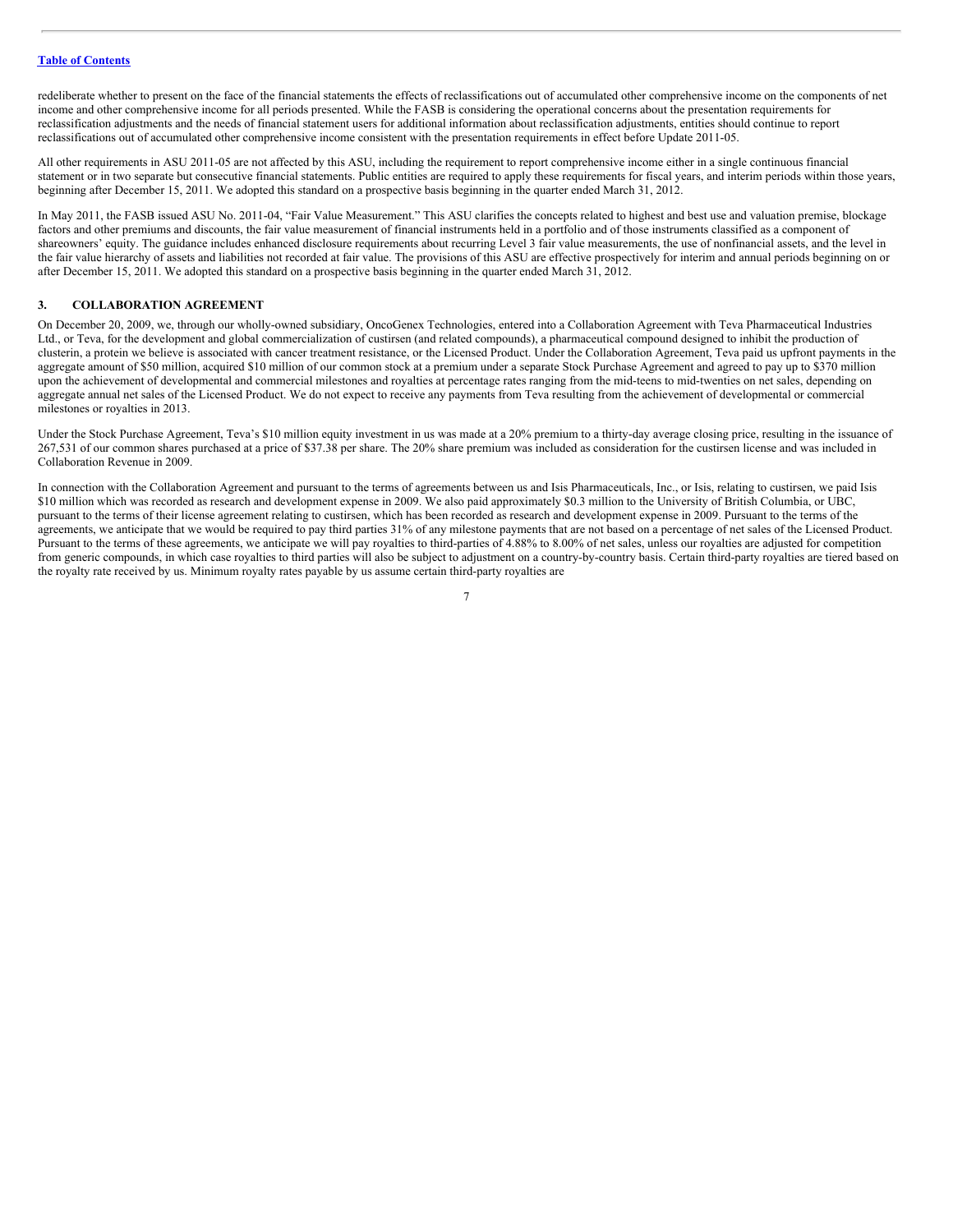not paid at the time that the Licensed Product is marketed due to the expiration of patents held by such third parties. Maximum royalty rates assume all third-party royalty rates currently in effect continue in effect at the time the Licensed Product is marketed. We do not expect to make any royalty payments to Isis in 2013. Teva has the exclusive worldwide right and license to develop and commercialize products containing custirsen and related compounds. We have an option to co-promote any Licensed Product in the United States and Canada.

Teva is responsible for all costs relating to product commercialization including costs incurred in relation to our co-promotion option, except for start-up costs in advance of commercialization.

On March 6, 2012, OncoGenex Technologies and Teva entered into an amendment to the Collaboration Agreement, or the Collaboration Agreement Amendment. Under the Collaboration Agreement Amendment, OncoGenex Technologies and Teva revised the clinical development plan, or Amended Clinical Development Plan, under which the following three Phase 3 clinical trials have been initiated:

- The SYNERGY Trial: The Phase 3 clinical trial to evaluate a survival benefit for custirsen in combination with first-line docetaxel treatment in patients with castrate resistant prostate cancer, or CRPC.
- The AFFINITY Trial: The Phase 3 clinical trial to evaluate a survival benefit for custirsen in combination with cabazitaxel treatment as second-line chemotherapy in patients with CRPC.
- The ENSPIRIT Trial: The Phase 3 clinical trial to evaluate a survival benefit for custirsen in combination with docetaxel treatment as second-line chemotherapy in patients with non-small cell lung cancer, or NSCLC.

Teva will be responsible for conducting any other trials and development work necessary to obtain required regulatory approvals. We may assume some of these activities if assigned by the joint steering committee. Teva will be responsible for all such costs. The joint steering committee will oversee the development and regulatory approval of any Licensed Product. We may terminate our participation in the joint steering committee at any time.

We were required to spend \$30 million in direct and indirect development costs such as full-time equivalent, or FTE, reimbursement for time incurred by OncoGenex personnel for the benefit of the custirsen development plan, such contribution to be funded by the upfront payment provided by Teva as an advanced reimbursement for our Development Expenses. As of December 31, 2012, we had spent the entire \$30 million related to the development of custirsen. Teva will fund all other expenses under the Clinical Development Plan.

The Collaboration Agreement will remain in effect, on a country-by-country basis, until the expiration of the obligation of Teva to pay royalties on sales of the Licensed Product in such country (or earlier termination under its terms). After the completion of all three Phase 3 clinical trials set forth in the Clinical Development Plan, or upon early termination due to a material adverse change in our patent rights related to custirsen or safety issues or "futility" as defined in the Collaboration Agreement, Teva may terminate the Collaboration Agreement at its sole discretion upon three months' notice if notice is given prior to regulatory approval of a Licensed Product and upon six months' notice if notice is given after such regulatory approval. If Teva terminates the Collaboration Agreement for any reasons other than an adverse change in custirsen patent rights, safety issues or "futility" determination as previously described, it will remain responsible for paying for any remaining costs of all three Phase 3 clinical trials, except for specified development expenses that are our responsibility. Either party may terminate the Collaboration Agreement for an uncured material breach by the other party, unless such breach is not curable, in which case the agreement may not be terminated unless the other party fails to use commercially reasonable efforts to prevent a similar subsequent breach. Either party also may terminate the Collaboration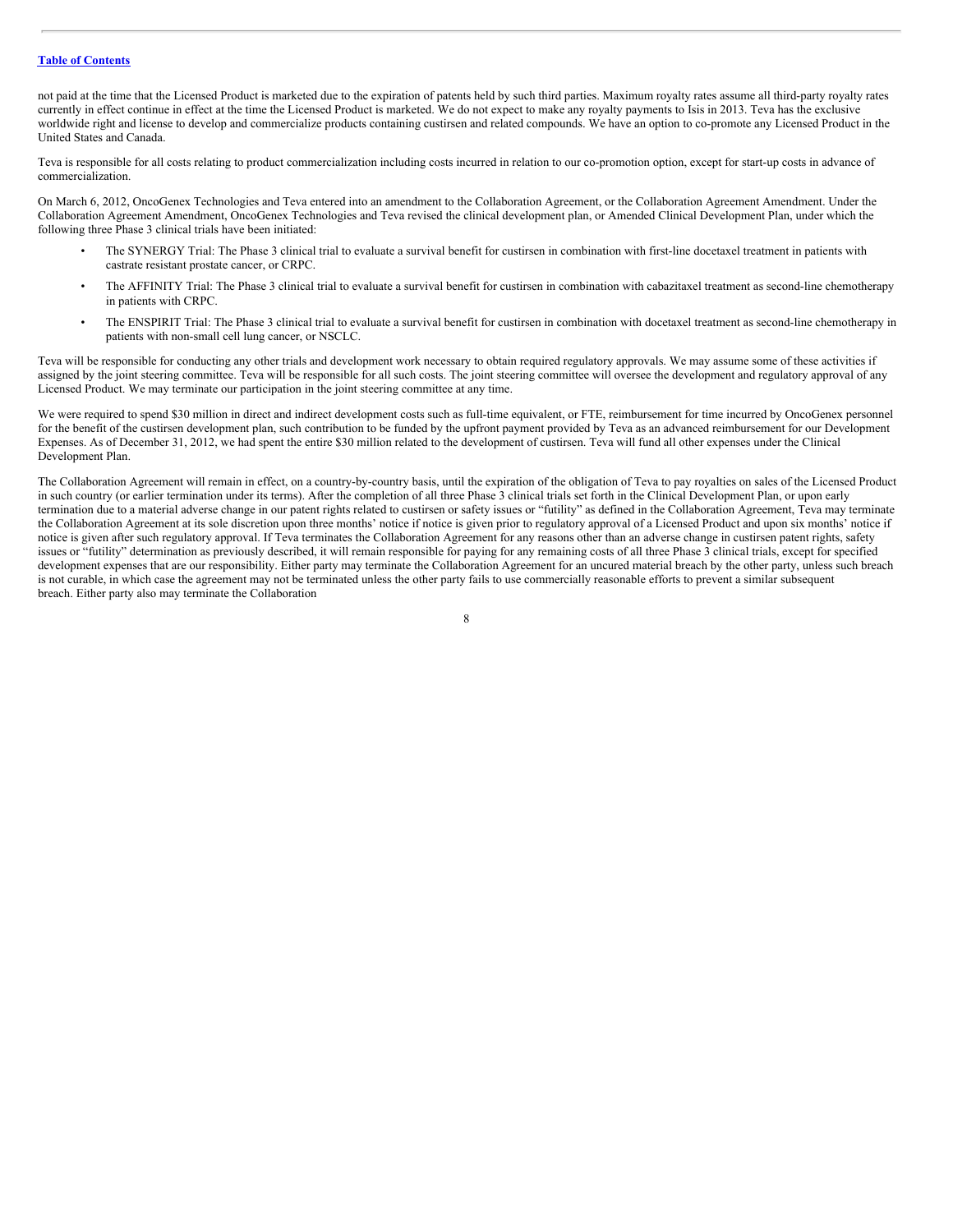Agreement upon the bankruptcy of either party. If the Collaboration Agreement is terminated by us for other than an uncured material breach by Teva, we will pay Teva a royalty on sales of Licensed Products. The percentage rates of such royalties (which are in the single digits) vary depending on whether termination occurs prior to the first regulatory approval in the United States or a primary European Market or after one of these approvals. These royalties would expire on a country-by-country basis on the earlier of ten years after the first commercial sale of a Licensed Product or certain thresholds related to generic competition.

In the event of a change of control of OncoGenex, within 90 days of the change of control, Teva may terminate the joint steering committee at its sole discretion and terminate the co-promotion option at its sole discretion if the option has not been exercised by us or, if exercised, but not yet executed by us, terminate the co-promotion option if in its commercially reasonable opinion co-promotion with our successor would be materially detrimental to Teva's interests.

All of the \$9.9 million receivable at September 30, 2013 represents unbilled expense reimbursements from Teva, for which we bill quarterly in arrears. Consequently, we are exposed to a significant concentration of credit risk. Revenue under the Teva agreement for the three and nine months ended September 30, 2013 was \$9.9 million and \$21.3 million, respectively.

# **4. FAIR VALUE MEASUREMENTS**

With the adoption of ASC 820 "Fair Value Measurements and Disclosures," beginning January 1, 2008, assets and liabilities recorded at fair value in the balance sheets are categorized based upon the level of judgment associated with the inputs used to measure their fair value. For certain of our financial instruments including amounts receivable, interest receivable and accounts payable, the carrying values approximate fair value due to their short-term nature.

ASC 820 specifies a hierarchy of valuation techniques based on whether the inputs to those valuation techniques are observable or unobservable. In accordance with ASC 820, these inputs are summarized in the three broad levels listed below:

- Level 1 Quoted prices in active markets for identical securities.
- Level 2 Other significant inputs that are observable through corroboration with market data (including quoted prices in active markets for similar securities).
- Level 3 Significant unobservable inputs that reflect management's best estimate of what market participants would use in pricing the asset or liability.

As quoted prices in active markets are not readily available for certain financial instruments, we obtain estimates for the fair value of financial instruments through third-party pricing service providers.

In determining the appropriate levels, we performed a detailed analysis of the assets and liabilities that are subject to ASC 820.

We invest our excess cash in accordance with investment guidelines that limit the credit exposure to any one financial institution other than securities issued by the U.S. Government. These securities are not collateralized and mature within one year or less.

A description of the valuation techniques applied to our financial instruments measured at fair value on a recurring basis follows.

 $\overline{Q}$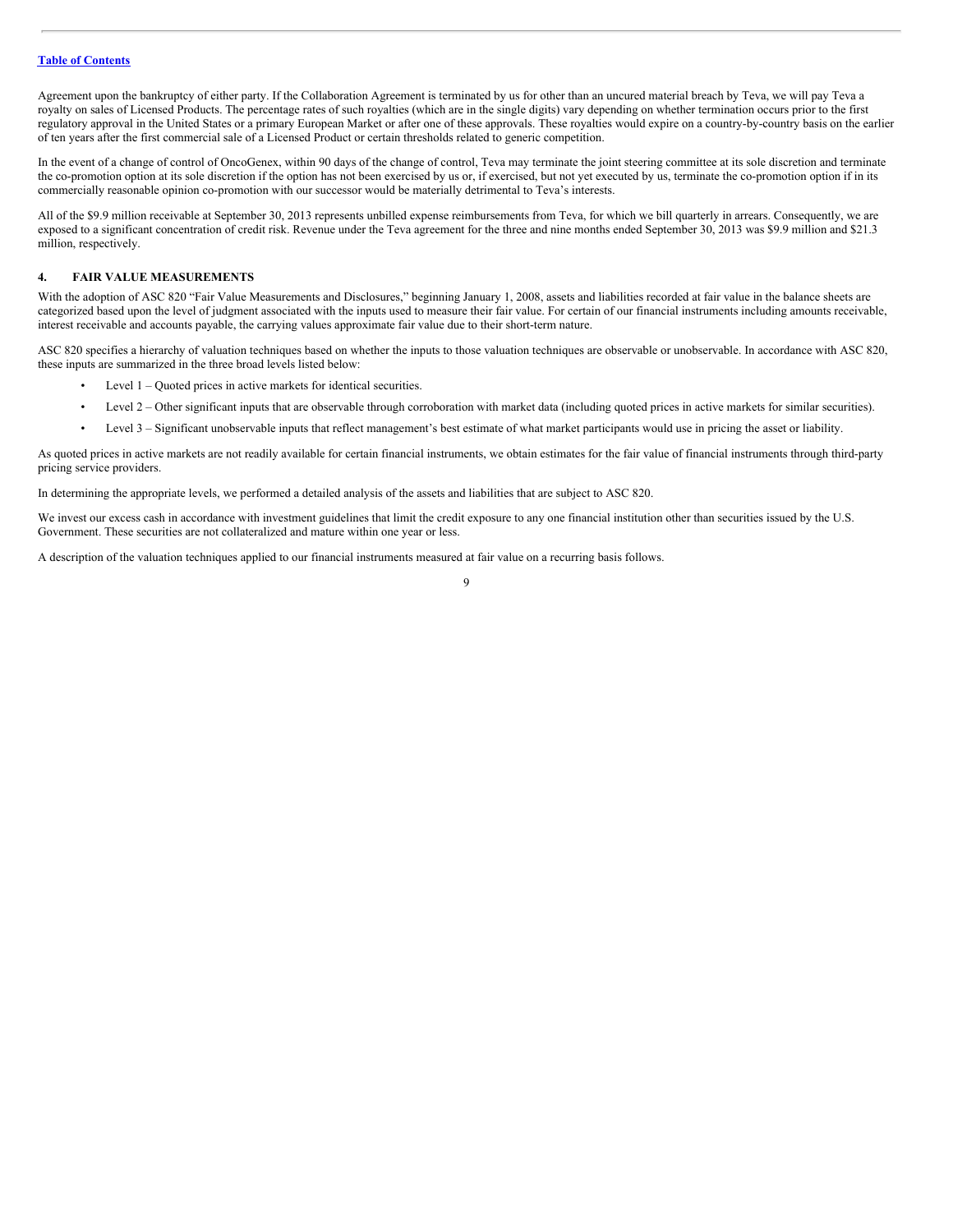#### *Financial Instruments*

#### *Cash*

Substantially all of our cash and cash equivalents are held on deposit with large, well-established U.S. and Canadian financial institutions.

#### *U.S. Government and Agency Securities*

U.S. Government Securities U.S. government securities are valued using quoted market prices. Valuation adjustments are not applied. Accordingly, U.S. government securities are categorized in Level 1 of the fair value hierarchy.

U.S. Agency Securities U.S. agency securities are comprised of two main categories consisting of callable and non-callable agency issued debt securities. Non-callable agency issued debt securities are generally valued using quoted market prices. Callable agency issued debt securities are valued by benchmarking model-derived prices to quoted market prices and trade data for identical or comparable securities. Actively traded non-callable agency issued debt securities are categorized in Level 1 of the fair value hierarchy. Callable agency issued debt securities are categorized in Level 2 of the fair value hierarchy.

#### *Corporate and Other Debt*

Corporate Bonds and Commercial Paper The fair value of corporate bonds and commercial paper is estimated using recently executed transactions, market price quotations (where observable), bond spreads or credit default swap spreads adjusted for any basis difference between cash and derivative instruments. The spread data used are for the same maturity as the bond. If the spread data does not reference the issuer, then data that reference a comparable issuer are used. When observable price quotations are not available, fair value is determined based on cash flow models with yield curves, bond or single name credit default swap spreads and recovery rates based on collateral values as significant inputs. Corporate bonds and commercial paper are generally categorized in Level 2 of the fair value hierarchy; in instances where prices, spreads or any of the other aforementioned key inputs are unobservable, they are categorized in Level 3 of the hierarchy.

#### *Warrants*

As of September 30, 2013, we recorded a \$0.5 million warrant liability. We reassess the fair value of the common stock warrants at each reporting date utilizing a Black-Scholes pricing model. Inputs used in the pricing model include estimates of stock price volatility, expected warrant life and risk-free interest rate. The computation of expected volatility was based on the historical volatility of shares of our common stock for a period that coincides with the expected life of the warrants. Warrants are categorized in Level 3 of the fair value hierarchy.

The following table presents information about our assets and liabilities that are measured at fair value on a recurring basis, and indicates the fair value hierarchy of the valuation techniques we utilized to determine such fair value (in thousands):

| September 30, 2013                   | Level 1  | Level 2                  | Level 3                        | <b>Total</b> |
|--------------------------------------|----------|--------------------------|--------------------------------|--------------|
| <b>Assets</b>                        |          |                          |                                |              |
| Cash                                 | \$5,723  | $\overline{\phantom{a}}$ | _                              | \$5,723      |
| Money market securities              | 7,541    | _                        | $\overline{\phantom{a}}$       | 7,541        |
| Government securities                | $-$      | _                        | $\sim$                         | -            |
| Corporate bonds and commercial paper | $-$      | 33,827                   | $\overbrace{\hspace{25mm}}^{}$ | 33,827       |
| <b>Total assets</b>                  | \$13,264 | \$33,827                 | $\mathbf{s}$ —                 | \$47,091     |
| <b>Liabilities</b>                   |          |                          |                                |              |
| Warrants                             |          |                          | \$548                          | 548          |

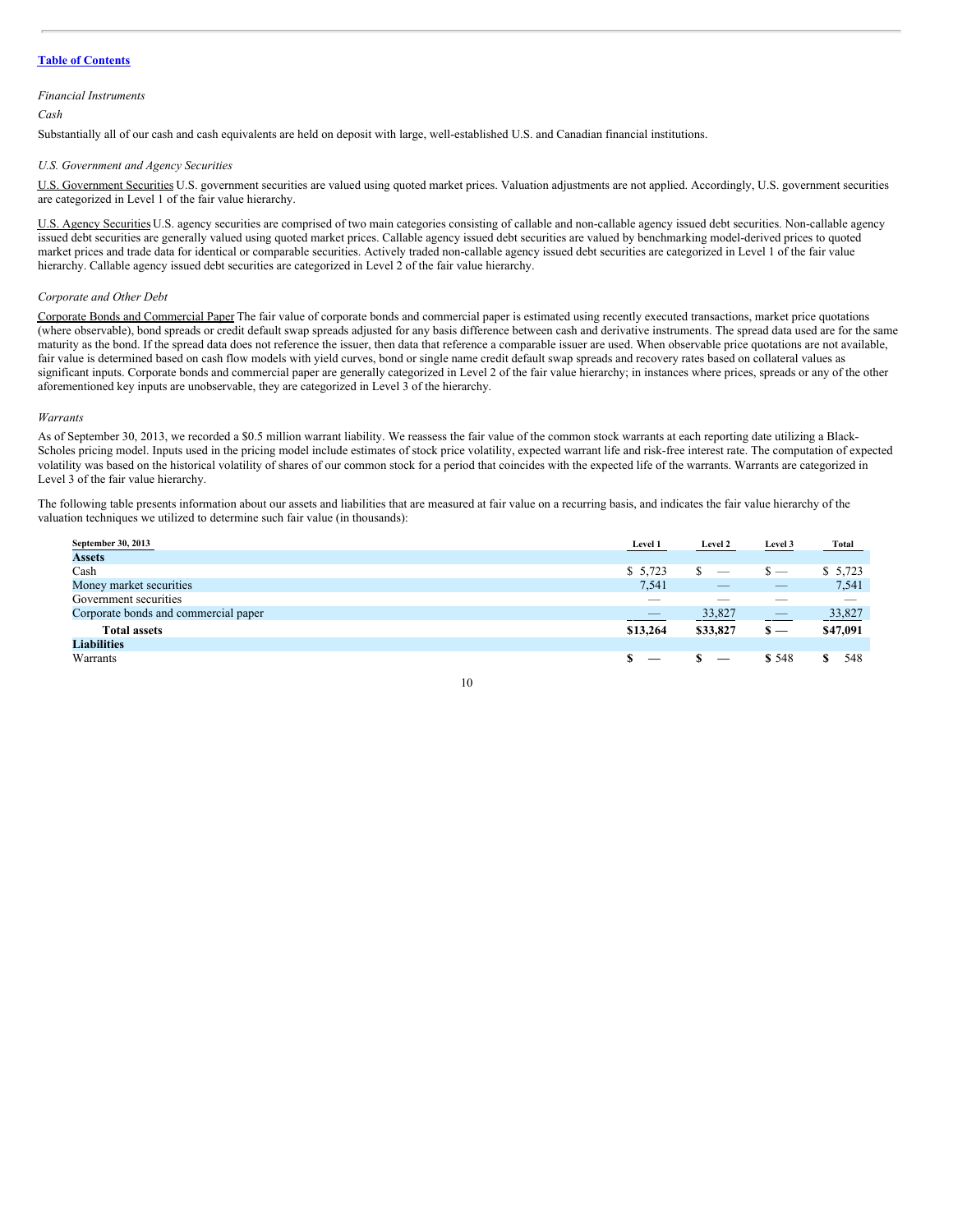The following table presents the changes in fair value of our total Level 3 financial liabilities for the nine months ended September 30, 2013. There have been no transfers of assets or liabilities to or from level 3 (in thousands):

|                   | Liability at |                   |               |
|-------------------|--------------|-------------------|---------------|
|                   | December 31. | Gain on           | September 30, |
|                   | 2012         | warrants          | 2013          |
| Varrant liabilitv | 122          | 0.2071            | 548           |
| $T$ $T$ $T$       | - 122        | $\sim$ 0 $\prime$ |               |

Marketable securities consist of the following (in thousands):

|                                      | Amortized<br>Cost | <b>Gross</b><br><b>Unrealized</b><br>Gains | Gross<br><b>Unrealized</b><br>Losses | <b>Estimated</b><br><b>Fair Value</b> |
|--------------------------------------|-------------------|--------------------------------------------|--------------------------------------|---------------------------------------|
| <b>September 30, 2013</b>            |                   |                                            |                                      |                                       |
| Cash                                 | \$5,723           | S<br>_                                     | _                                    | \$5,723                               |
| Money market securities              | 7,227             |                                            |                                      | 7,227                                 |
| Total cash and cash equivalents      | \$12,950          | S                                          |                                      | \$12,950                              |
| Money market securities              | 314               |                                            |                                      | 314                                   |
| <b>Total restricted cash</b>         | 314<br>S.         | –                                          |                                      | 314                                   |
| Corporate bonds and commercial paper | 33,829            |                                            | (5)                                  | 33,827                                |
| <b>Total short-term investments</b>  | \$33,829          | S<br>3                                     | (5)<br>Œ                             | \$33.827                              |

Our gross realized gains and losses on sales of available-for-sale securities were not material for the three and nine months ended September 30, 2013 and 2012.

All securities included in cash and cash equivalents had maturities of 90 days or less at the time of purchase. All securities included in short-term investments have maturities of within one year of the balance sheet date. The cost of securities sold is based on the specific identification method.

We only invest in A (or equivalent) rated securities. We do not believe that there are any other than temporary impairments related to our investment in marketable securities at September 30, 2013, given the quality of the investment portfolio and subsequent proceeds collected on sale of securities that reached maturity.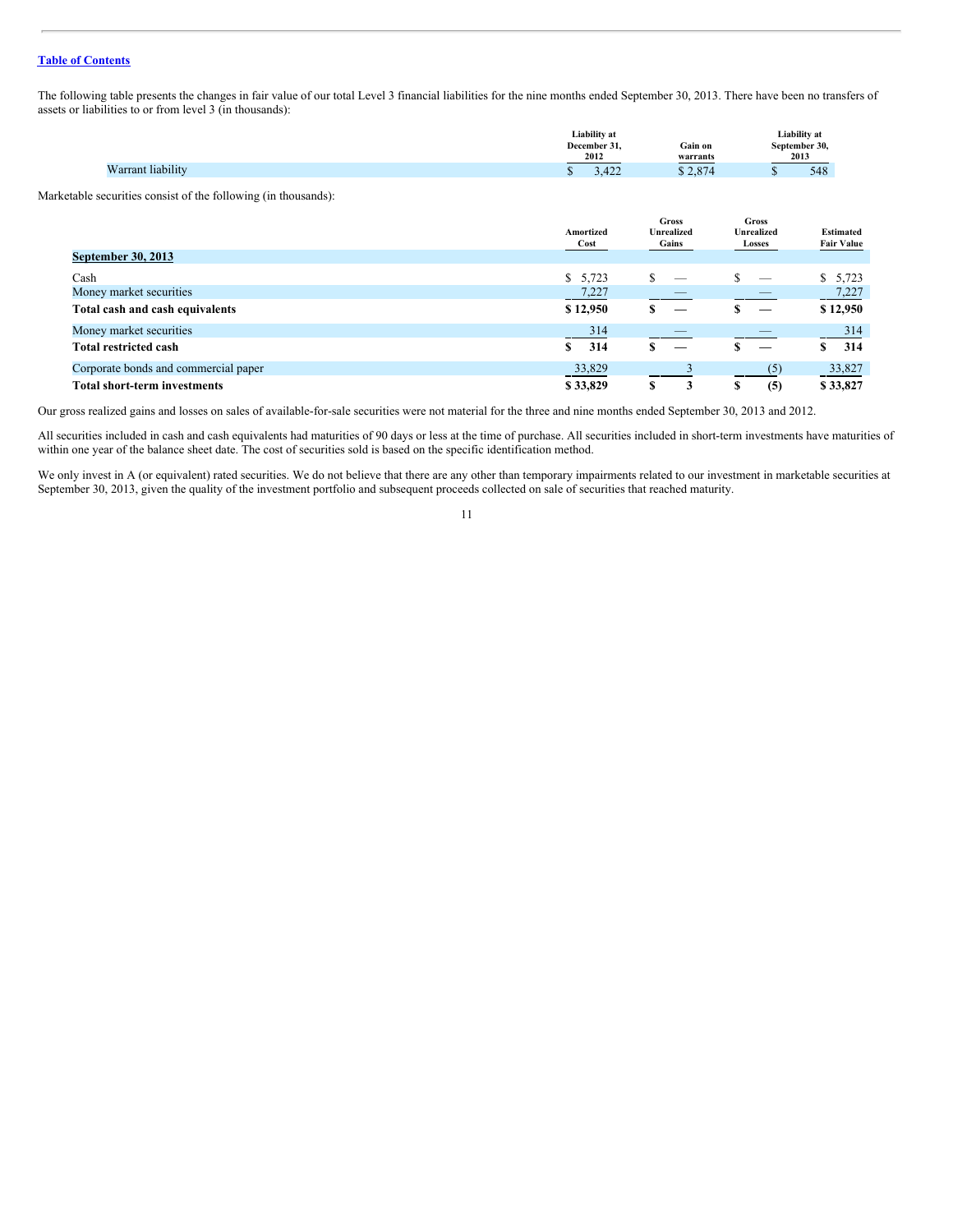# **5. COMMON STOCK**

#### **[a] Authorized**

50,000,000 authorized common shares, par value of \$0.001, and 5,000,000 preferred shares, par value of \$0.001.

#### **[b] Issued and outstanding shares**

#### *At-The-Market Issuance Sales Agreement*

On June 18, 2013, we entered into an At-the-Market Issuance Sales Agreement, or Sales Agreement, with MLV & Co. LLC, or MLV, under which we may offer and sell shares of our common stock having aggregate sales proceeds of up to \$25 million from time to time through MLV as our sales agent. Sales of our common stock through MLV, if any, will be made by any method permitted that is deemed an "at the market" offering as defined in Rule 415 under the Securities Act of 1933, as amended, including by means of ordinary brokers' transactions on The NASDAQ Capital Market or otherwise at market prices prevailing at the time of sale, in block transactions, or as otherwise agreed upon by us and MLV. MLV will use commercially reasonable efforts to sell our common stock from time to time, based upon instructions from us (including any price, time or size limits or other customary parameters or conditions we may impose). We will pay MLV a commission of up to 3.0% of the gross sales proceeds of any shares of common stock sold through MLV under the Sales Agreement. We are not obligated to make any sales of common stock under the Sales Agreement. The offering of our shares of common stock pursuant to the Sales Agreement will terminate upon the earlier of (i) the sale of all common stock subject to the Sales Agreement or (ii) termination of the Sales Agreement in accordance with its terms. To date, no shares have been sold under the Sales Agreement.

#### *Equity Award Issuances and Settlements*

During the nine month period ended September 30, 2013, we issued 3,475 and 45,869 common shares to satisfy stock option exercises and restricted stock unit settlements, respectively, compared with the issuance of 116,834 common shares to satisfy stock option exercises during the nine month period ended September 30, 2012. There were no restricted stock unit settlements in 2012.

#### **[c] Stock options**

#### *2010 Performance Incentive Plan*

As of September 30, 2013 we had reserved, pursuant to various plans, 2,381,607 common shares for issuance upon exercise of stock options and settlement of restricted stock units by employees, directors, officers and consultants of ours, of which 985,616 are reserved for options currently outstanding, 352,313 are reserved for restricted stock units currently outstanding and 1,043,678 are available for future equity grants.

#### *Stock Option Summary*

Options vest in accordance with terms as determined by our Board of Directors, or the Board, which terms are typically four years for employee and consultant grants and one to three years for Board option grants. The expiry date for each option is set by the Board, which is typically seven to ten years. The exercise price of the options is determined by the Board, but generally will be at least equal to the fair value of the share at the grant date.

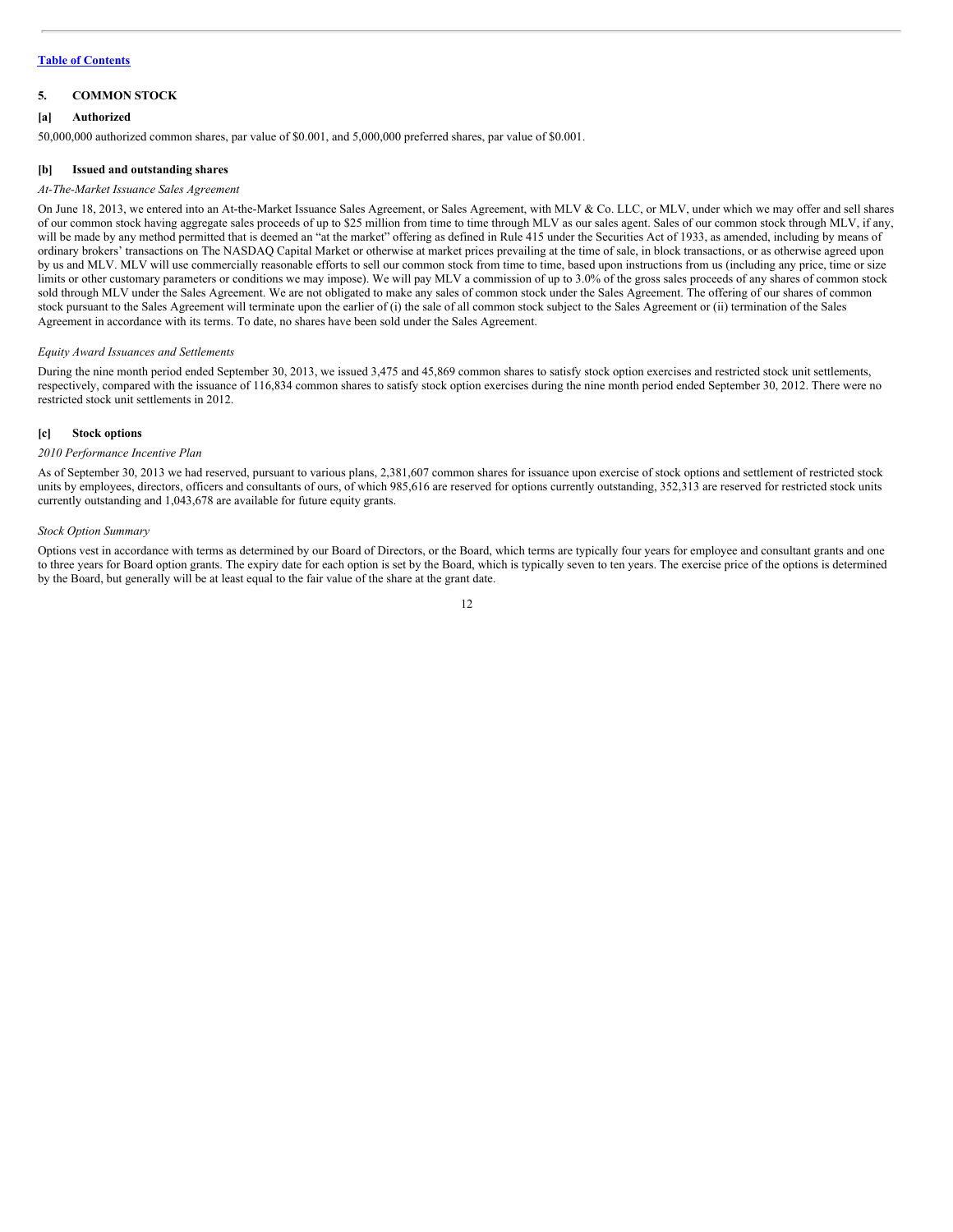Stock option transactions and the number of stock options outstanding are summarized below:

|                                   | <b>Number</b> |                 |
|-----------------------------------|---------------|-----------------|
|                                   | of            | Weighted        |
|                                   | Optioned      | Average         |
|                                   | Common        | <b>Exercise</b> |
|                                   | <b>Shares</b> | Price           |
|                                   | #             |                 |
| <b>Balance, December 31, 2012</b> | 804,781       | 11.34           |
| Option grants                     | 209,282       | 11.81           |
| Option expirations                | (3,061)       | 4.11            |
| Option exercises                  | (3, 475)      | 3.00            |
| <b>Option forfeitures</b>         | (21,911)      | 14.30           |
| Balance, September 30, 2013       | 985,616       | 11.42           |

The fair value of each stock award for employees and directors is estimated on the grant date and for consultants at each reporting period, using the Black-Scholes optionpricing model based on the weighted-average assumptions noted in the following table:

|                          |           | Nine months ended<br>September 30, |  |
|--------------------------|-----------|------------------------------------|--|
|                          | 2013      | 2012                               |  |
| Risk-free interest rates | 1.15%     | $0.96\%$                           |  |
| Expected dividend yield  | $0\%$     | $0\%$                              |  |
| Expected life            | 5.8 years | 6.0 years                          |  |
| Expected volatility      | 87.02%    | 95.47%                             |  |

The expected life was calculated based on the simplified method as permitted by the SEC's Staff Accounting Bulletin 110, Share-Based Payment. The expected volatility of options granted in 2012 and 2013 was calculated based on the historical volatility of the shares of our common stock. The computation of expected volatility of options granted prior to 2012 was based on the historical volatility of comparable companies from a representative peer group selected based on industry and market capitalization. The risk-free interest rate is based on a U.S. Treasury instrument whose term is consistent with the expected life of the stock options. In addition to the assumptions above, as required under ASC 718, management made an estimate of expected forfeitures and is recognizing compensation costs only for those equity awards expected to vest.

The results for the periods set forth below included share-based compensation expense for stock options and restricted stock units in the following expense categories of the consolidated statements of loss (in thousands):

|                                |      | <b>Three Months Ended</b><br>September 30. |       | <b>Nine Months Ended</b><br>September 30, |  |
|--------------------------------|------|--------------------------------------------|-------|-------------------------------------------|--|
| (In thousands)                 | 2013 | 2012                                       | 2013  | 2012                                      |  |
| Research and development       | 410  | 243                                        | 1,137 | 671                                       |  |
| General and administrative     | 477  | 338                                        | 1,353 | 939                                       |  |
| Total share-based compensation | 887  | 581                                        | 2.490 | 1,610                                     |  |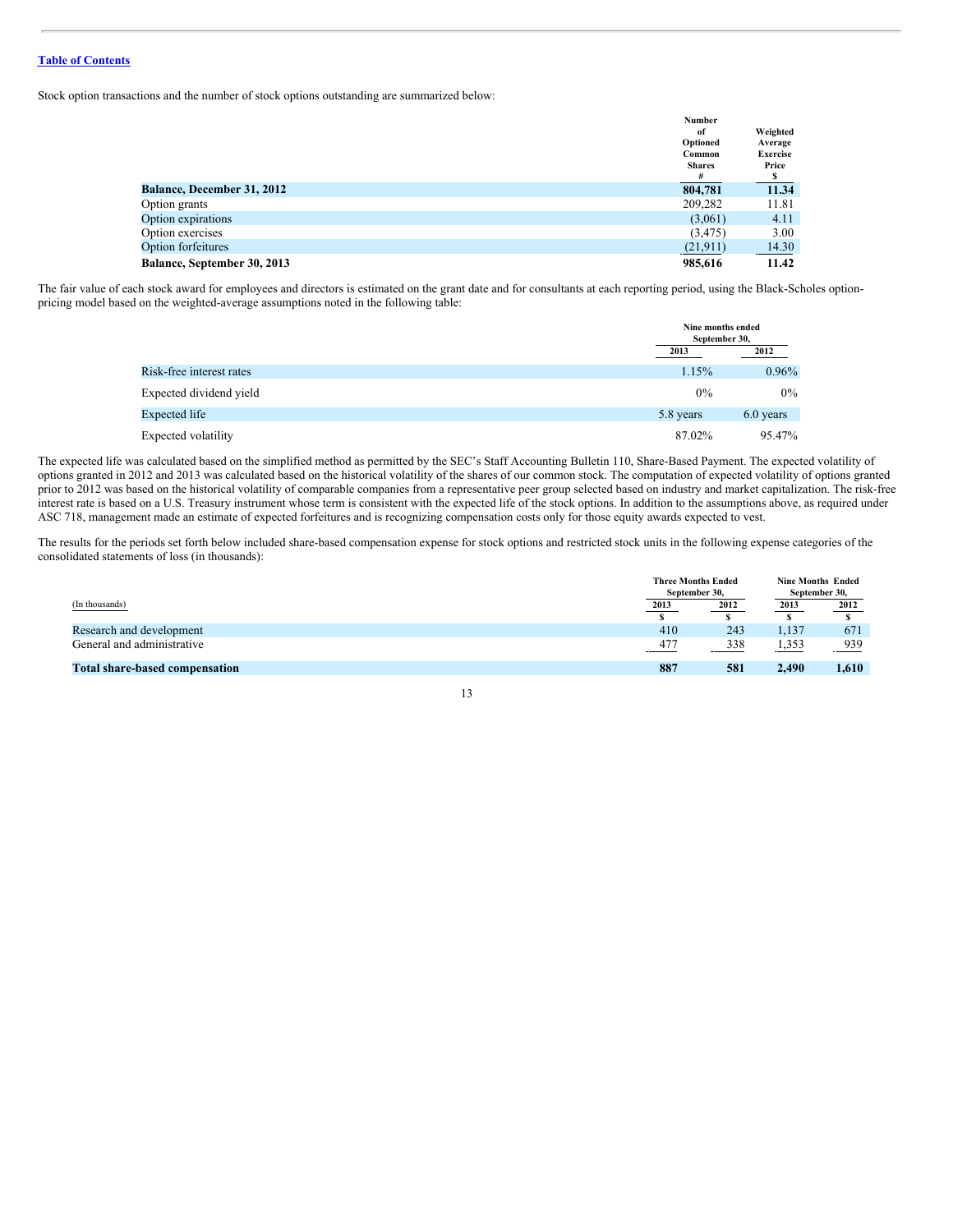As of September 30, 2013 and December 31, 2012, the total unrecognized compensation expense related to stock options granted was \$3.0 million and \$2.7 million respectively, which is expected to be recognized as expense over a period of approximately 2.4 years.

As of September 30, 2013 and December 31, 2012, a total of 2.9 million and 2.6 million, respectively, of options, restricted stock units and warrants have not been included in the calculation of potential common shares in the loss per share computation as their effect on diluted per share amounts would have been anti-dilutive.

#### **[d] Restricted Stock Unit Awards**

We grant restricted stock unit awards that generally vest and are expensed over a four year period. In 2013, we also granted restricted stock unit awards that vest in conjunction with certain performance conditions to certain executive officers, key employees and consultants. At each reporting date, we are required to evaluate whether achievement of the performance conditions is probable. Compensation expense is recorded over the appropriate service period based upon our assessment of accomplishing each performance provision. For the three and nine months ended September 30, 2013, \$0.5 million and \$1.2 million, respectively, of compensation expense was recognized related to these awards, compared to \$0.2 million and \$0.4 million for the three and nine months ended September 30, 2012, respectively.

The following table summarizes our restricted stock unit award activity during the nine months ended September 30, 2013:

|                                 | 2013      |           |
|---------------------------------|-----------|-----------|
|                                 |           | Weighted- |
|                                 |           | Average   |
|                                 |           | Grant     |
|                                 | Stock     | Date Fair |
|                                 | Awards    | Value     |
|                                 | #         |           |
| <b>Outstanding January 1</b>    | 172,035   | 13.01     |
| Granted                         | 240,895   | 11.89     |
| Vested                          | (49,799)  | 12.96     |
| Forfeited or expired            | (10, 818) | 12.91     |
| <b>Outstanding September 30</b> | 352,313   | 12.25     |

As of September 30, 2013, we had approximately \$2.5 million in total unrecognized compensation expense related to our restricted stock unit awards that is to be recognized over a weighted-average period of approximately 2.8 years.

# **[e] Non-employee options and restricted stock units**

We recognize non-employee stock-based compensation expense over the period of expected service by the non-employee. As the service is performed, we are required to update our valuation assumptions, re-measure unvested options and restricted stock units and record the stock-based compensation using the valuation as of the vesting date. This differs from the accounting for employee awards where the fair value is determined at the grant date and is not subsequently adjusted. This re-measurement may result in higher or lower stock-based compensation expense in the Consolidated Statements of Loss and Comprehensive Loss. As such, changes in the market price of our stock could materially change the value of an option or restricted stock unit and the resulting stock-based compensation expense.

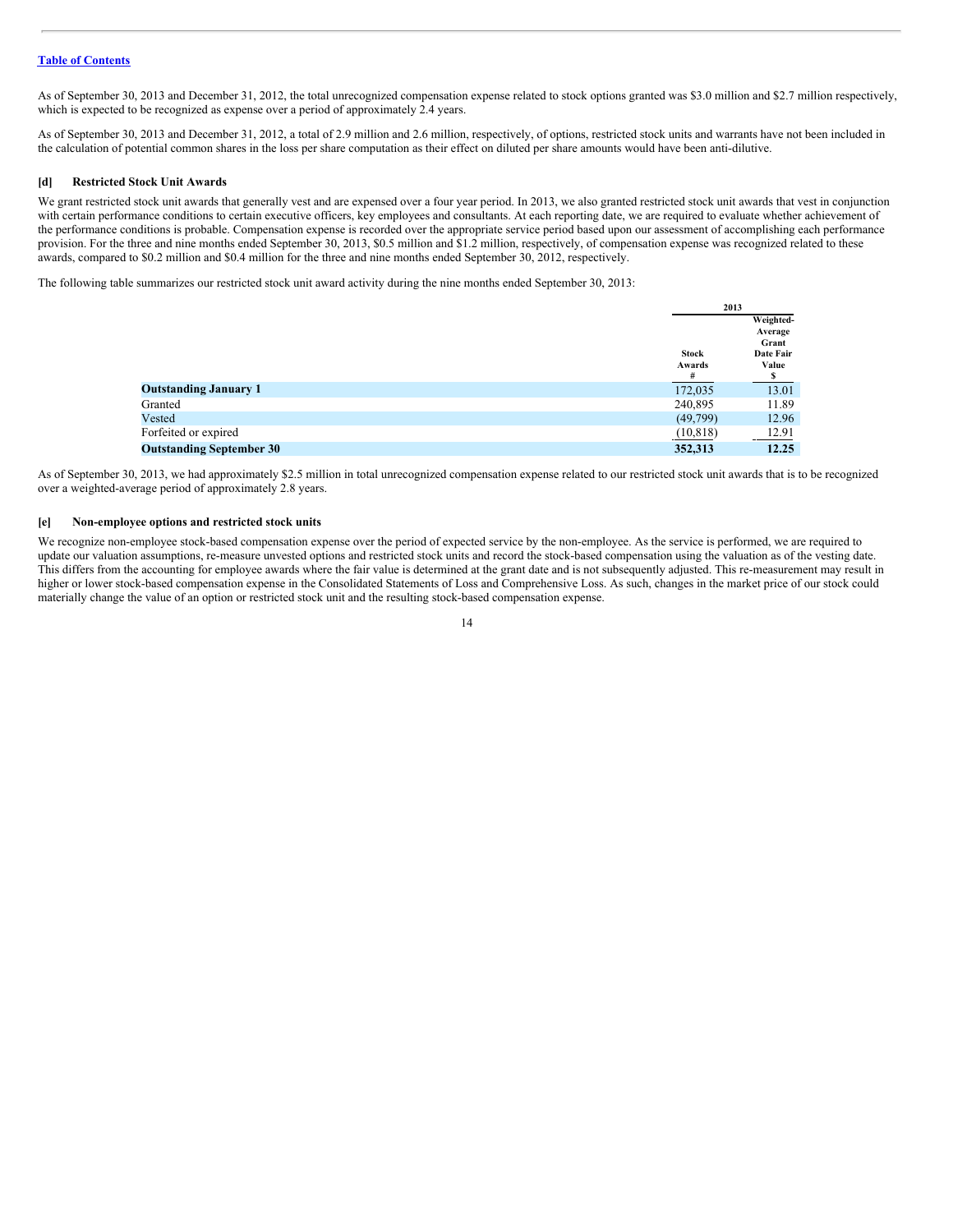#### **[f] Stock Warrants**

As of September 30, 2013, there were exercisable warrants outstanding to purchase 1,587,301 shares of common stock at an exercise price of \$20 per share, expiring in October 2015. No warrants were exercised during the nine month periods ended September 30, 2013 or 2012. The estimated fair value of warrants issued is reassessed at each balance sheet date using the Black-Scholes option pricing model. The following assumptions were used to value the warrants on the following balance sheet dates:

|                          |              | <b>Nine Months Ended</b><br>September 30, |  |
|--------------------------|--------------|-------------------------------------------|--|
|                          | 2013         | 2012                                      |  |
| Risk-free interest rates | $0.36\%$     | $0.32\%$                                  |  |
| Expected dividend yield  | $0\%$        | $0\%$                                     |  |
| Expected life            | $2.06$ years | $3.06$ years                              |  |
| Expected volatility      | 40.66%       | 50.67%                                    |  |

# **6. EXCESS LEASE LIABILITY**

On August 21, 2008, Sonus Pharmaceuticals, Inc., or Sonus, completed a transaction, or the Arrangement, with OncoGenex Technologies whereby Sonus acquired all of the outstanding preferred shares, common shares and convertible debentures of OncoGenex Technologies. Sonus then changed its name to OncoGenex Pharmaceuticals, Inc. Prior to the Arrangement, Sonus entered into a non-cancellable lease arrangement for office space located in Bothell, Washington, which is considered to be in excess of our current requirements. The estimated value of the liability remaining with respect to excess facilities was \$4.6 million as of December 31, 2012. In the nine months ended September 30, 2013, with respect to excess facilities, \$0.5 million was amortized into income resulting in a remaining liability of \$4.1 million at September 30, 2013. The liability is computed as the present value of the difference between the remaining lease payments due less the estimate of net sublease income and expenses and has been accounted for in accordance with the then effective Emerging Issues Task Force No. 95-3, "Recognition of Liabilities in Connection with a Purchase Business Combination." This represents our best estimate of the liability. Subsequent changes in the liability due to changes in estimates of sublease and occupancy assumptions are recognized as adjustments to the related liability with an offset to restructuring (gain)/loss in future periods.

|                                            | Liability at         | Amortization         | Additional               | Liability at  |
|--------------------------------------------|----------------------|----------------------|--------------------------|---------------|
|                                            | December 31.<br>2012 | of excess            | liability                | September 30, |
| (In thousands)                             |                      | lease facility       | recorded                 | 2013          |
| Current portion of excess lease facility   | 1.050                | 2 <sub>2</sub><br>رے | $\overline{\phantom{a}}$ | .073          |
| Long-term portion of excess lease facility | 3.536                | 527                  |                          | 3.009         |
| Total                                      | 4.586                | (504)                |                          | 4.082         |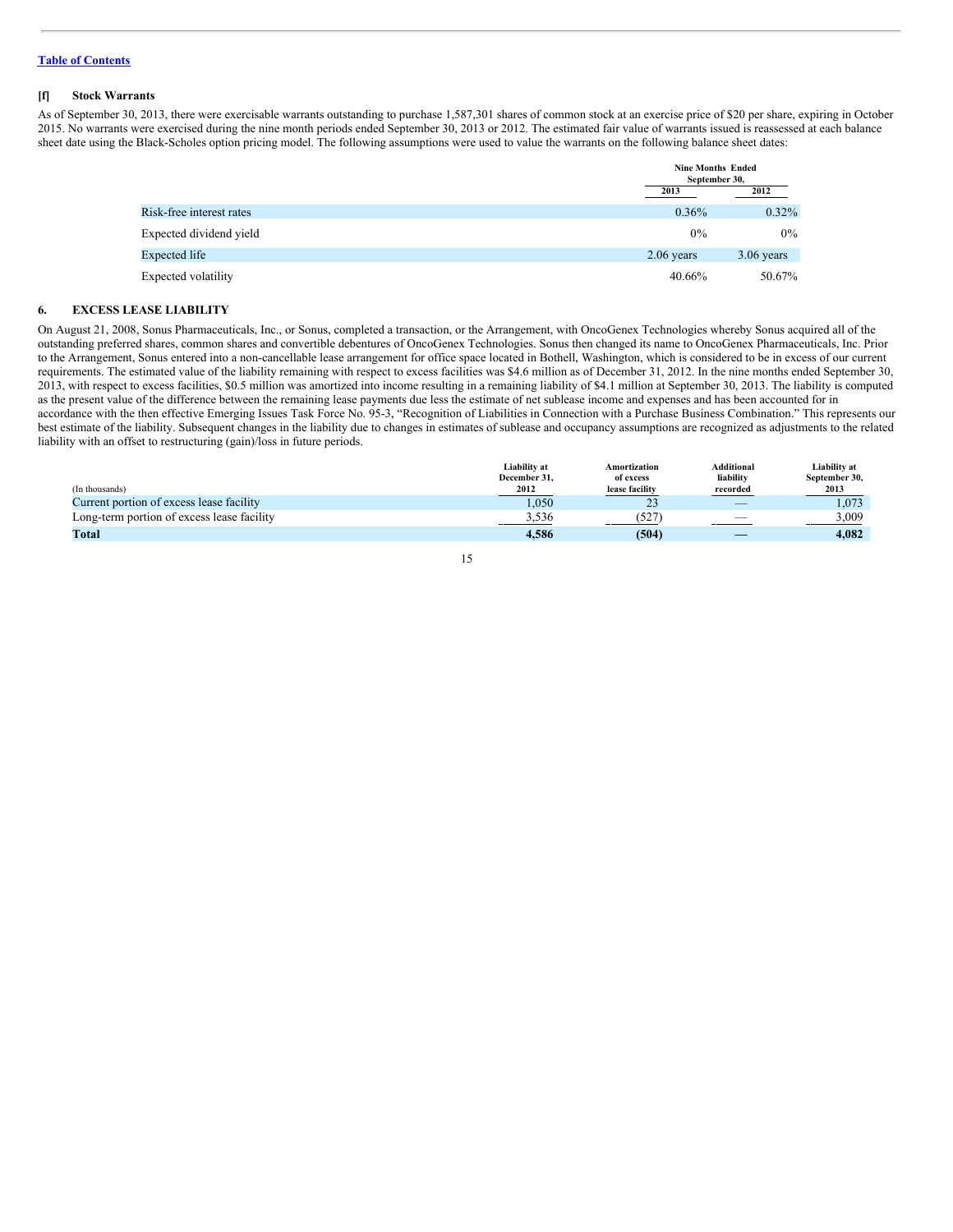# **7. COMMITMENTS AND CONTINGENCIES**

#### *Teva Pharmaceutical Industries Ltd.*

In December 2009, we, through our wholly-owned subsidiary, OncoGenex Technologies, entered into a Collaboration Agreement with Teva for the development and global commercialization of custirsen (and related compounds). Under the Collaboration Agreement, Teva made upfront payments in the aggregate amount of \$50 million, and may make additional payments up to \$370 million upon the achievement of developmental and commercial milestones and royalties at percentage rates ranging from the mid-teens to mid-twenties on net sales. Teva also acquired \$10 million of our common stock at a premium under a separate Stock Purchase Agreement. We were required to contribute \$30 million in direct and indirect costs towards the Clinical Development Plan. As of December 31, 2012, the full amount of the \$30 million in direct and indirect costs was incurred by us. Accordingly, Teva will fund all other expenses under the Clinical Development Plan, which represents all of our revenues in the three and nine months ended September 30, 2013.

Pursuant to the Collaboration Agreement, we agreed to collaborate with Teva in the development and global commercialization of custirsen. Teva received the exclusive worldwide right and license to develop and commercialize products containing custirsen and related compounds, or the Licensed Products. We have an option to co-promote custirsen in the United States and Canada.

In addition to the development costs noted above, Teva is also responsible for all costs relating to product commercialization including costs incurred in relation to our copromotion option, except for start-up costs in advance of commercialization.

#### *Isis Pharmaceuticals Inc. and University of British Columbia*

We are obligated to pay milestone payments of up to CAD \$1.6 million and \$7.75 million pursuant to license agreements with the UBC and Isis, respectively, upon the achievement of specified product development milestones related to apatorsen (formerly referred to as OGX-427), and OGX-225 and low to mid-single digit royalties on future product sales.

In addition, we are required to pay to Isis 30% of all non-royalty revenue (defined to mean revenue not based on net sales of products) we receive. Isis has disclosed in its SEC filings that it is entitled to receive 30% of the up to \$370 million in milestone payments we may receive from Teva as part of the Collaboration Agreement; however, we believe that certain of the milestone payments related to sales targets may qualify as royalty revenue (defined to mean revenue based on net sales of products), and therefore be subject to the lesser payment obligations. No assurance can be provided that we will be entitled to receive these milestone payments or, if it is, that the applicable amount payable to Isis will be less than 30%. We are also obligated to pay to UBC certain patent costs and annual license maintenance fees for the extent of the patent life of CAD \$8,000 per year. We paid Isis and UBC USD \$0.8 million and CAD \$0.1 million, respectively, in 2010 upon the initiation of a Phase 2 clinical trial of apatorsen in patients with CRPC. We do not anticipate making any royalty payments to Isis under the terms of the agreement in 2013. The UBC agreements have effective dates ranging from November 1, 2001 to April 5, 2005 and each agreement expires upon the later of 20 years from its effective date or the expiry of the last patent licensed thereunder, unless otherwise terminated.

Unless otherwise terminated, the Isis agreements for custirsen and apatorsen will continue for each product until the later of 10 years after the date of the first commercial product sale, or the expiration of the last to expire of any patents required to be licensed in order to use or sell the product, unless OncoGenex Technologies abandons either custirsen or apatorsen and Isis does not elect to unilaterally continue development. The Isis agreement for OGX-225 will continue into perpetuity unless OncoGenex Technologies abandons the product and Isis does not elect to unilaterally continue development.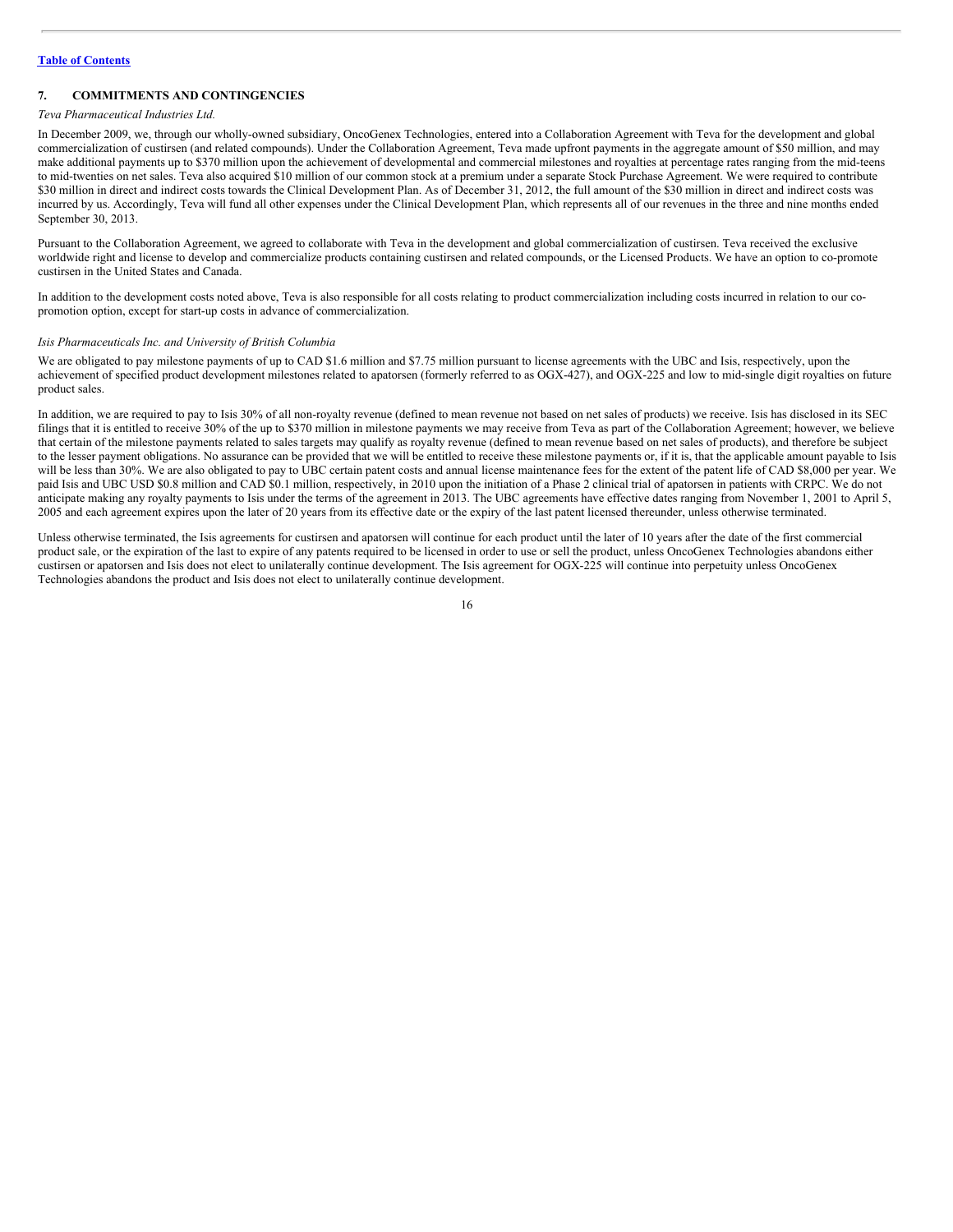To facilitate the execution and performance of the Collaboration Agreement with Teva, we and Isis agreed to amend the Isis License Agreement and we and UBC agreed to make a corresponding amendment to the UBC License Agreement, in each case, effective December 19, 2009 and December 20, 2009, respectively.

The amendment to the Isis License Agreement provides, among other things, that if we are subject to change of control with a third party, where the surviving company immediately following such change of control has the right to develop and sell the product, then (i) a milestone payment of \$20 million will be due and payable to Isis 21 days following the first commercial sale of the product in the United States; and (ii) unless such surviving entity had previously sublicensed the product and a royalty rate payable to Isis by us has been established, the applicable royalty rate payable to Isis will thereafter be the maximum amount payable under the Isis License Agreement. Any non-royalty milestone amounts previously paid will be credited toward the \$20 million milestone if not already paid. As a result of the \$10 million milestone payment payable to Isis in relation to the Collaboration Agreement, the remaining amount owing in the event of change of control discussed above is a maximum of \$10 million. Because we have now licensed the product to Teva and established a royalty rate payable to Isis, no royalty rate adjustments would apply if Teva were to acquire us and become the surviving company.

*Lease Arrangements*

We have an operating lease agreement for office space being used in Vancouver, Canada, which expires in September 2014.

Future minimum lease payments under the Vancouver lease are as follows (in thousands):

|              | CAD          |
|--------------|--------------|
| 2013         | 26<br>ጡ<br>Ф |
| 2014         | 78<br>___    |
| <b>Total</b> | \$104        |

In November 2006, prior to the Arrangement, Sonus entered into a non-cancellable operating lease agreement for office space in Bothell, Washington, expiring in 2017 (note 6). In connection with the lease, Sonus was required to provide a cash security deposit of approximately \$0.5 million, which is included in Other Assets. In addition, a standby letter of credit for \$0.3 million is deposited in a restricted money market account as collateral. We have recorded a liability in the excess facilities lease charge of \$4.1 million as at September 30, 2013 (note 6).

If we are unable to exit or sublet portions of this leased space, the future minimum lease payments are as follows (in thousands):

| 2013         | 545<br>$\mathbb{S}^-$ |
|--------------|-----------------------|
| 2014         | 2,246                 |
| 2015         | 2,313                 |
| 2016         | 2,382                 |
| Remainder    | 2,454                 |
| <b>Total</b> | \$9,940               |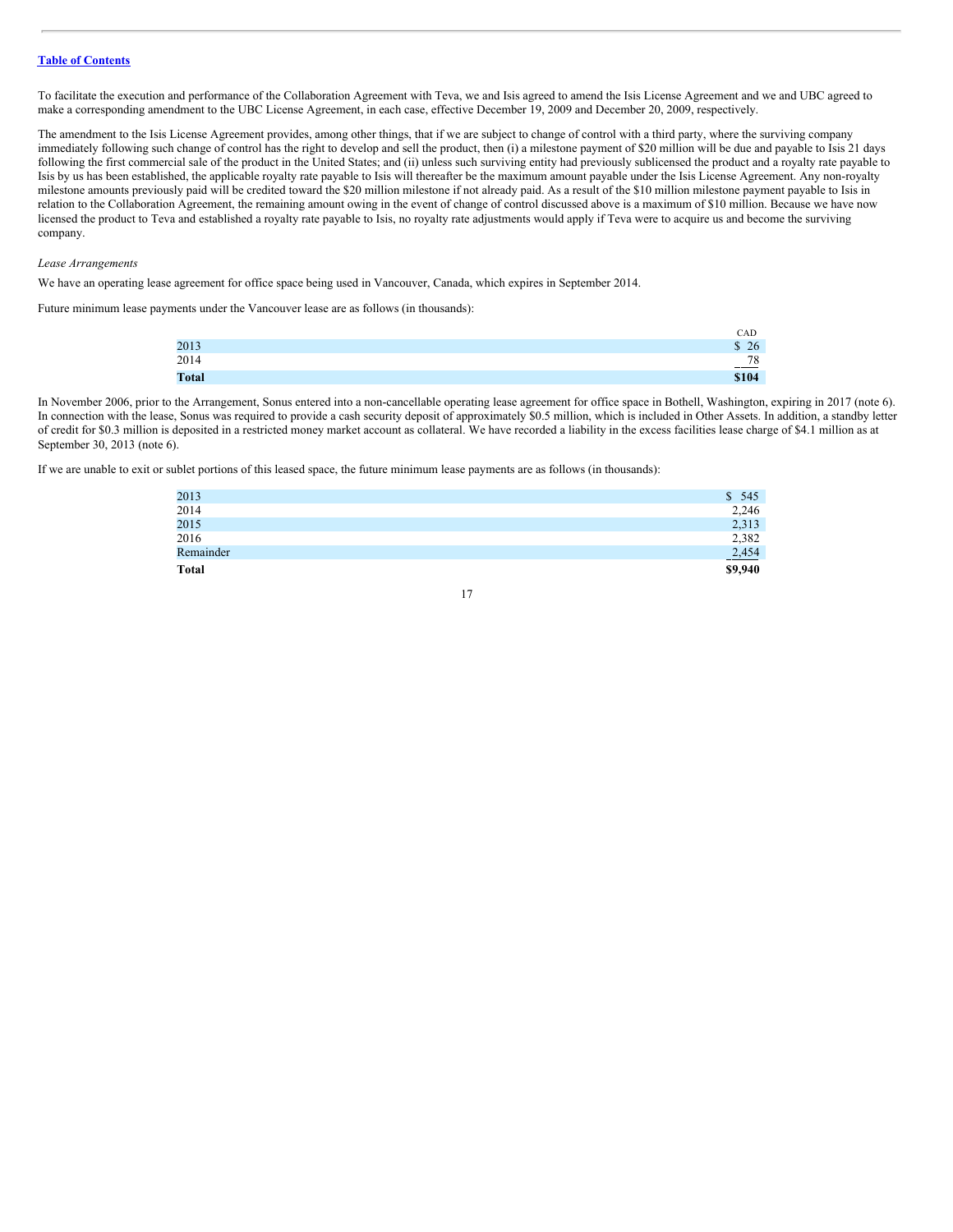Consolidated rent expense related to the Bothell, Washington and Vancouver, Canada offices in the three and nine months ended September 30, 2013 was \$0.7 million and \$2.1 million, respectively. Consolidated rent expense for the three and nine months ended September 30, 2012 was \$0.7 million and \$2.0 million, respectively.

#### *Guarantees and Indemnifications*

We indemnify our officers, directors and certain consultants for certain events or occurrences, subject to certain limits, while the officer, director or consultant is or was serving at our request in such capacity. The term of the indemnification period is equal to the officers', directors' and certain consultants' lifetime.

The maximum amount of potential future indemnification is unlimited; however, we have obtained director and officer insurance that limits our exposure and may enable us to recover a portion of any future amounts paid. We believe that the fair value of these indemnification obligations is minimal. Accordingly, we have not recognized any liabilities relating to these obligations as of September 30, 2013.

We have agreements with certain organizations with which we do business that contain indemnification provisions pursuant to which we typically agree to indemnify the party against certain types of third-party claims. We accrue for known indemnification issues when a loss is probable and can be reasonably estimated. There were no accruals for or expenses related to indemnification issues for any period presented.

# **8. SUBSEQUENT EVENTS**

We performed an evaluation of events occurring subsequent to September 30, 2013. Based on this evaluation, no material events have occurred requiring financial statement disclosure.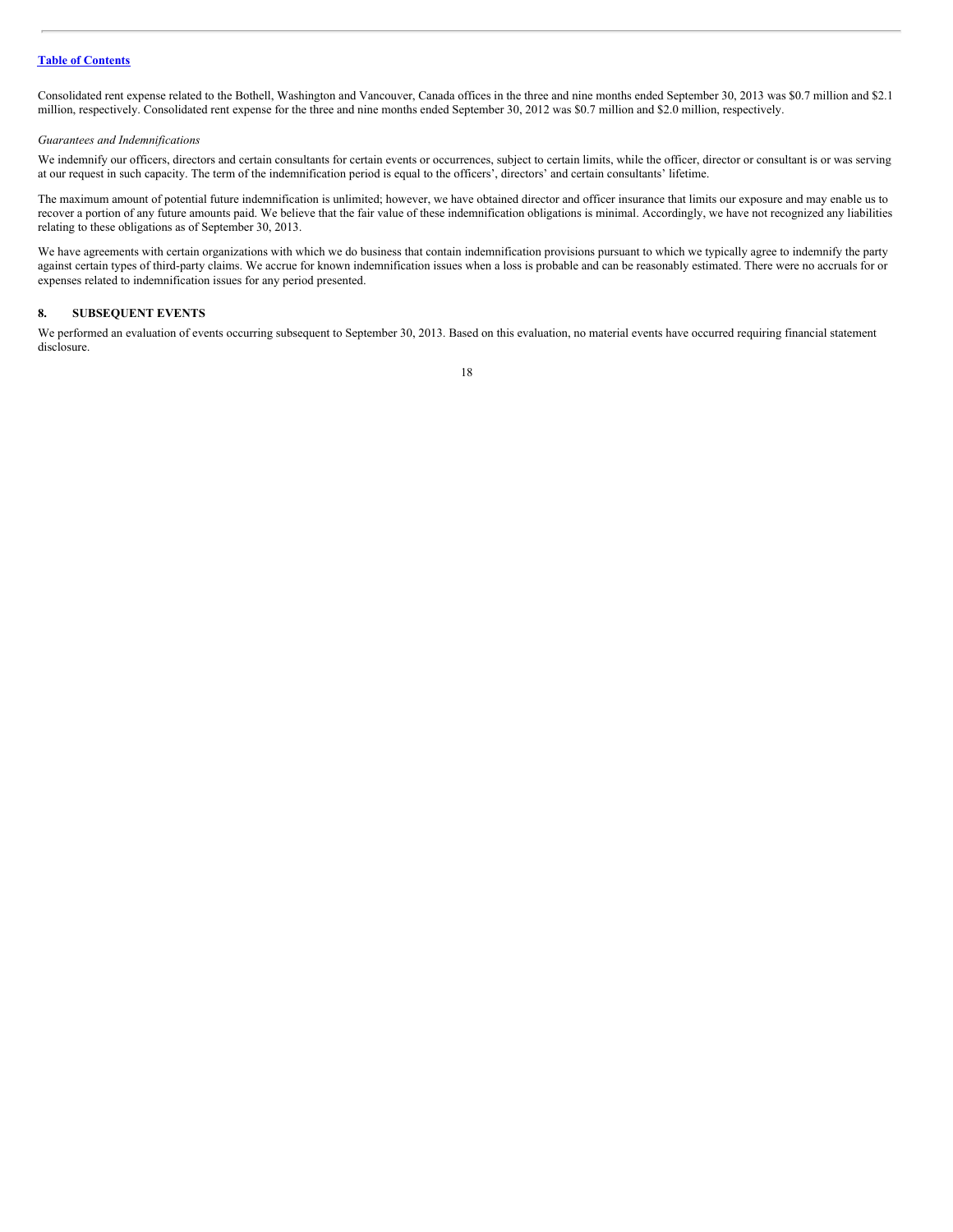#### <span id="page-18-0"></span>**Item 2. Management's Discussion and Analysis of Financial Condition and Results of Operations**

# **INFORMATION REGARDING FORWARD LOOKING STATEMENTS**

This document contains "forward-looking statements" within the meaning of the Private Securities Litigation Reform Act of 1995. These forward-looking statements involve a number of risks and uncertainties. We caution readers that any forward-looking statement is not a guarantee of future performance and that actual results could differ materially from those contained in the forward-looking statement. These statements are based on current expectations of future events. Such statements include, but are not limited to, statements about future financial and operating results, plans, objectives, expectations and intentions, costs and expenses, interest rates, outcome of contingencies, financial condition, results of operations, liquidity, business strategies, cost savings, objectives of management and other statements that are not historical facts. You can find many of these statements by looking for words like "believes," "expects," "anticipates," "estimates," "may," "should," "will," "could," "plan," "intend" or similar expressions in this document or in documents incorporated by reference into this document. We intend that such forward-looking statements be subject to the safe harbors created thereby. Examples of these forward-looking statements include, but are not limited to:

- progress and preliminary and future results of clinical trials conducted by us or our collaborators;
- anticipated regulatory filings and requirements and future clinical trials conducted by us or our collaborators;
- timing and amount of future contractual payments, product revenue and operating expenses;
- market acceptance of our products and the estimated potential size of these markets; and
- our anticipated future capital requirements and the terms of any capital financing agreements.

These forward-looking statements are based on the current beliefs and expectations of our management and are subject to significant risks and uncertainties. If underlying assumptions prove inaccurate or unknown risks or uncertainties materialize, actual results may differ materially from current expectations and projections. Factors that might cause such a difference include those discussed in Item 1A "Risk Factors," as well as those discussed elsewhere in the Quarterly Report on Form 10-Q. You are cautioned not to place undue reliance on these forward-looking statements, which speak only as of the date of this document or, in the case of documents referred to or incorporated by reference, the date of those documents.

All subsequent written or oral forward-looking statements attributable to us or any person acting on our behalf are expressly qualified in their entirety by the cautionary statements contained or referred to in this section. We do not undertake any obligation to release publicly any revisions to these forward-looking statements to reflect events or circumstances after the date of this document or to reflect the occurrence of unanticipated events, except as may be required under applicable U.S. securities law. If we do update one or more forward-looking statements, no inference should be drawn that we will make additional updates with respect to those or other forward-looking statements.

#### **Overview**

We are a biopharmaceutical company committed to the development and commercialization of new therapies that address treatment resistance in cancer patients. We have three product candidates in our pipeline: custirsen, apatorsen (formerly referred to as OGX-427) and OGX-225, each of which has a distinct mechanism of action and represents a unique opportunity for cancer drug development. Of the product candidates in our pipeline, custirsen and apatorsen are clinical-stage assets.

Our product candidates focus on mechanisms of treatment resistance in cancer patients and are designed to block the production of specific proteins that we believe promote treatment resistance and survival of tumor cells and are over-produced in response to a variety of cancer treatments. Our aim in targeting these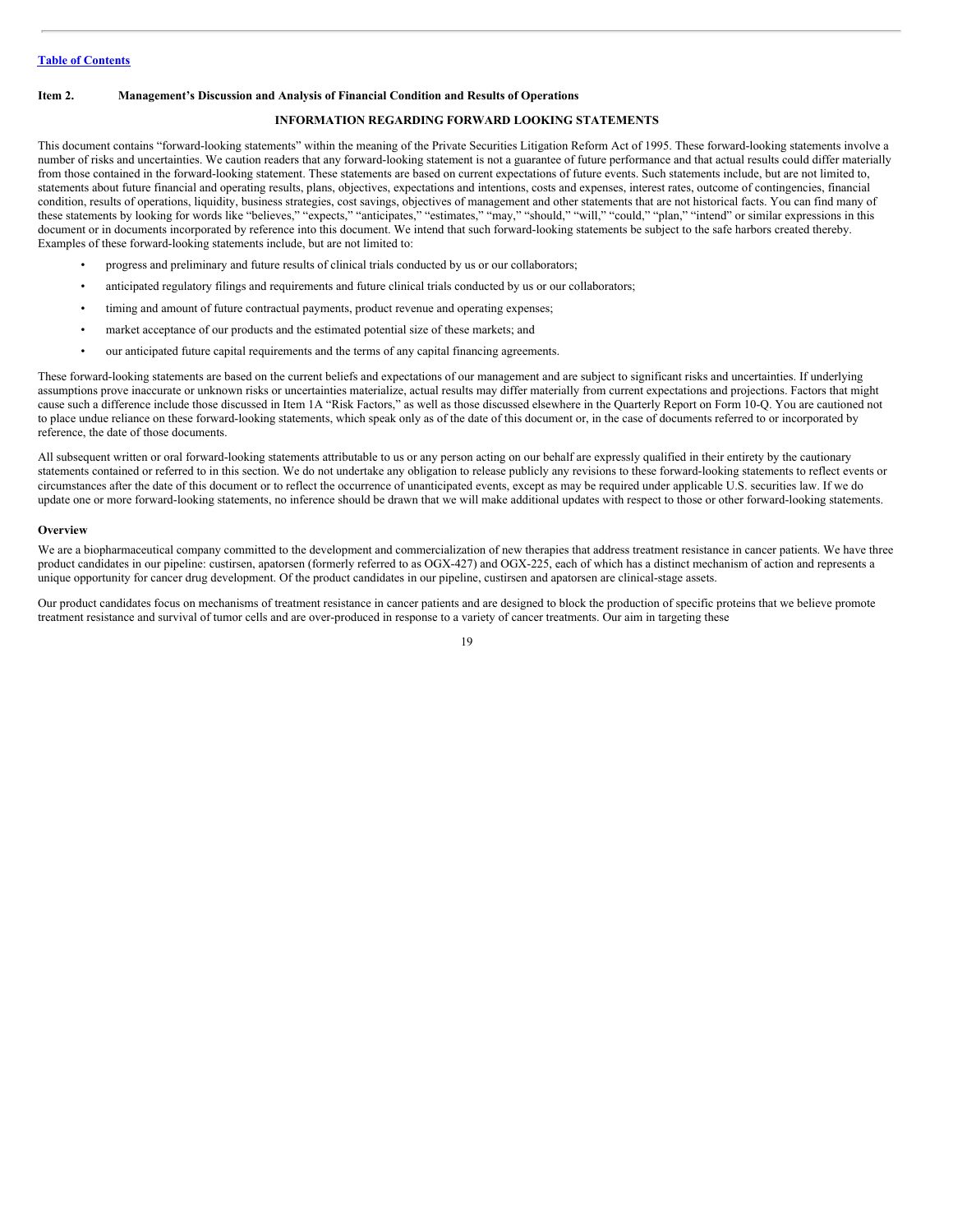particular proteins is to disable the tumor cell's adaptive defenses, thereby rendering the tumor cells more susceptible to attack with a variety of cancer therapies. We believe this approach will increase survival time and improve the quality of life for cancer patients.

#### *Product Candidate Custirsen*

In December 2009, we announced our entry into the Collaboration Agreement with Teva for the development and global commercialization of custirsen (and related compounds targeting clusterin, excluding apatorsen and OGX-225).

We and Teva have developed an Amended Clinical Development Plan under which the following three Phase 3 clinical trials have been initiated:

• The SYNERGY Trial: The Phase 3 clinical trial to evaluate a survival benefit for custirsen in combination with first-line docetaxel treatment in patients with castrate resistant prostate cancer, or CRPC. During discussions with the U.S. Food and Drug Administration, or FDA, the FDA informed us that an application supported primarily by the results of SYNERGY alone would be acceptable for submission for market approval. SYNERGY patient enrollment was completed in the fourth quarter of 2012. Over 1,000 men were enrolled in order to show a survival benefit with 90% power based on a hazard ratio of 0.75.

The anticipated timing of the pre-specified number of death events required for final analysis is currently projected to occur late in the first quarter or early in the second quarter of 2014. The death events are occurring more slowly than previously expected, however, no conclusion regarding the possible outcome of the trial can or should be drawn from this.

The SYNERGY trial is continuing as planned per the recommendation of an Independent Data Monitoring Committee, or IDMC, who has completed the second and last futility analyses per the Special Protocol Assessment, or SPA, approved protocol. The planned efficacy interim analysis for SYNERGY has not yet occurred. OncoGenex and Teva remain blinded to all data and analysis. Once the efficacy interim analysis has been conducted and the IDMC has rendered their recommendation, an update will be provided. Final survival results continue to be expected by mid-2014, however, results could be announced sooner in the event the IDMC recommends an early unblinding of the trial.

- The AFFINITY Trial: The Phase 3 clinical trial to evaluate a survival benefit for custirsen in combination with cabazitaxel treatment as second-line chemotherapy in patients with CRPC. We expect to enroll approximately 630 patients to show a survival benefit with 85% power based on a hazard ratio of 0.75. We initiated this Phase 3 clinical trial in August 2012 and expect to complete enrollment by the end of 2014.
- The ENSPIRIT Trial: The Phase 3 clinical trial to evaluate a survival benefit for custirsen in combination with docetaxel treatment as second-line chemotherapy in patients with non-small cell lung cancer, or NSCLC. We expect to enroll approximately 1,100 patients in order to show a survival benefit with 90% power based on a hazard ratio of 0.80. This trial was initiated by Teva in September 2012. Two formal interim analyses are planned, which may result in early termination of the trial if there is inadequate evidence of clinical benefit or futility**.** We expect to evaluate both progression-free survival, or PFS, and overall survival, or OS, during the first interim analysis. If both endpoints meet the predefined criteria for inadequate PFS clinical benefit and OS futility, the trial would be stopped. The second interim analysis is based on OS futility determination only. The trial will not be stopped early in order to claim efficacy.

Custirsen received Fast Track designation from the FDA for the treatment of progressive metastatic prostate cancer in combination with docetaxel. The FDA has also agreed on the design of the SYNERGY trial via the SPA process. Custirsen has also received Fast Track designation from the FDA for the second-line treatment of advanced NSCLC when combined with docetaxel in patients with disease progression following treatment with a first-line, platinum-based chemotherapy doublet regimen.

We have also received written, scientific advice from the European Medicines Agency, or EMA, on our development plan for custirsen for treating patients with CRPC in combination with docetaxel, which aligned with our development plan regarding our proposed preclinical studies, the SYNERGY trial design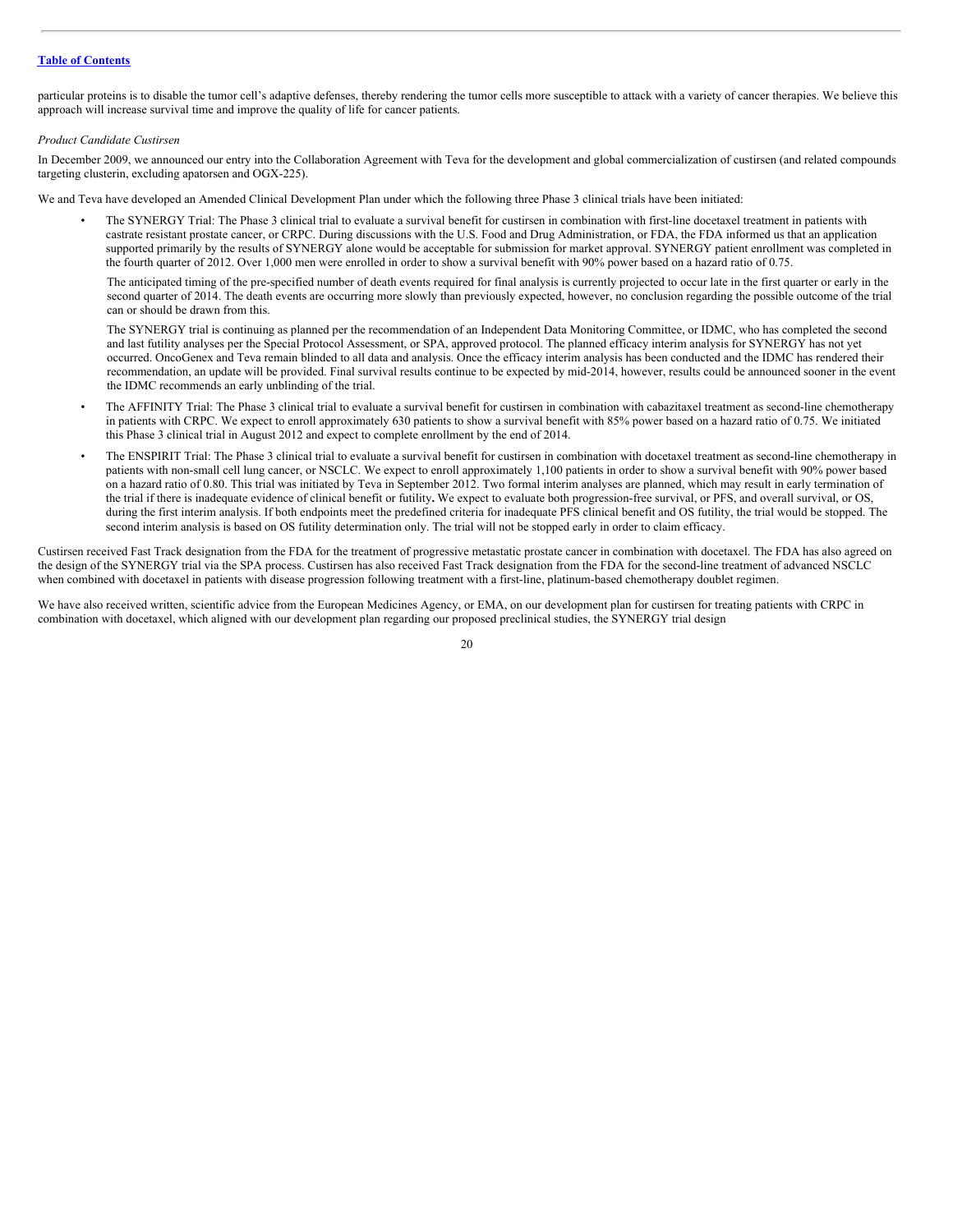and analyses for the Phase 3 SYNERGY trial. In addition, the Committee for Medicinal Products for Human Use agreed that the intended safety database would enable a sufficient qualified risk-benefit assessment for market approval.

We and collaborating investigators have conducted five Phase 2 clinical trials to evaluate the ability of custirsen to enhance the effects of therapy in patients with prostate, nonsmall cell lung and breast cancers. Results have been presented for each of these Phase 2 trials. Our Phase 3 registration trials have been designed based on our Phase 2 clinical trials. Data from these Phase 2 trials demonstrate the potential benefit of adding custirsen, a second generation antisense molecule, to existing cancer therapies.

#### *Product Candidate Apatorsen*

Apatorsen is our product candidate that is designed to inhibit production of heat shock protein 27, or Hsp27, a cell-survival protein expressed in many types of cancers including bladder, prostate, breast, pancreatic and non-small cell lung cancer. Hsp27 expression is stress-induced, including by many anti-cancer therapies. Overexpression of Hsp27 is thought to be an important factor leading to the development of treatment resistance and is associated with metastasis and negative clinical outcomes in patients with various tumor types.

In 2013, we initiated the "ORCA™" (**O**n-going Studies Evaluating Treatment **R**esistance in **CA**ncer) program, which encompasses clinical trials designed to evaluate whether inhibition of Hsp27 can lead to improved prognosis and treatment outcomes for cancer patients. Our goal is to advance cancer treatment by conducting clinical trials for apatorsen across multiple cancer indications including bladder, lung, pancreatic and prostate cancers. We are conducting parallel clinical trials to evaluate apatorsen in several cancer indications and treatment combinations to accelerate the development of apatorsen. As part of this strategy, we are supporting specific investigator-sponsored trials to allow assessment of a broader range of clinical indications for future OncoGenex-sponsored trials for possible market approval.

Our current apatorsen development activities for bladder cancer include the following clinical trials:

- The BL-01 Trial: An investigator-sponsored Phase 1 trial to evaluate apatorsen when administered directly into the bladder in patients with bladder cancer. The trial is currently enrolling 36 patients. It is designed to measure the direct effect of apatorsen on expression of Hsp27 in bladder tumor cells when delivered by intravesical instillation, as well as determine the safety, pharmacokinetics and pharmacodynamics of apatorsen. This clinical trial is being funded by the National Cancer Institute of Canada. Preliminary data were presented at the ASCO GU Symposium in February 2012.
- The Borealis-1™ Trial: An OncoGenex-sponsored Phase 2 trial of apatorsen in patients with metastatic bladder cancer. Borealis-1 is a three-arm, randomized, placebo-controlled trial evaluating apatorsen in combination with first-line gemcitabine and cisplatin treatment in the metastatic setting. Each arm has enrolled approximately 60 patients and the trial is being conducted in sites throughout the United States, Canada and Europe. The trial is being conducted as an eventdriven trial such that we anticipate the final analysis will have at least 80% power to show a critical hazard ratio of approximately 0.66 to 0.72. This type of Phase 2 trial design will allow us to better predict the potential size of and success for a Phase 3 trial where a survival benefit will be the primary endpoint. Borealis-1<sup>™</sup> patient enrollment was completed in July 2013 and data are expected to be available in the second-half of 2014.
- The Borealis-2™ Trial: The investigator-sponsored, randomized Phase 2 trial evaluating apatorsen in combination with docetaxel treatment compared to docetaxel treatment alone in patients with advanced or metastatic bladder cancer who have disease progression following first-line platinum-based chemotherapy. This trial is designed to have adequate power to detect a survival benefit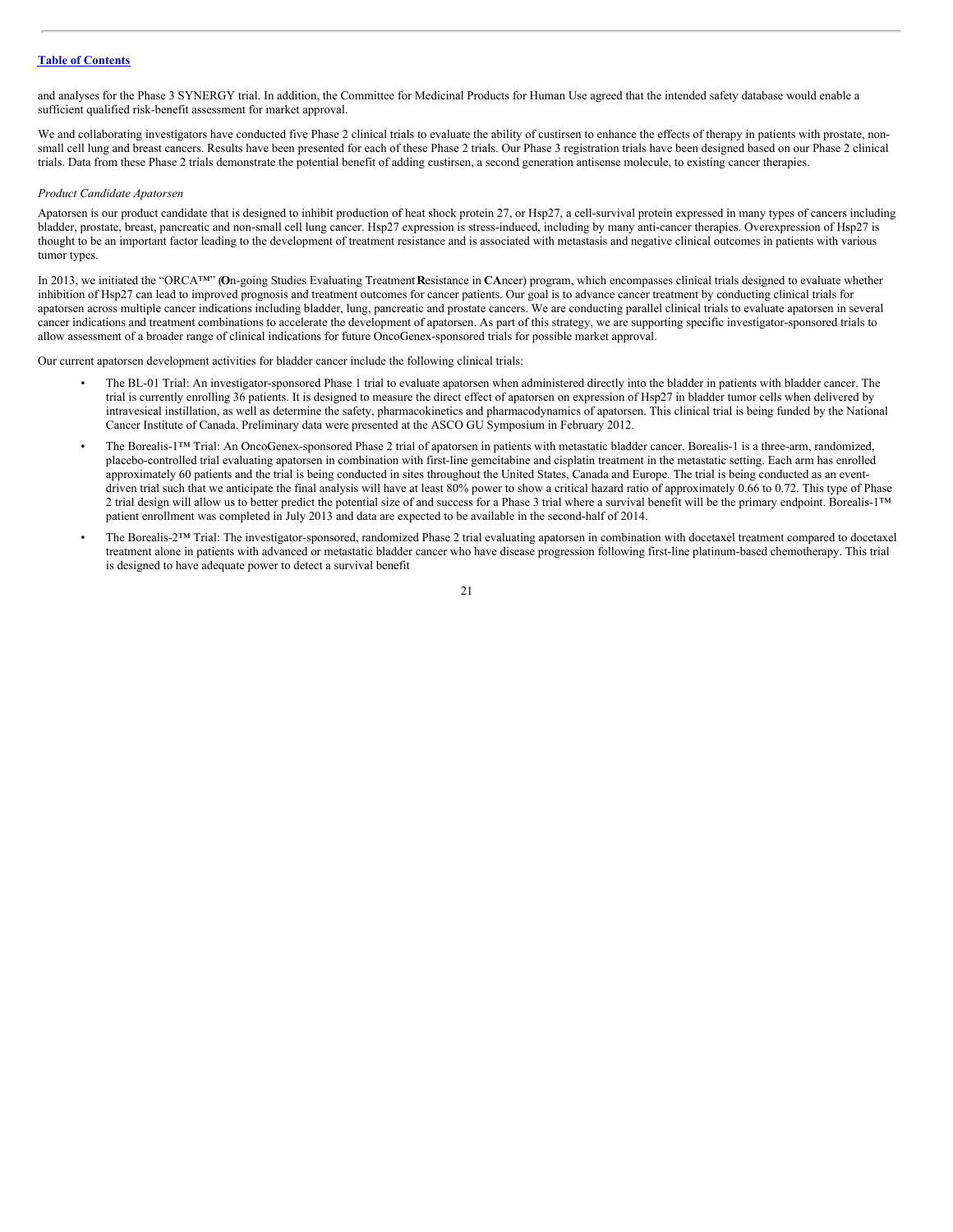corresponding to a hazard ratio of approximately 0.667. The primary analysis is to be performed at one-sided 0.10 significance level with 90% power to detect a difference in overall survival. We expect to enroll approximately 200 patients. Patients may also continue weekly apatorsen infusions as maintenance treatment until disease progression or unacceptable toxicity if they complete all 10 cycles of docetaxel, or are discontinued from docetaxel due to docetaxel toxicity. This trial was initiated in April 2013 and is enrolling patients.

Our current apatorsen development activities for NSCLC include the following clinical trials:

- The Spruce™ Trial: An investigator-sponsored, randomized, placebo-controlled Phase 2 trial evaluating apatorsen in patients with previously untreated advanced non-squamous NSCLC. The trial is expected to randomize approximately 155 patients with non-squamous NSCLC to receive either apatorsen plus carboplatin and pemetrexed therapy or placebo plus carboplatin and pemetrexed therapy**.** The aim of the trial is to determine if adding apatorsen to carboplatin and pemetrexed therapy can extend PFS outcome. Additional analyses are expected to include tumor response rates, overall survival, safety, tolerability and the effect of therapy on Hsp27 levels. This trial was initiated in August 2013 and is enrolling patients.
- The Cedar™ Trial: An investigator-sponsored, randomized Phase 2 trial evaluating apatorsen in patients with previously untreated advanced squamous NSCLC. The trial is expected to randomize approximately 140 patients with squamous NSCLC to receive apatorsen plus gemcitabine and carboplatin therapy or gemcitabine and carboplatin therapy alone. The aim of the trial is to determine if adding apatorsen to gemcitabine and carboplatin therapy can extend PFS outcome. Additional analyses will include tumor response rates, overall survival, safety, and health-related quality of life. Additional analyses are expected to determine the effect of therapy on Hsp27 levels and to explore potential biomarkers that may help predict response to treatment. Plans to initiate Cedar were announced in May 2013. This trial is expected to be initiated in the first half of 2014.

Our current apatorsen development activities for pancreatic cancer include the following clinical trial:

• The Rainier™ Trial: An investigator-sponsored, randomized, placebo-controlled Phase 2 trial evaluating apatorsen in combination with Abraxane® (paclitaxel protein-bound particles for injectable suspension)(albumin-bound) and gemcitabine in approximately 130 patients with previously untreated metastatic pancreatic cancer. The objective of the trial will be overall survival, with additional analyses to evaluate PFS, tumor response rates, safety, tolerability, and the effect of therapy on Hsp27 levels. The trial was initiated in August 2013 and is enrolling patients.

Our current apatorsen development activities for prostate cancer include the following clinical trials:

- The PR-01 Trial: An investigator-sponsored Phase 2 trial evaluating apatorsen when administered with prednisone to patients with CRPC. PR-01 has completed enrollment with data collection ongoing. This randomized, controlled trial enrolled 74 patients who had minimally symptomatic or asymptomatic advanced prostate cancer and who had not yet received chemotherapy. This trial is measuring the direct effect of apatorsen on prostate-specific antigen, or PSA, levels, time to progression by PSA or measurable disease, numbers of circulating tumor cells, or CTCs, and other relevant secondary endpoints. Preliminary data were presented at several conferences throughout 2012, with the last presentation at the European Society for Medical Oncology, or ESMO, meeting in September 2012.
- The Pacific™ Trial: An investigator-sponsored, randomized Phase 2 trial evaluating apatorsen in men with CRPC who are experiencing a rising PSA while receiving Zytiga® (abiraterone acetate).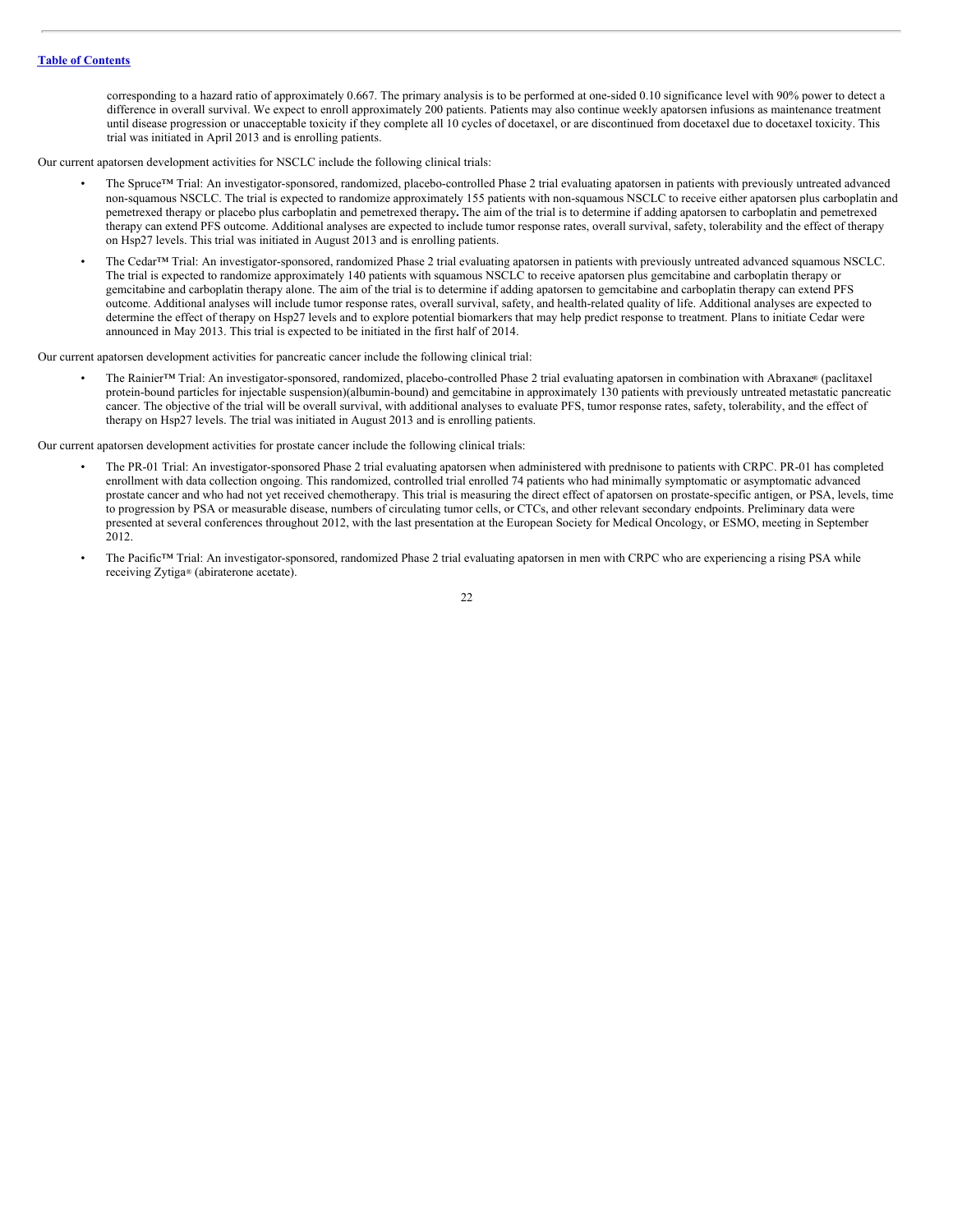The aim of the trial is to determine if adding apatorsen to Zytiga treatment can reverse or delay treatment resistance by evaluating the PFS rate at a milestone Day 60 assessment. Other secondary endpoints such as PSA and objective responses, time to disease progression, CTCs and Hsp27 levels are expected to be evaluated. We expect approximately 80 patients will be enrolled. The trial was initiated in December 2012 and is enrolling patients.

Results of these trials may direct future company-sponsored trials in indications that show promising clinical benefits.

#### *Product Candidate OGX-225*

OGX-225 is our product candidate designed to inhibit the production of Insulin Growth Factor Binding Proteins -2 and -5 (IGFBP-2, IGFBP-5), two proteins that when overexpressed affect the growth of cancer cells. Increased IGFBP-2 and IGFBP-5 production are observed in many human cancers, including prostate, breast, colorectal, nonsmall cell lung, glioblastoma, acute myeloid leukemia, acute lymphoblastic leukemia, neuroblastoma, and melanoma. The increased production of these proteins are linked to faster rates of cancer progression, treatment resistance, and shorter survival duration in humans.

Preclinical studies with human prostate and breast cancer cells have shown that reducing IGFBP-2 and IGFBP-5 production with OGX-225 sensitized these tumor types to hormone ablation therapy or chemotherapy and induced tumor cell death. We have begun development activities for OGX-225 and toxicology studies are ongoing.

#### **Collaboration Revenue**

Revenue recognized to date is attributable to the upfront payment we received in the fourth quarter of 2009 pursuant to our Collaboration Agreement with Teva, as well as cash reimbursements from Teva for certain costs incurred by us under the Clinical Development Plan. Our policy is to account for these reimbursements as collaboration revenue.

We are eligible to receive payments of up to \$370 million upon the achievement of developmental and commercial milestones set forth in the Collaboration Agreement. At present, we are unable to predict the timing or likelihood of such milestone payments. We do not expect to receive any payments from Teva resulting from the achievement of developmental or commercial milestones in 2013. Moreover, Isis has disclosed in its Securities and Exchange Commission, or SEC, filings that it is entitled to receive 30% of the up to \$370 million in milestone payments we may receive from Teva as part of the Collaboration Agreement. We disagree with its assessment but believe there may be some lesser payment obligation. See Note 3 of Notes to Consolidated Financial Statements included elsewhere in this Quarterly Report on Form 10-Q for further details on our collaboration with Teva.

#### **Research and Development Expenses**

Research and development, or R&D, expenses consist primarily of costs for clinical trials, contract manufacturing, personnel costs, milestone payments to third parties, facilities, regulatory activities, preclinical studies and allocations of other R&D-related costs. External expenses for clinical trials include fees paid to clinical research organizations, clinical trial site costs and patient treatment costs.

Currently, we manage our clinical trials through contract research organizations and independent medical investigators at their sites and at hospitals and expect this practice to continue. Through our clinical development programs, we are developing each of our product candidates in parallel for multiple disease indications. Due to the number of ongoing projects and our ability to utilize resources across several projects, we do not record or maintain information regarding the indirect operating costs incurred for our research and development programs on a program-specific basis. In addition, we believe that allocating costs on the basis of time incurred by our employees does not accurately reflect the actual costs of a project.

Several of our clinical trials have been supported by grant funding that was received directly by the hospitals and/or clinical investigators conducting the clinical trials as investigator-sponsored trials, thereby allowing us to complete these clinical trials at a lower cost to us.

Per the terms of the agreement with Teva, we have spent the required \$30 million in development costs related to custirsen. Teva is required to fund all additional expenses under the Amended Clinical Development Plan.

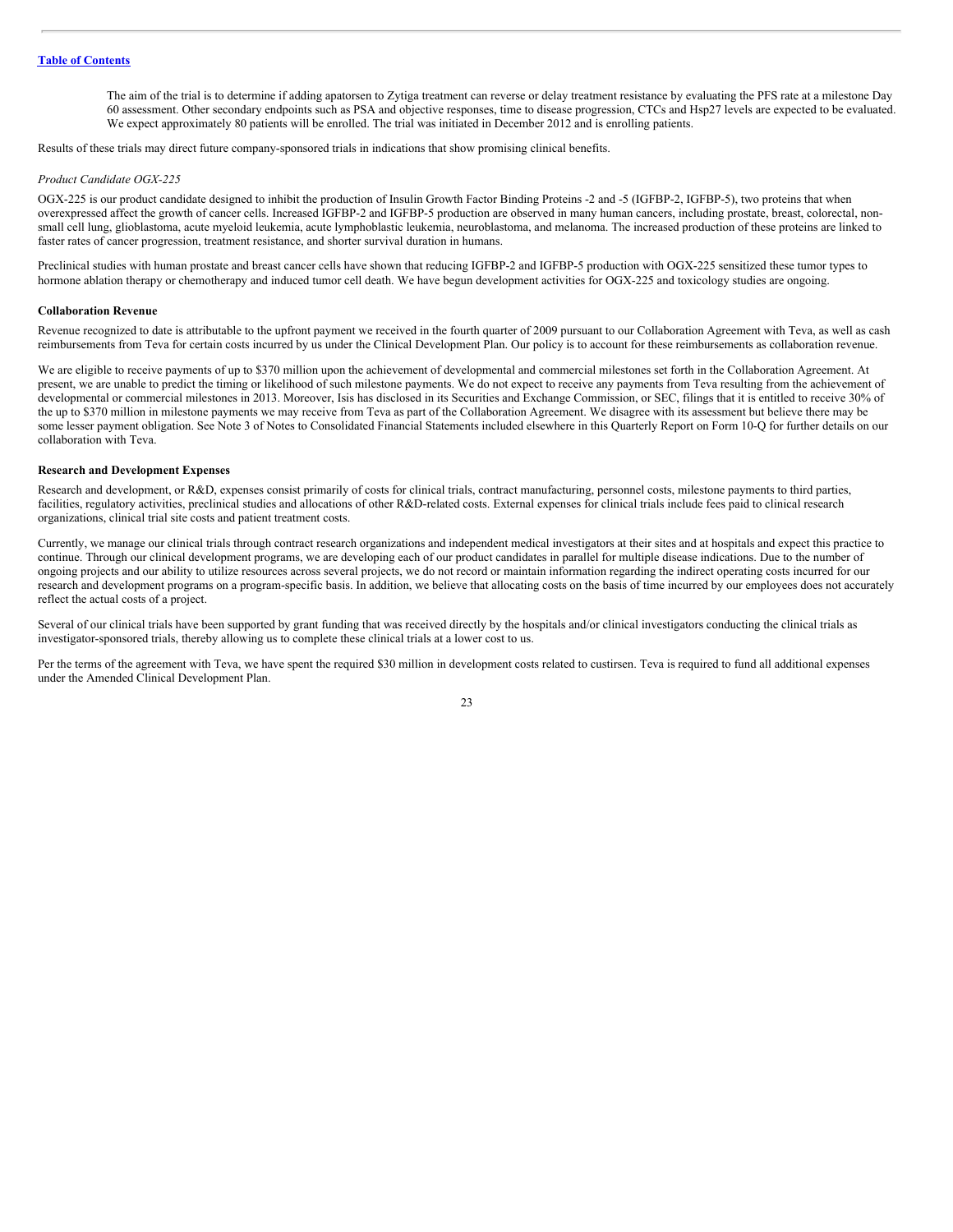Since our drug candidates are in the early stages of development, we cannot estimate completion dates for development activities or when we might receive material net cash inflows from our R&D projects, if ever.

Our projects or intended R&D activities may be subject to change from time to time as we evaluate our R&D priorities and available resources.

We expect our R&D expenses to remain stable in the remainder of 2013 and decline somewhat in 2014 and beyond, as the majority of the costs for the Borealis-1 trial have been incurred and the cost of the apatorsen investigator-sponsored clinical trials are substantially less capital intensive than company-sponsored trials. Our programs or anticipated programs may be subject to change from time to time as we evaluate our R&D priorities and available resources.

#### **General and Administrative Expenses**

General and administrative, or G&A, expenses consist primarily of salaries and related costs for our personnel in executive, business development, human resources, external communications, finance and other administrative functions, as well as consulting costs, including market research, business consulting and intellectual property. Other costs include professional fees for legal and auditing services, insurance and facility costs.

#### **Warrant liability**

At September 30, 2013, there were exercisable warrants outstanding to purchase 1,587,301 shares of common stock at an exercise price of \$20 per share, expiring in October 2015. No warrants were exercised during the nine months ended September 30, 2013 or 2012.

We reassess the fair value of the common stock warrants at each reporting date utilizing a Black-Scholes pricing model. Inputs used in the pricing model include estimates of stock price volatility, expected warrant life and risk-free interest rate. The computation of expected volatility was based on the historical volatility of shares of our common stock for a period that coincides with the expected life of the warrants.

# **Results of Operations**

*Three and Nine Months Ended September 30, 2013 and 2012*

#### *Revenue*

Revenue for the three and nine months ended September 30, 2013 increased to \$9.9 million and \$21.3 million, respectively, from \$6.6 million and \$10.3 million for the three and nine months ended September 30, 2012, respectively. The increase in 2013 as compared to 2012 was due to an increase in revenue earned through our strategic collaboration with Teva, as a result of the clinical development activities associated with the AFFINITY trial, which we initiated in August 2012.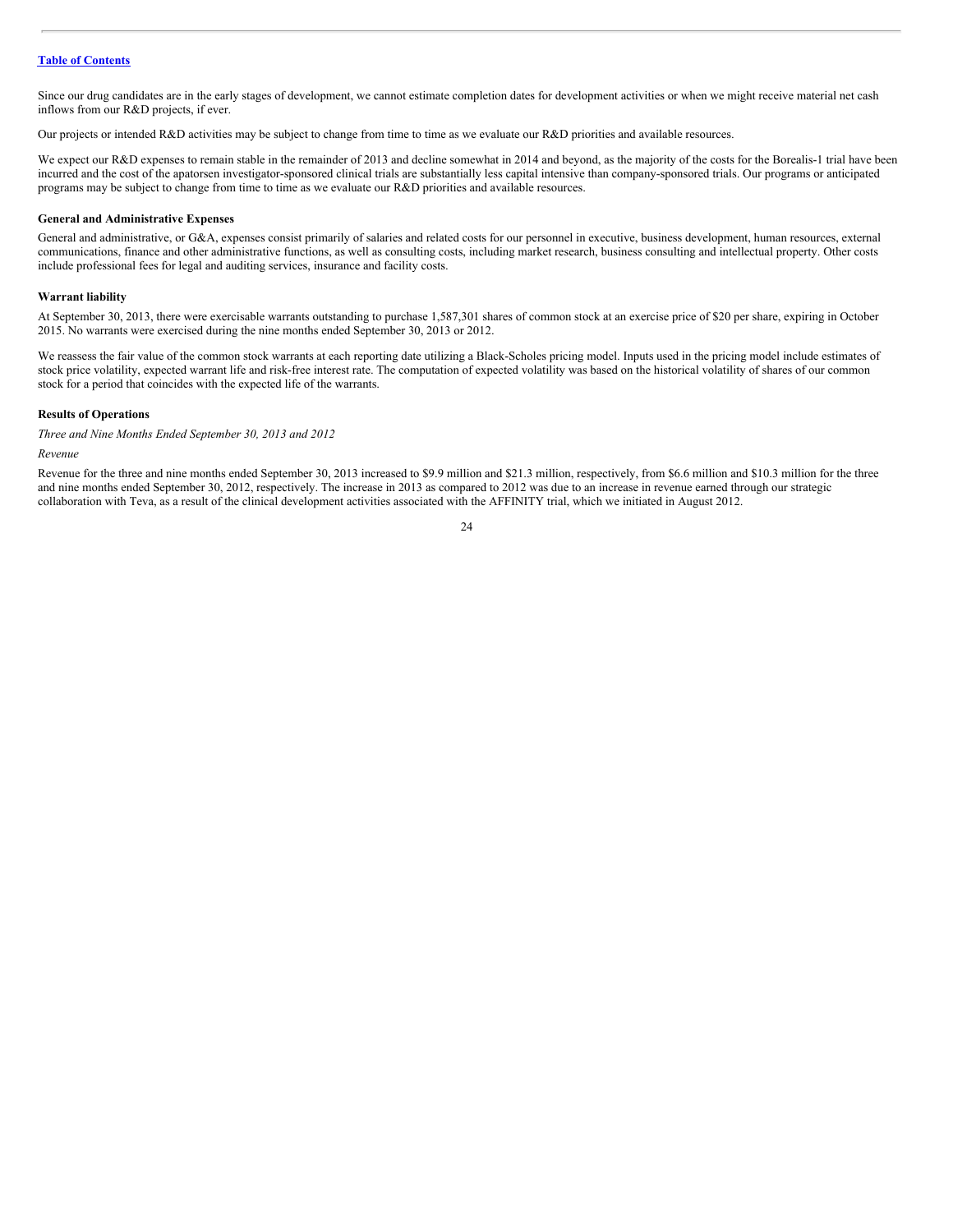#### *Research and Development Expenses*

Our research and development expenses for our clinical development programs as of the three and nine months ended September 30, 2013 and 2012 are as follows (in thousands):

|                                         |          | Three months ended<br>September 30, |          | Nine months ended<br>September 30, |  |
|-----------------------------------------|----------|-------------------------------------|----------|------------------------------------|--|
|                                         | 2013     | 2012                                | 2013     | 2012                               |  |
| Clinical development programs:          |          |                                     |          |                                    |  |
| Custirsen                               | \$9.912  | \$ 6,351                            | \$20,480 | \$9,274                            |  |
| Apatorsen                               | 5,200    | 4,255                               | 13,172   | 8,592                              |  |
| Other research and development          | 2,892    | 2,289                               | 8,470    | 6,437                              |  |
| Total research and development expenses | \$18,004 | \$12,895                            | \$42,122 | \$24,303                           |  |

R&D expenses for the three and nine months ended September 30, 2013 increased to \$18.0 million and \$42.1 million, respectively, from \$12.9 million and \$24.3 million in the three and nine months ended September 30, 2012, respectively. The increase in 2013 as compared to 2012 was due primarily to higher clinical trial expenses associated with patient enrollment and treatment in the AFFINITY and Borealis-1 trials, increased costs related to the investigator-sponsored trials, increased employee expenses, including stock-based compensation due to an increase in the number of employees to support our clinical development activities, and toxicology expenses related to apatorsen and OGX-225. These increases were partially offset by lower manufacturing expenses due to the timing of apatorsen manufacturing activities. Costs for the AFFINITY trial, custirsen manufacturing costs, compensation for work performed by our employees and certain other costs under the Clinical Development Plan are reimbursed by Teva.

We expect R&D expenses to remain stable in the remainder of 2013 and decline somewhat in 2014 and beyond, as the majority of the costs for the Borealis-1 trial have been incurred and the cost of the apatorsen investigator-sponsored clinical trials are substantially less capital intensive than company-sponsored trials.

#### *General and Administrative Expenses*

G&A expenses for the three and nine months ended September 30, 2013 increased to \$2.5 million and \$7.4 million, respectively, from \$2.0 million and \$5.7 million in the three and nine months ended September 30, 2012, respectively, primarily due to higher stock-based compensation expense and consulting compared with the same period in 2012.

#### *Gain on Warrants*

We recorded gains of \$0.5 million and \$2.9 million on the revaluation of our outstanding warrants during the three and nine months ended September 30, 2013, respectively. We recorded gains of \$2.3 million and \$2.5 million on revaluation of the warrants during the three and nine months ended September 30, 2012, respectively. We revalue the warrants at each balance sheet date to fair value. If unexercised, the warrants will expire in October 2015.

#### **Liquidity and Capital Resources**

We have incurred an accumulated deficit of \$127.0 million through September 30, 2013, and we expect to incur substantial additional losses in the future as we expand our R&D activities and other operations, as more fully described below under the heading "Operating Capital and Capital Expenditure Requirements". We have not generated any revenue from product sales to date, and we do not expect to generate product sales revenue for the foreseeable future, if ever.

On June 18, 2013, we entered into an At-the-Market Issuance Sales Agreement, or Sales Agreement, with MLV & Co. LLC, or MLV, under which we may offer and sell shares of our common stock having aggregate sales proceeds of up to \$25,000,000 from time to time through MLV as our sales agent. Sales of our common stock through MLV, if any, will be made by any method permitted that is deemed an "at the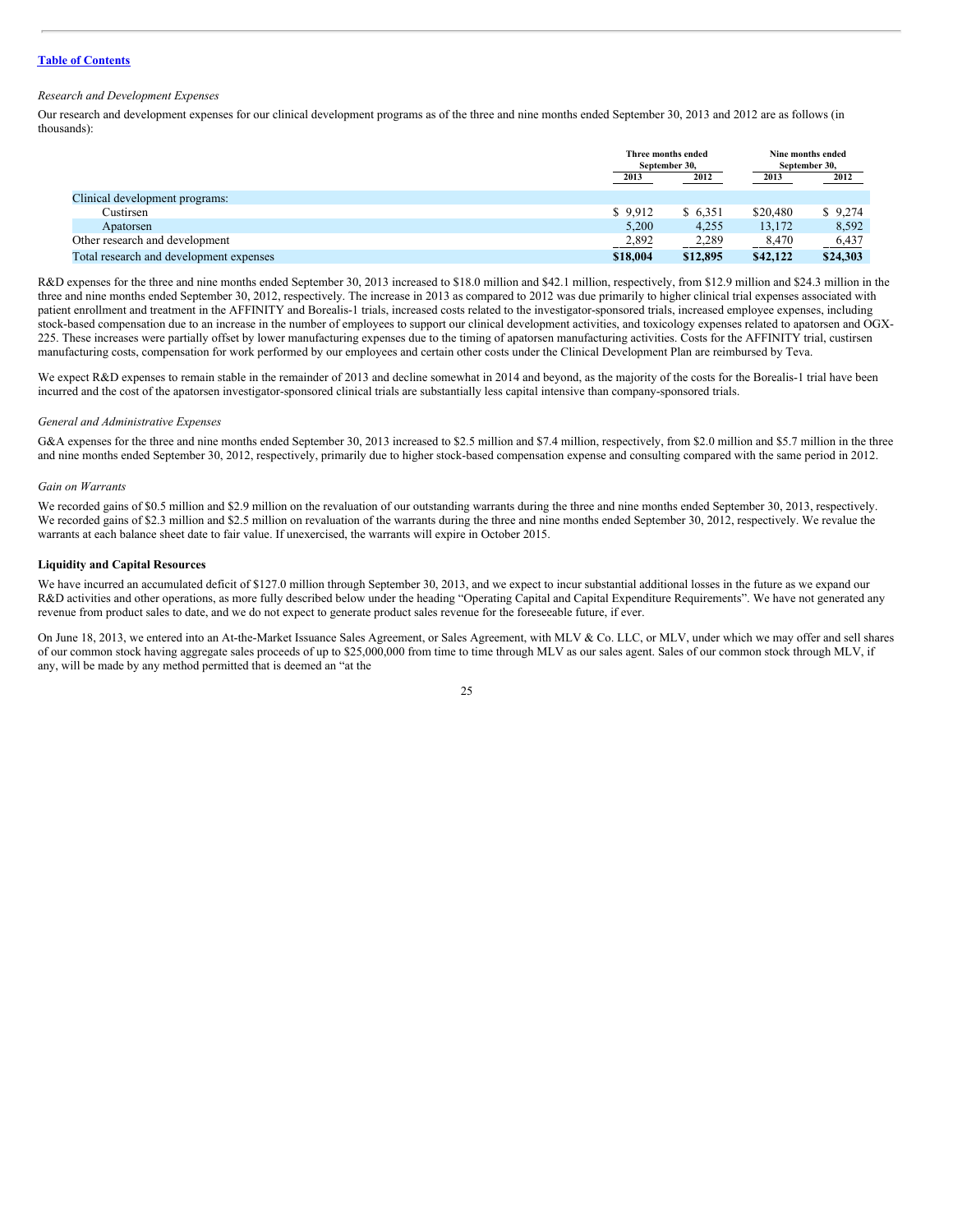market" offering as defined in Rule 415 under the Securities Act of 1933, as amended, including by means of ordinary brokers' transactions on The NASDAQ Capital Market or otherwise at market prices prevailing at the time of sale, in block transactions, or as otherwise agreed upon by us and MLV. MLV will use commercially reasonable efforts to sell our common stock from time to time, based upon instructions from us (including any price, time or size limits or other customary parameters or conditions we may impose). We will pay MLV a commission of up to 3.0% of the gross sales proceeds of any shares of common stock sold through MLV under the Sales Agreement. To date, no shares have been sold under the Sales Agreement.

All of our operations to date have been funded through the sale of our equity securities and payments received from Teva. As of September 30, 2013, our cash, cash equivalents and short-term investments decreased to \$46.8 million in the aggregate from \$75.4 million as of December 31, 2012.

Based on our current expectations, we believe our cash, cash equivalents, short-term investments and receivables from Teva will be sufficient to fund our currently planned operations into 2015. Our currently planned operations are set forth below under the heading "Operating Capital and Capital Expenditure Requirements."

#### **Cash Flows**

#### *Cash Used in Operations*

For the nine months ended September 30, 2013, net cash used in operating activities decreased to \$28.4 million from \$34.0 million in the nine months ended September 30, 2012. The decrease in cash used in operations is primarily attributable to upfront payments made in the first nine months of 2012 for clinical trial costs. This was partially offset by increased costs in 2013 related to clinical trial expenses associated with patient enrollment in the AFFINITY and Borealis-1 trials, increased costs related to the investigatorsponsored trials, increased employee expenses due to an increase in the number of employees to support our clinical development activities and toxicology expenses related to apatorsen and OGX-225.

#### *Cash Provided by Financing Activities*

For the nine months ended September 30, 2013, net cash provided by financing activities decreased to \$10,000 from \$54.2 million in the nine months ended September 30, 2012. Net cash provided by financing activities in the nine months ended September 30, 2013 was the result of proceeds from the exercise of stock options. Net cash provided by financing activities in the nine months ended September 30, 2012 was primarily attributable to the net proceeds we received from the public offering of our common stock in March 2012.

#### *Cash Provided by (Used in) Investing Activities*

Net cash provided by investing activities for the nine months ended September 30, 2013 was \$23.2 million compared with \$37.4 million used in investing activities in for the nine months ended September 30, 2012. Net cash provided by (used in) investing activities in the nine months ended September 30, 2013 and 2012 was due to transactions involving marketable securities in the normal course of business.

#### **Operating Capital and Capital Expenditure Requirements**

Based on our current expectations we believe that our cash, cash equivalents, short-term investments and receivables from Teva will be sufficient to fund our currently planned operations into 2015 which may include:

• announcing final SYNERGY trial results, a Phase 3 trial that is evaluating a survival benefit for custirsen in combination with docetaxel as first-line chemotherapy (SYNERGY patient enrollment was completed in the fourth quarter of 2012. As a result of death events occurring more slowly than previously expected, the anticipated timing of the pre-specified number of events is currently projected to occur late in the first quarter or early in the second quarter of 2014. Final survival results are expected to be announced by mid-2014);

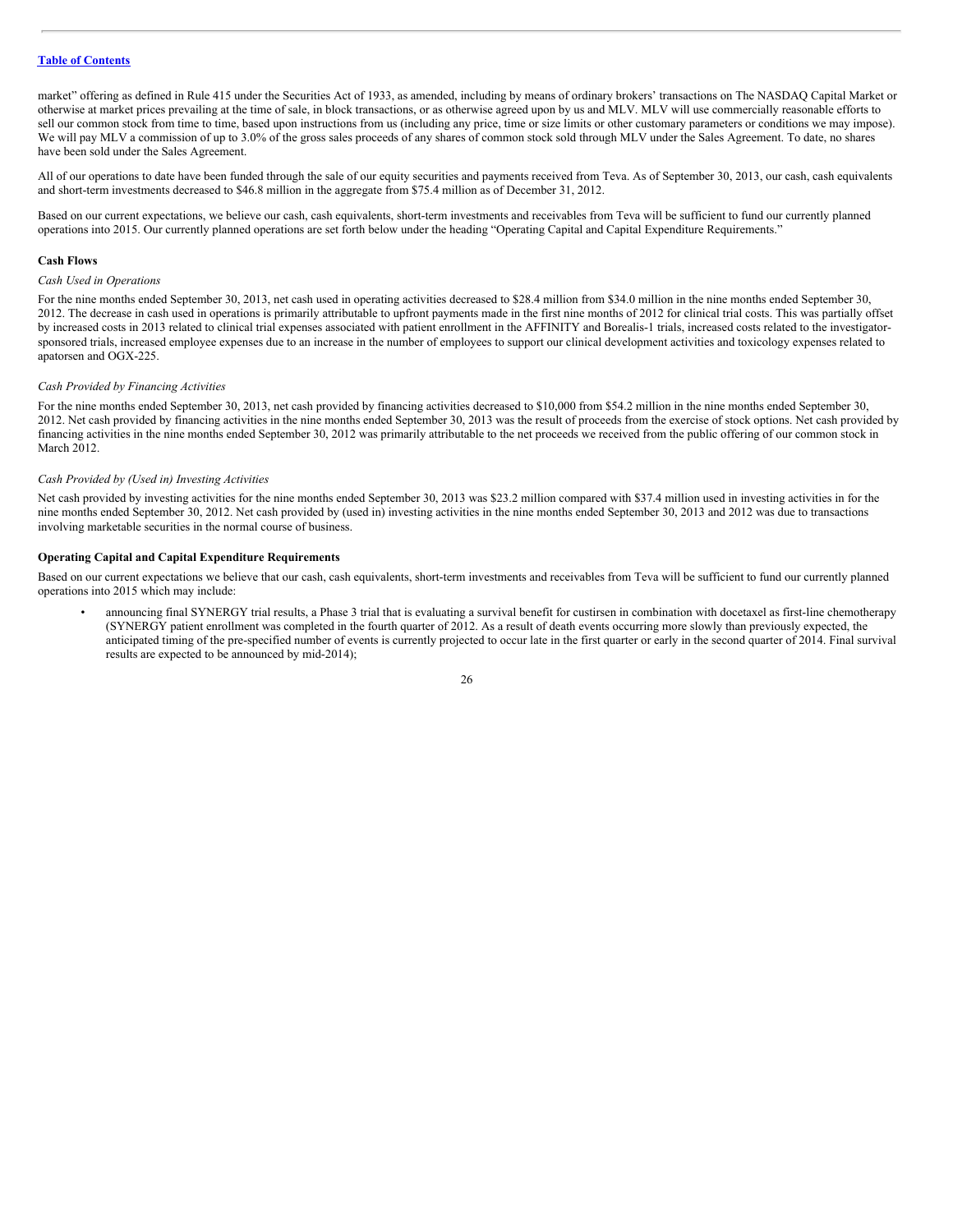- completing patient enrollment in the AFFINITY trial, a Phase 3 trial that is evaluating a survival benefit for custirsen in combination with cabazitaxel as secondline chemotherapy in approximately 630 patients with CRPC, which was initiated in August 2012;
- continued enrollment of patients in the ENSPIRIT trial, a Phase 3 trial that is evaluating a survival benefit for custirsen in combination with docetaxel as secondline chemotherapy in approximately 1,100 patients with NSCLC, which was initiated in September 2012 and is being conducted by our partner Teva;
- announcing Borealis-1 trial results, an OncoGenex-sponsored randomized, placebo-controlled Phase 2 trial evaluating apatorsen in combination with standard first-line chemotherapy in approximately 180 patients with metastatic bladder cancer for which enrollment was completed in July 2013 and survival results are expected in the second-half of 2014;
- continuing enrollment in the Borealis-2 trial, an investigator-sponsored, randomized, controlled Phase 2 trial evaluating apatorsen in patients with advanced or metastatic bladder cancer who have disease progression following initial platinum-based chemotherapy first-line treatment and are eligible to receive docetaxel second-line chemotherany:
- completing the BL-01 trial, an investigator-sponsored Phase 1 trial evaluating apatorsen when administered directly into the bladder in patients with superficial or muscle-invasive bladder cancer;
- completing enrollment in the Spruce trial, an investigator-sponsored, randomized, placebo-controlled Phase 2 trial evaluating apatorsen treatment with carboplatin and pemetrexed chemotherapy in patients with previously untreated advanced non-squamous NSCLC;
- initiating the Cedar trial, an investigator-sponsored, randomized Phase 2 trial evaluating apatorsen treatment with gemcitabine and carboplatin chemotherapy in patients with previously untreated advanced squamous NSCLC;
- continuing enrollment in the Rainier trial, an investigator-sponsored, randomized, placebo-controlled Phase 2 trial evaluating apatorsen in combination with Abraxane® and gemcitabine in patients with previously untreated metastatic pancreatic cancer;
- completing the PR-01 trial, an investigator-sponsored Phase 2 trial evaluating apatorsen treatment in combination with prednisone in patients with prostate cancer who have not received chemotherapy;
- continuing enrollment in the Pacific trial, an investigator-sponsored randomized Phase 2 trial evaluating apatorsen treatment in combination with Zytiga in patients with prostate cancer; and
- completing OGX-225 toxicology studies.

We currently have sufficient operating capital to fund our currently planned operations into 2015 and through the expected release of final survival results from the SYNERGY trial by mid-2014 and from the Borealis-1 trial in the second-half of 2014 and completing enrollment in Spruce by the end of 2014.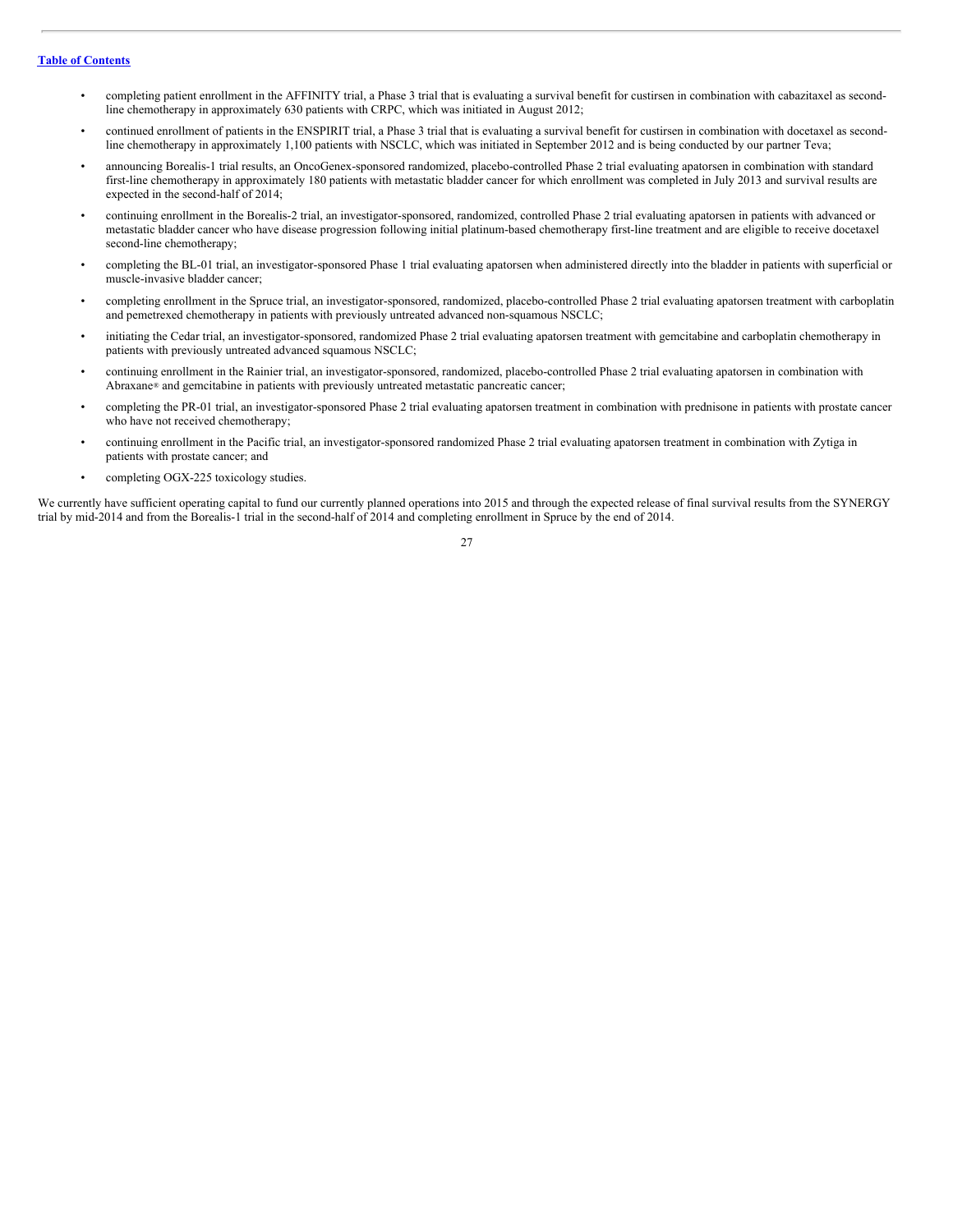Survival results from the additional custirsen and apatorsen trials may be released at a date that is beyond the period for which we currently project we have available cash resources. We have based this estimate on assumptions that may prove to be wrong, and we could utilize our available capital resources sooner than we currently expect. If we were to conduct development activities with respect to our other product candidates beyond those development activities described above, including activities with respect to OGX-225, or if the clinical trials cost more than we anticipate, we would require additional funding to support such operations. If we need to extend our cash availability or to conduct any such currently unplanned development activities, we would seek such necessary funding through the licensing or sale of certain of our product candidates, by executing a partnership or collaboration agreement, or through private or public offerings of our equity or debt, including the sale of common stock pursuant to the Sales Agreement for our at-the market offering. However, we can provide no assurance that such funding would be available to us on favorable terms, or at all.

Our future capital requirements will depend on many factors, including:

- success of custirsen and our other product candidates, including receipt of milestone and royalty payments;
- timing, costs and results of clinical trials, preclinical development and regulatory approvals;
- maintaining our relationship with Teva and Teva's ongoing level of focus and efforts to develop custirsen;
- timing, costs and results of drug discovery and R&D;
- entering into new collaborative or product license agreements for products in our pipeline;
- our ability to obtain additional funding through a partnership or collaboration agreement with a third party or licenses of certain of our product candidates, or through private or public offerings of our equity or debt; and
- costs related to obtaining, defending and enforcing patents.

#### **Off-Balance Sheet Arrangements**

We do not have any off-balance sheet financing arrangements at September 30, 2013.

#### **Contingencies and Commitments**

We previously disclosed certain contractual obligations and contingencies and commitments relevant to us within the financial statements and Management Discussion and Analysis of Financial Condition and Results of Operations in our Annual Report on Form 10-K for the year ended December 31, 2012, as filed with the SEC on March 7, 2013. There have been no material changes to our "Contractual Obligations" table in Part II, Item 7, "Management's Discussion and Analysis of Financial Condition and Results of Operations" of our 2012 Form 10-K. For more information regarding our current contingencies and commitments, see note 7 to the financial statements included above.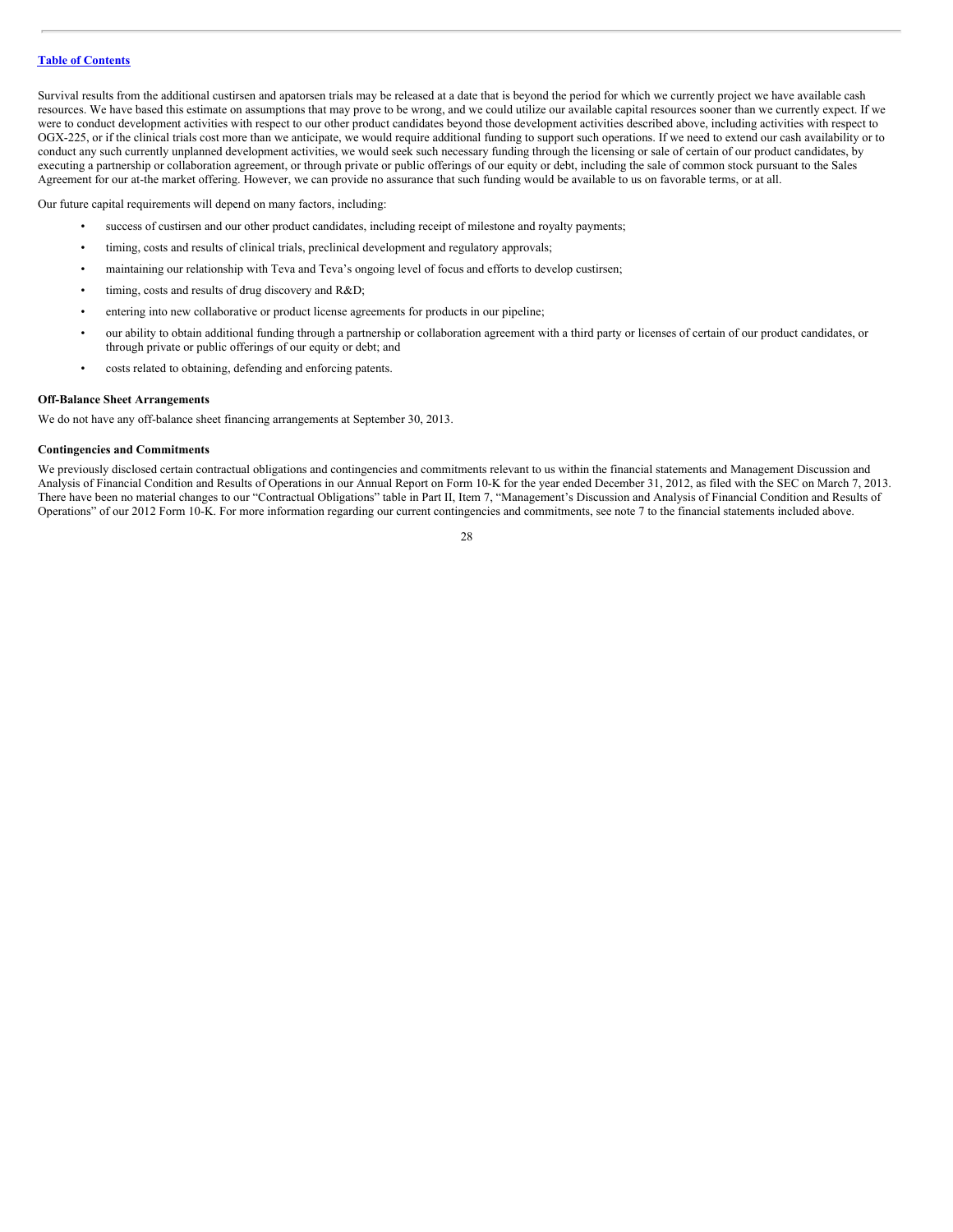#### **Material Changes in Financial Condition**

|                   | September 30,<br>2013 | December 31,<br>2012 |  |
|-------------------|-----------------------|----------------------|--|
|                   | s                     |                      |  |
| (In thousands)    |                       |                      |  |
| Total assets      | 61,639                | 82,016               |  |
| Total liabilities | 18,096                | 15,809               |  |
| Total equity      | 43,543                | 66,207               |  |

The decrease in assets at September 30, 2013 compared with December 31, 2012 primarily relates to decreased cash, cash equivalents and marketable securities as these assets have been used to fund operations. The increase in liabilities at September 30, 2013 compared with December 31, 2012 is primarily due to higher clinical trial accruals associated with patient enrollment and treatment in the AFFINITY and Borealis-1 trials.

#### **Critical Accounting Policies and Estimates**

The preparation of financial statements in accordance with U.S. GAAP requires management to make estimates and assumptions that affect reported amounts and related disclosures. We have discussed those estimates that we believe are critical and require the use of complex judgment in their application in our Annual Report on Form 10-K for the year ended December 31, 2012, filed with the SEC on March 7, 2013. Since December 31, 2012, there have been no material changes to our critical accounting policies or the methodologies or assumptions we apply under them.

#### **New Accounting Standards**

See Note 2, "Accounting Policies," of the consolidated financial statements for information related to the adoption of new accounting standards in 2013, none of which had a material impact on our financial statements, and the future adoption of recently issued accounting standards, which we do not expect to have a material impact on our financial statements.

#### <span id="page-28-0"></span>**Item 3. Quantitative and Qualitative Disclosures About Market Risk**

#### **Interest Rate Risk**

Interest rate risk is the risk that the fair values and future cash flows of financial instruments will fluctuate because of the changes in market interest rates. We invest our cash in a variety of financial instruments, primarily in short-term bank deposits, money market funds, and domestic and foreign commercial paper and government securities. These investments are denominated in U.S. dollars, and we monitor our exposure to interest rate changes. We have very limited interest rate risk due to having only a few assets or liabilities subject to fluctuations in interest rates. Our investment portfolio includes only marketable securities with active secondary or resale markets to help ensure portfolio liquidity. Due to the nature of our highly liquid marketable securities, a change in interest rates would not materially change the fair market value. We have estimated the effect on our portfolio of a hypothetical increase in interest rates by one percent to be a reduction of approximately \$0.3 million in the fair value of our investments as of September 30, 2013.

#### **Foreign Currency Exchange Risk**

We are exposed to risks associated with foreign currency transactions on certain contracts and payroll expenses related to our Canadian subsidiary, OncoGenex Technologies, denominated in Canadian dollars, and we have not hedged these amounts. As our unhedged foreign currency transactions fluctuate, our earnings might be negatively affected. Accordingly, changes in the value of the U.S. dollar relative to the Canadian dollar might have an adverse effect on our reported results of operations and financial condition, and fluctuations in exchange rates might harm our reported results and accounts from period to period. We have estimated the effect on our reported results of operations of a hypothetical increase of 10 percent in the exchange rate of the Canadian dollar against the U.S. dollar to be approximately \$0.2 million for the nine months ended September 30, 2013.

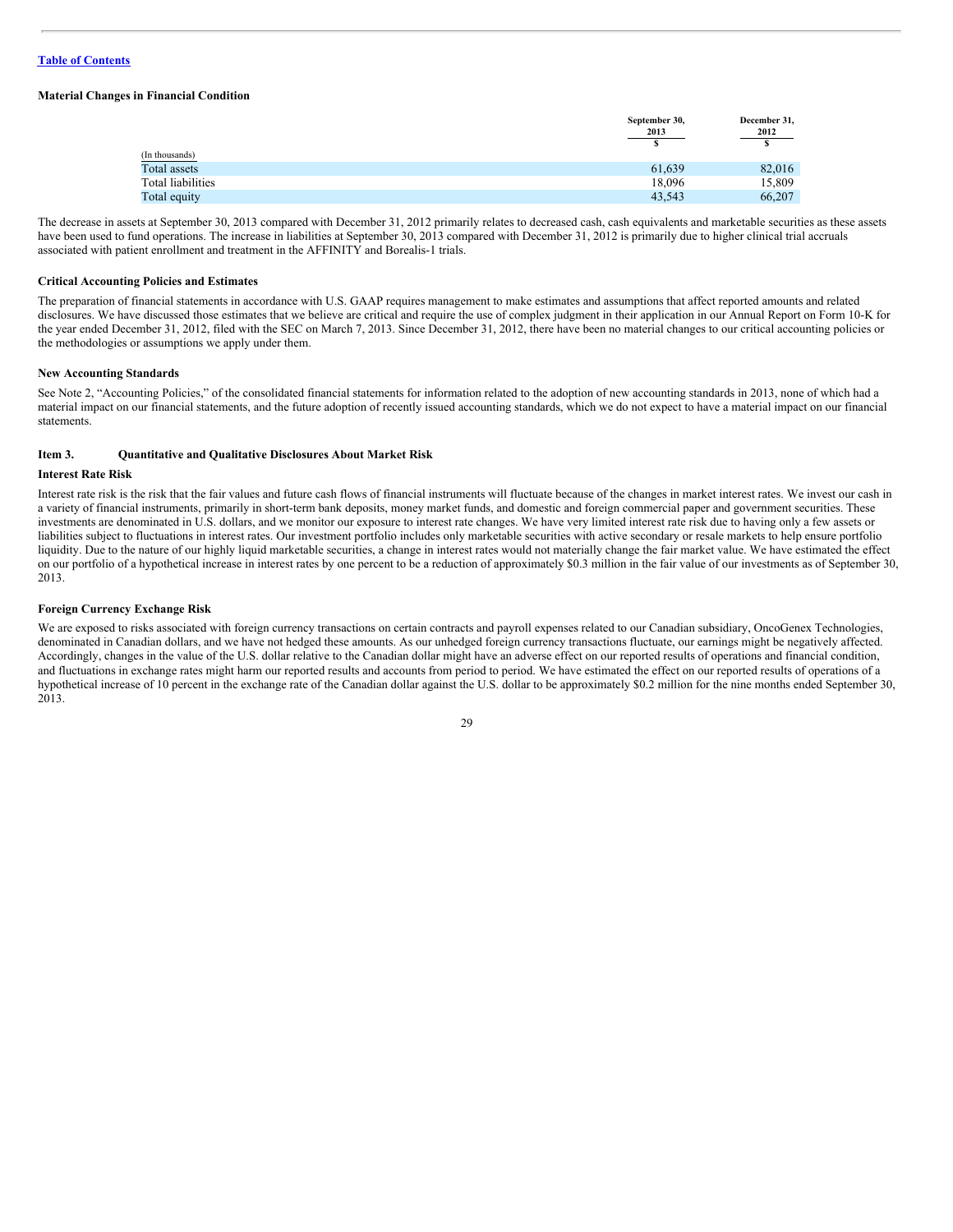#### <span id="page-29-0"></span>**Item 4. Controls and Procedures**

#### **Evaluation of Disclosure Controls and Procedures**

We maintain disclosure controls and procedures that are designed to ensure that material information required to be disclosed in our periodic reports filed or submitted under the Securities Exchange Act of 1934, as amended, or the Exchange Act, is recorded, processed, summarized and reported within the time periods specified in the SEC's rules and forms. Our disclosure controls and procedures are also designed to ensure that information required to be disclosed in the reports we file or submit under the Exchange Act are accumulated and communicated to our management, including our principal executive officer and principal financial officer as appropriate, to allow timely decisions regarding required disclosure.

During the quarter ended September 30, 2013, we carried out an evaluation, under the supervision and with the participation of our management, including our principal executive officer and principal financial officer, of the effectiveness of the design and operation of our disclosure controls and procedures, as defined in Rules 13a-15(e) and 15d-15(e) under the Exchange Act. Based upon that evaluation, our principal executive officer and principal financial officer concluded that our disclosure controls and procedures were effective, as of the end of the period covered by this report.

#### **Changes in Internal Control Over Financial Reporting**

We have not made any changes to our internal control over financial reporting (as defined in Rule 13a-15(f) and 15d-15(f) under the Exchange Act) during the quarter ended September 30, 2013 that have materially affected, or are reasonably likely to materially affect, our internal control over financial reporting.

#### **Limitations on Effectiveness of Controls**

Our management does not expect that our disclosure controls and procedures or our internal controls will prevent all errors and all fraud. A control system, no matter how well conceived and operated, can provide only reasonable, not absolute, assurance that the objectives of the control system are met. Further, the design of a control system must reflect the fact that there are resource constraints, and the benefits of controls must be considered relative to their costs. Because of the inherent limitations in all control systems, no evaluation of controls can provide absolute assurance that all control issues and instances of fraud, if any, within our company have been detected.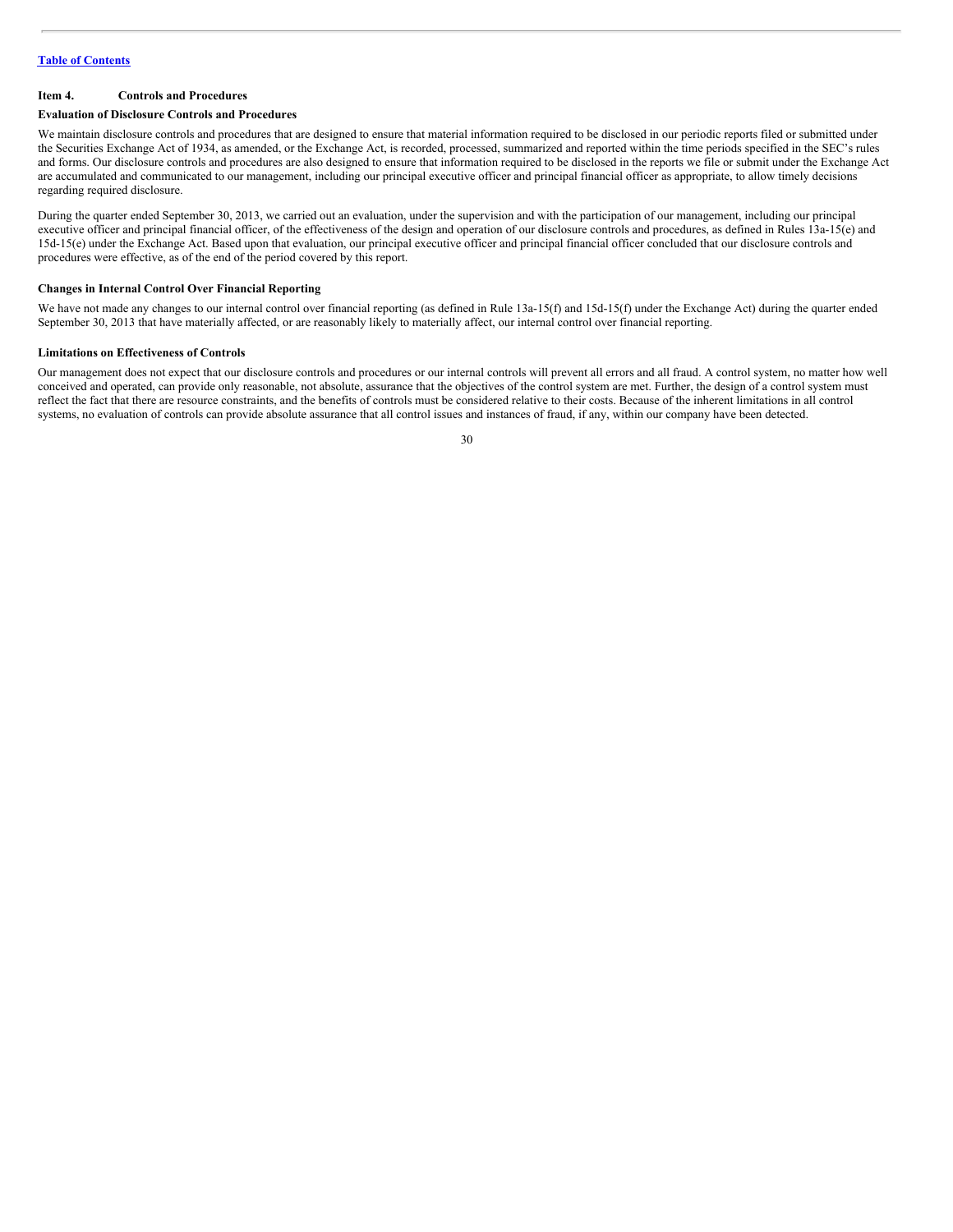# <span id="page-30-0"></span>**PART II. OTHER INFORMATION**

<span id="page-30-1"></span>**Item 1A. Risk Factors**

#### **Risks Related to Our Business**

Investing in our common stock involves a high degree of risk. You should consider carefully the risks and uncertainties described below, together with all of the other information contained in this Quarterly Report on Form 10-Q, before deciding to invest in our common stock. If any of the following risks materialize, our business, financial condition, results of operation and future prospects will likely be materially and adversely affected. In that event, the market price of our common stock could decline and you *could lose all or part of your investment.*

#### **Risks Related to Our Business**

We have incurred losses since inception and anticipate that we will continue to incur losses for the foreseeable future. We have never had any products available for *commercial sale and we may never achieve or sustain profitability.*

We are a clinical-stage biopharmaceutical company, are not profitable, have incurred losses in each year since our inception and do not expect to become profitable in the foreseeable future. We have never had any products available for commercial sale, and we have not generated any revenue from product sales nor do we anticipate that we will generate revenue from product sales in the foreseeable future. Our revenue to date has been collaboration revenue under our Collaboration Agreement with Teva. We have not yet submitted any products for approval by regulatory authorities, and we continue to incur research and development and general and administrative expenses related to our operations. We expect to continue to incur losses for the foreseeable future, and we expect these losses to increase as we continue our research activities and conduct development of, and seek regulatory approvals for, our product candidates, and prepare for and begin to commercialize any approved products. If our product candidates fail in clinical trials or do not gain regulatory approval, or if our product candidates do not achieve market acceptance, we may never become profitable. Even if we achieve profitability in the future, we may not be able to sustain profitability in subsequent periods.

#### We are highly dependent on the success of our lead product candidates, custirsen and apatorsen, and we cannot give any assurance that they, or any of our other product *candidates, will receive regulatory approval or will be successfully commercialized.*

In order to market custirsen, we and Teva must, among other things, complete ongoing clinical trials, including Phase 3 or registration clinical trials, to demonstrate safety and efficacy. We have an ongoing registration trial with custirsen in patients with CRPC, referred to as the SYNERGY trial. In the second half of 2012, we initiated the AFFINITY trial, in combination with cabazitaxel as second-line chemotherapy in patients with CRPC and our partner, Teva, initiated an additional registration trial in patients with NSCLC, referred to as the ENSPIRIT trial.

Apatorsen has been evaluated in humans, although we have limited safety data and have not yet established efficacy in humans. Completing the additional chronic toxicity studies and clinical trials will be required for apatorsen to establish the safety and efficacy of this product candidate. We are conducting parallel clinical trials to evaluate apatorsen in several cancer indications and treatment combinations to accelerate the development of apatorsen.

OGX-225 has not been tested in humans. Our preclinical testing of this product candidate may not be favorable and we may not be able to clinically evaluate OGX-225.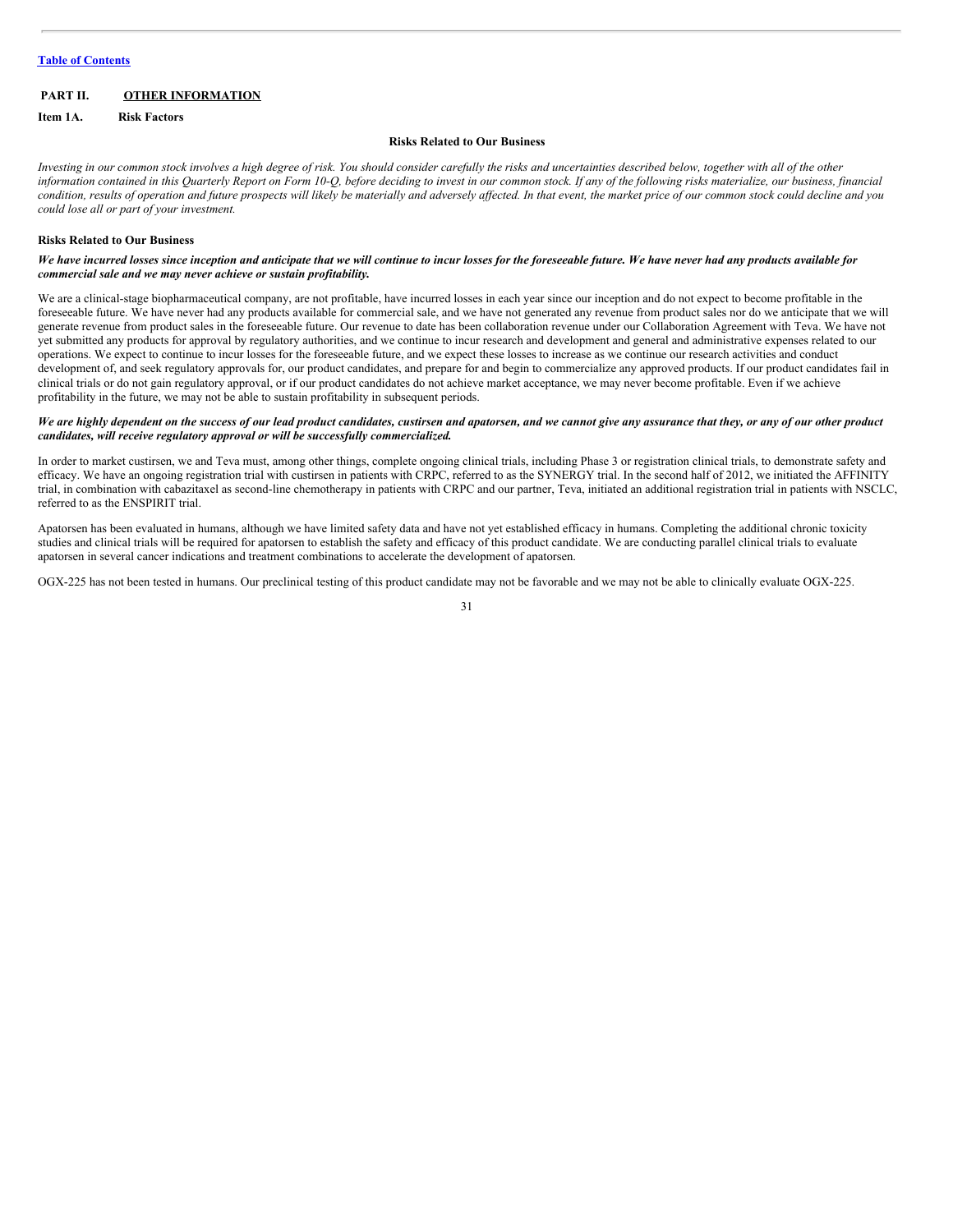Our clinical development programs for our product candidates may not receive regulatory approval either if such product candidates fail to demonstrate that they are safe and effective in clinical trials and consequently fail to obtain necessary approvals from the FDA, or similar non-U.S. regulatory agencies, or if we have inadequate financial or other resources to advance these product candidates through the clinical trial process. If competitive products developed by third parties show significant benefit in the cancer indications in which we are developing our product candidates, any planned supportive or primary registration trials may be delayed, altered or not initiated and custirsen, apatorsen and our other product candidates may never receive regulatory approval. Any failure to obtain regulatory approval of custirsen, apatorsen or our other product candidates could have a material and adverse effect on our business.

#### *Clinical trials may not demonstrate a clinical benefit of our product candidates.*

Positive results from preclinical studies and early clinical trials, including those results from the custirsen or apatorsen clinical trials conducted to date, should not be relied on as evidence that later-stage or large-scale clinical trials will succeed. We will be required to demonstrate with substantial evidence through well-controlled clinical trials that our product candidates are safe and effective for use in a diverse population before we can seek regulatory approvals for their commercial sale. Success in early clinical trials does not mean that future clinical trials will be successful because product candidates in later-stage clinical trials may fail to demonstrate sufficient safety and efficacy to the satisfaction of the FDA and other non-U.S. regulatory authorities, despite having progressed through initial clinical trials. Further, preliminary results from our clinical trials may not be confirmed in final data, or may change materially.

Even after the completion of our planned Phase 3 clinical trials, the FDA or other non-U.S. regulatory authorities may disagree with our clinical trial design and our interpretation of data, and may require us to conduct additional clinical trials to demonstrate the efficacy of our product candidates.

#### Our clinical trials may be suspended or terminated at any time, including by the FDA, other regulatory authorities, a Data Safety Monitoring Board overseeing the clinical trial at issue, by a clinical trial site or investigator, by Teva in the case of custirsen or by us. Any failure or significant delay in completing clinical trials for our product *candidates could materially harm our financial results and the commercial prospects for our product candidates.*

We do not know whether any of our currently planned or on-going clinical trials for custirsen or apatorsen will proceed or be completed on schedule, if at all, or, with respect to our other product candidates, whether we will be able to initiate any future preclinical studies or clinical trials, as applicable, beyond those currently planned. The completion or commencement of future preclinical studies or clinical trials could be substantially delayed or prevented by several factors, including:

- limited number of, and competition for, suitable patients with the particular types of cancer required for enrollment in our clinical trials;
- limited number of, and competition for, suitable sites to conduct clinical trials;
- introduction of new product candidates to the market in therapeutic areas similar to those that we are developing for our product candidates;
- concurrent evaluation of new investigational product candidates in therapeutic areas similar to those that we are developing for our product candidates;
- delay or failure to obtain the FDA's or non-U.S. regulatory agencies' approval or agreement to commence a clinical trial, including our Phase 3 or registration clinical trials or amendment of those trials under a special protocol assessment;
- delay or failure to obtain sufficient manufacturing supply of custirsen or apatorsen;
- delay or failure to obtain sufficient supplies for our clinical trials;
- delay or failure to obtain required future additional funding, when needed, through private or public offerings of our equity securities, debt financings, or the execution of a licensing, partnership or collaboration agreement with a third party for any of our product candidates;

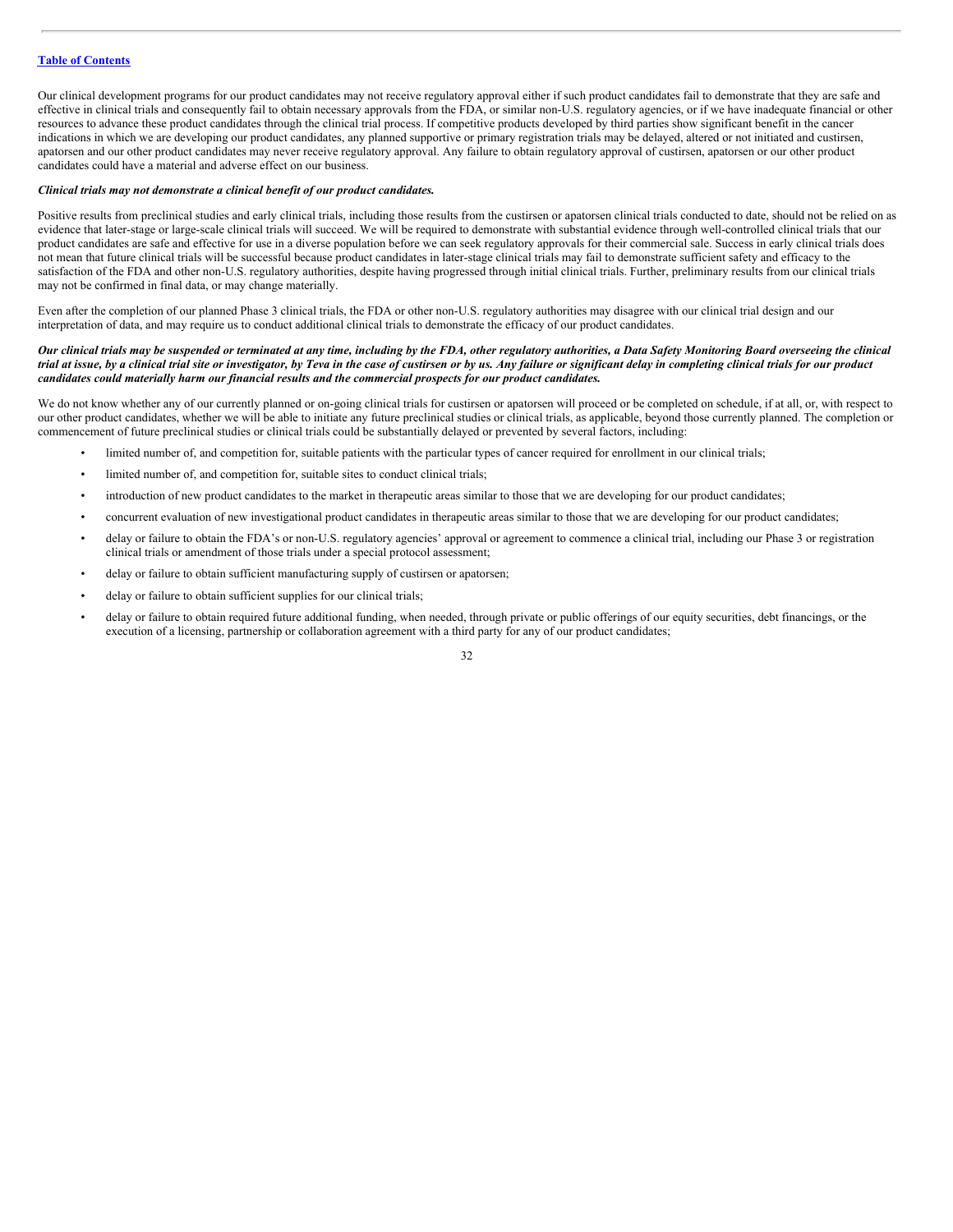- delay or failure to reach agreement on acceptable clinical trial agreement terms or clinical trial protocols with prospective sites or investigators;
- delay or failure to obtain the approval of the Institutional Review Board to conduct a clinical trial at a prospective site;
- decrease in Teva's level of focus and efforts to develop custirsen; and
- our decision to alter the development strategy for one or more clinical or preclinical products.

The completion of our clinical trials currently in progress could also be substantially delayed or prevented by several factors, including:

- lack of efficacy evidenced during clinical trials;
- inadequate evidence of clinical benefit or futility;
- slower than expected rates of patient recruitment, enrollment and final analysis;
- failure of patients to complete the clinical trial;
- unforeseen safety issues;
- termination of our clinical trials by one or more clinical trial sites, investigators, data safety monitoring boards, or FDA;
- inability or unwillingness of patients or medical investigators to follow clinical trial protocols;
- inability to monitor patients adequately during or after treatment;
- introduction of competitive products that may impede our ability to retain patients in clinical trials;
- delay or failure to obtain sufficient manufacturing supply of custirsen or apatorsen; and
- delay or failure to obtain future additional funding through private or public offerings of our equity securities, debt financings, or the execution of a licensing, partnership or collaboration agreement with a third party for any of our product candidates in the event of material unforeseen costs relating to our clinical trials currently in progress.

#### We depend on our collaborative relationship with Teva to further develop and commercialize custirsen, and if our relationship is not successful or is terminated, we may not be able to effectively develop and/or commercialize custirsen, which would have a material adverse effect on our business.

We depend on Teva to collaborate with us to develop and globally commercialize custirsen. Furthermore, under the Collaboration Agreement, we and Teva must agree on any changes to the Clinical Development Plan for custirsen. As a result of our dependence on Teva, the eventual success or commercial viability of custirsen is largely beyond our control. The financial returns to us, if any, under the Collaboration Agreement depend in large part on the achievement of development and commercialization milestones, plus a share of any revenue from sales. Therefore, our success, and any associated financial returns to us and our investors, will depend in large part on Teva's performance under the Collaboration Agreement. We are subject to a number of additional specific risks associated with our dependence on our collaborative relationship with Teva, including:

- adverse decisions by Teva or the Joint Steering Committee regarding the development and commercialization of custirsen;
- possible disagreements as to the timing, nature and extent of our development plans, including clinical trials or regulatory approval strategy;
- loss of significant rights if we fail to meet our obligations under the Collaboration Agreement;
- our limited control over clinical trials of custirsen;
- changes in key management personnel at Teva, including in members of the Joint Steering Committee; and
- possible disagreements with Teva regarding the Collaboration Agreement, sharing of costs for clinical trials or ownership of proprietary rights.

If we and Teva are unable to reach an agreement under the Clinical Development Plan, or if either we or Teva fail to perform our respective obligations or effectively manage our relationship, any clinical trial, regulatory approval or development progress could be significantly delayed or halted, could result in costly or time-consuming litigation or arbitration and could have a material adverse effect on our business.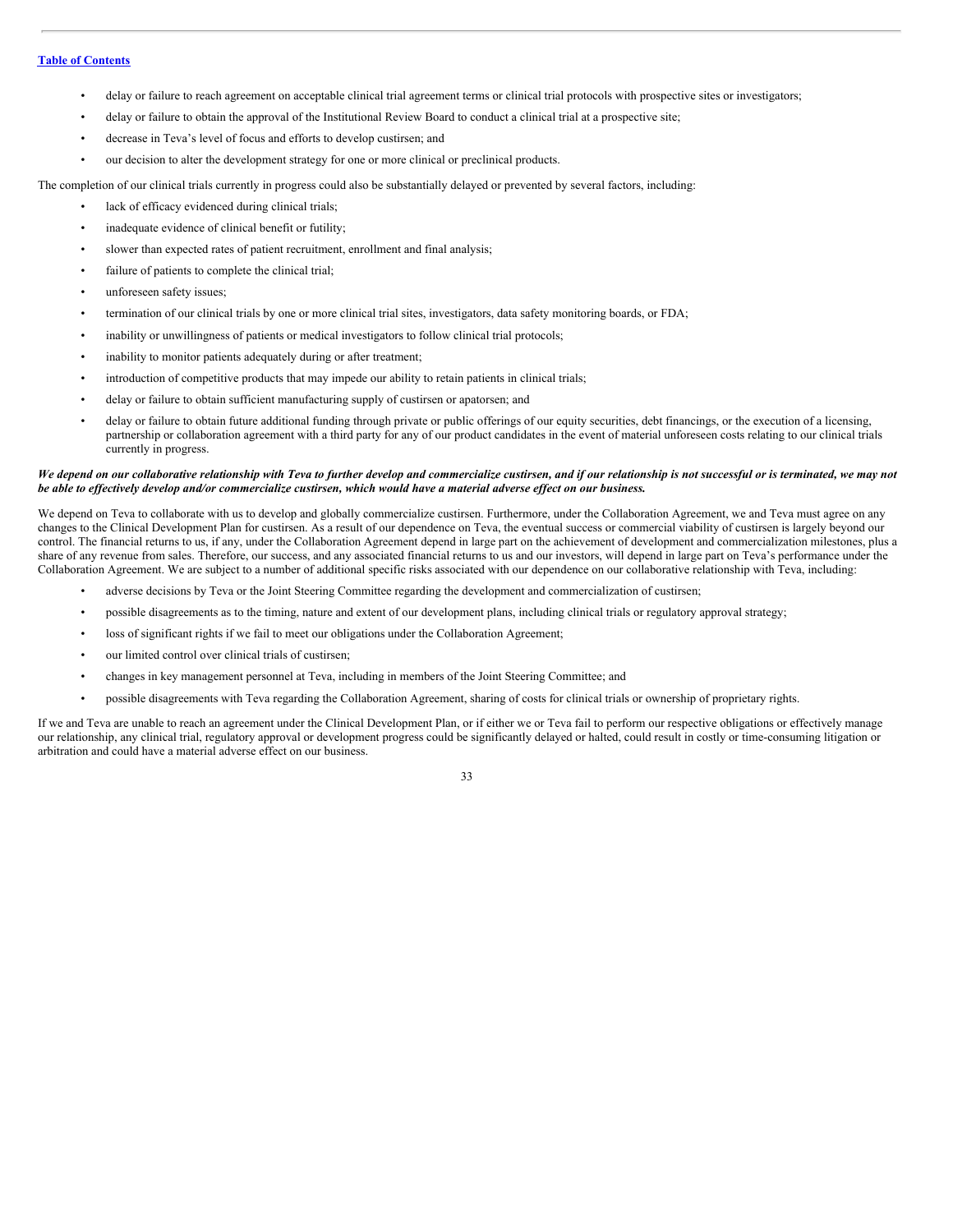Decisions by Teva to either reduce or eliminate its participation in the oncology field, to emphasize other competitive agents currently in its portfolio, or to add additional competitive agents to its portfolio could result in a decision to terminate the Collaboration Agreement, in which event, among other things, we may be responsible for paying any remaining costs of all three Phase 3 clinical trials. Any such termination could adversely affect the timing and extent of our development and commercialization activities, which could cause significant delays and funding shortfalls for those activities and seriously harm our business.

#### We rely on third parties to manufacture and supply our product candidates and other agents used in our clinical trials. A decrease in the availability or quality of any of these products or agents could increase clinical trial costs, delay or halt clinical development or regulatory approval of our product candidates or commercialization of our *future product candidates, resulting in additional losses and depriving us of potential product revenue.*

We do not own or operate manufacturing facilities, and we depend on third-party contract manufacturers for production of all of our product candidates and rely on other companies and their manufacturers for other agents used in all of our clinical trials. We lack the resources and the capability to manufacture any of our product candidates ourselves. To date, our product candidates have been manufactured in limited quantities for preclinical studies and clinical trials. All active pharmaceutical ingredient, or API, and drug product for custirsen and apatorsen have been manufactured for us by third parties pursuant to a purchase order or short-term contract that has been fulfilled.

If, in the future, one of our product candidates is approved for commercial sale, we, or a pharmaceutical partner that has licensed such product candidate, will need to manufacture that product candidate in commercial quantities. We cannot provide assurance that the third-party manufacturers with which we have contracted in the past will have sufficient capacity to satisfy our future manufacturing needs, that we will be able to negotiate additional purchases of API or drug product from these or alternative manufacturers on terms favorable to us, if at all, or that a pharmaceutical partner that has licensed such product candidate will have sufficient capacity or expertise to satisfy future needs.

Third-party manufacturers may fail to perform under their contractual obligations, or may fail to deliver the required commercial quantities of bulk API or finished drug product on a timely basis and at commercially reasonable prices. We have experienced manufacturing quality issues resulting in an unusable lot of product candidate in the past. Any performance failure on the part of our contract manufacturers could delay clinical development or regulatory approval of our product candidates or commercialization of our future product candidates, depriving us of potential product revenue and resulting in additional losses. If we are required to identify and qualify an alternate manufacturer, we may be forced to delay or suspend our clinical trials, regulatory submissions, required approvals or commercialization of our product candidates, which may cause us to incur higher costs and could prevent us from commercializing our product candidates successfully. If we are unable to find one or more replacement manufacturers capable of production at a reasonably favorable cost, in adequate volumes, of adequate quality and on a timely basis, we would likely be unable to meet demand for our product candidates and our clinical trials could be delayed or we could lose potential revenue. Our ability to replace an existing API manufacturer may be difficult because the number of potential manufacturers is limited to approximately five manufacturers, and the FDA must inspect any replacement manufacturer and review information related to product produced at the manufacturer before they can begin manufacturing our product candidates. It may be difficult or impossible for us to identify and engage a replacement manufacturer on acceptable terms in a timely manner, if at all. We expect to continue to depend on third-party contract manufacturers for the foreseeable future.

Our product candidates require precise, high-quality manufacturing. Any of our contract manufacturers will be subject to ongoing periodic unannounced inspection by the FDA and non-U.S. regulatory authorities to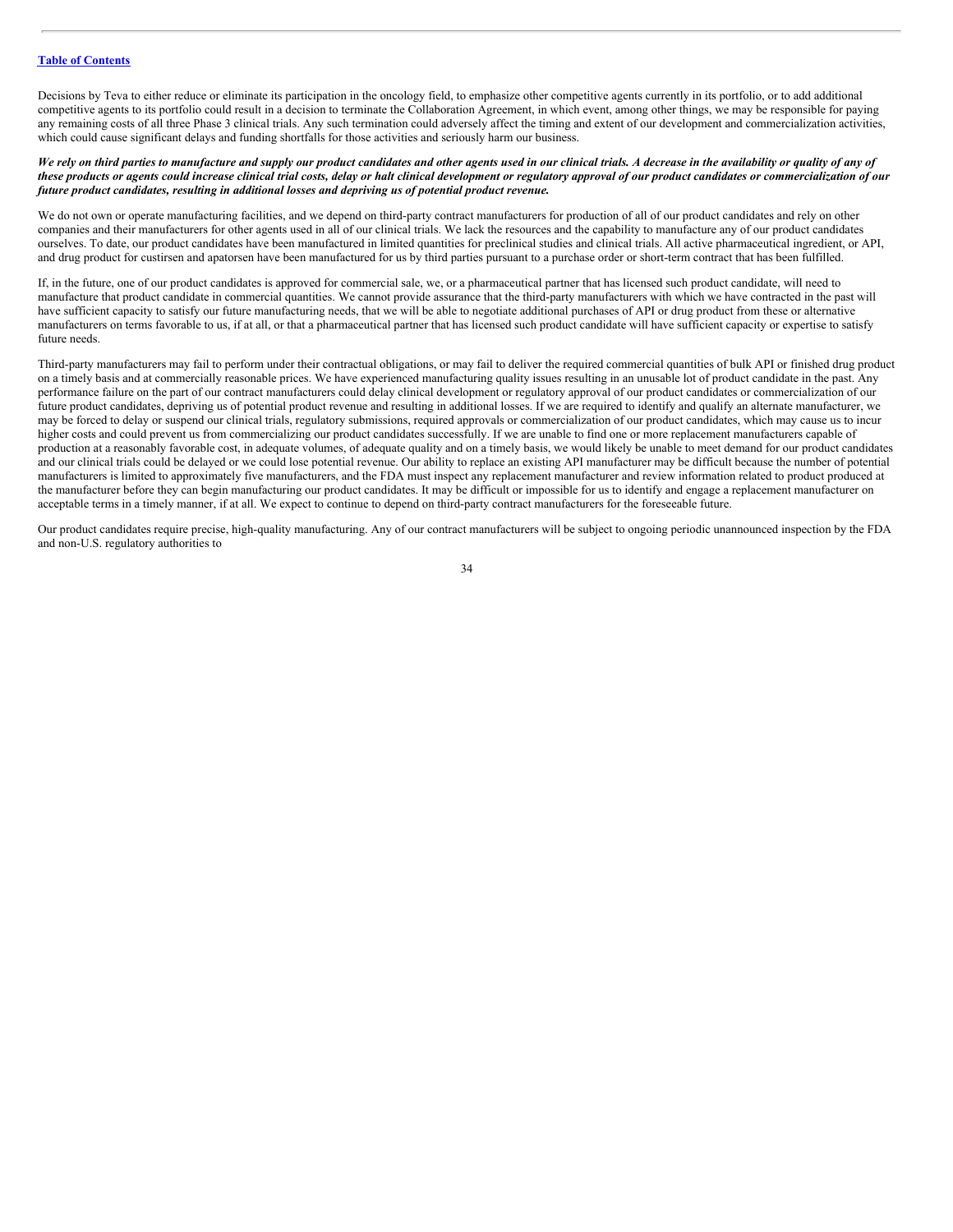ensure strict compliance with current Good Manufacturing Practices, or cGMP, and other applicable government regulations and corresponding standards. If our contract manufacturers fail to achieve and maintain high manufacturing standards in compliance with cGMP regulations, we may experience manufacturing errors resulting in patient injury or death, product recalls or withdrawals, delays or interruptions of production or failures in product testing or delivery, delay or prevention of filing or approval of marketing applications for our product candidates, cost overruns or other problems that could seriously affect our business.

Significant manufacturing scale-up may require additional validation studies, which the FDA must review and approve. Additionally, any third-party manufacturers we retain to manufacture our product candidates on a commercial scale must pass an FDA pre-approval inspection for conformance to cGMP regulations before we can obtain approval of our product candidates. If we are unable to successfully increase the manufacturing capacity for a product candidate in conformance with cGMP regulations, the regulatory approval or commercial launch of any related products may be delayed or there may be a shortage in supply.

We also rely on third-parties for the provision of other agents used in our clinical trials, and in some circumstances these agents are provided to us at no cost. We have no assurance that these third-parties will continue to provide their products to us at no cost.

# Our product candidates may cause undesirable and potentially serious side effects during clinical trials that could delay or prevent their regulatory approval or *commercialization.*

Since patients in our clinical trials have advanced stages of cancer, we expect that additional adverse events, including serious adverse events, will occur.

Undesirable side effects caused by any of our product candidates could cause us or regulatory authorities to interrupt, delay or halt clinical trials and could result in the denial of regulatory approval by the FDA or non-U.S. regulatory authorities for any or all targeted indications. This, in turn, could prevent us from commercializing our product candidates and generating revenue from their sale. In addition, if our product candidates receive marketing approval and we or others later identify undesirable side effects caused by the product:

- Teva may elect to terminate the ongoing clinical trials and cease development of custirsen;
- regulatory authorities may withdraw their approval of the product;
- we may be required to recall the product, change the way the product is administered, conduct additional clinical trials or change the labeling of the product;
- a product may become less competitive and product sales may decrease; and
- our reputation may suffer.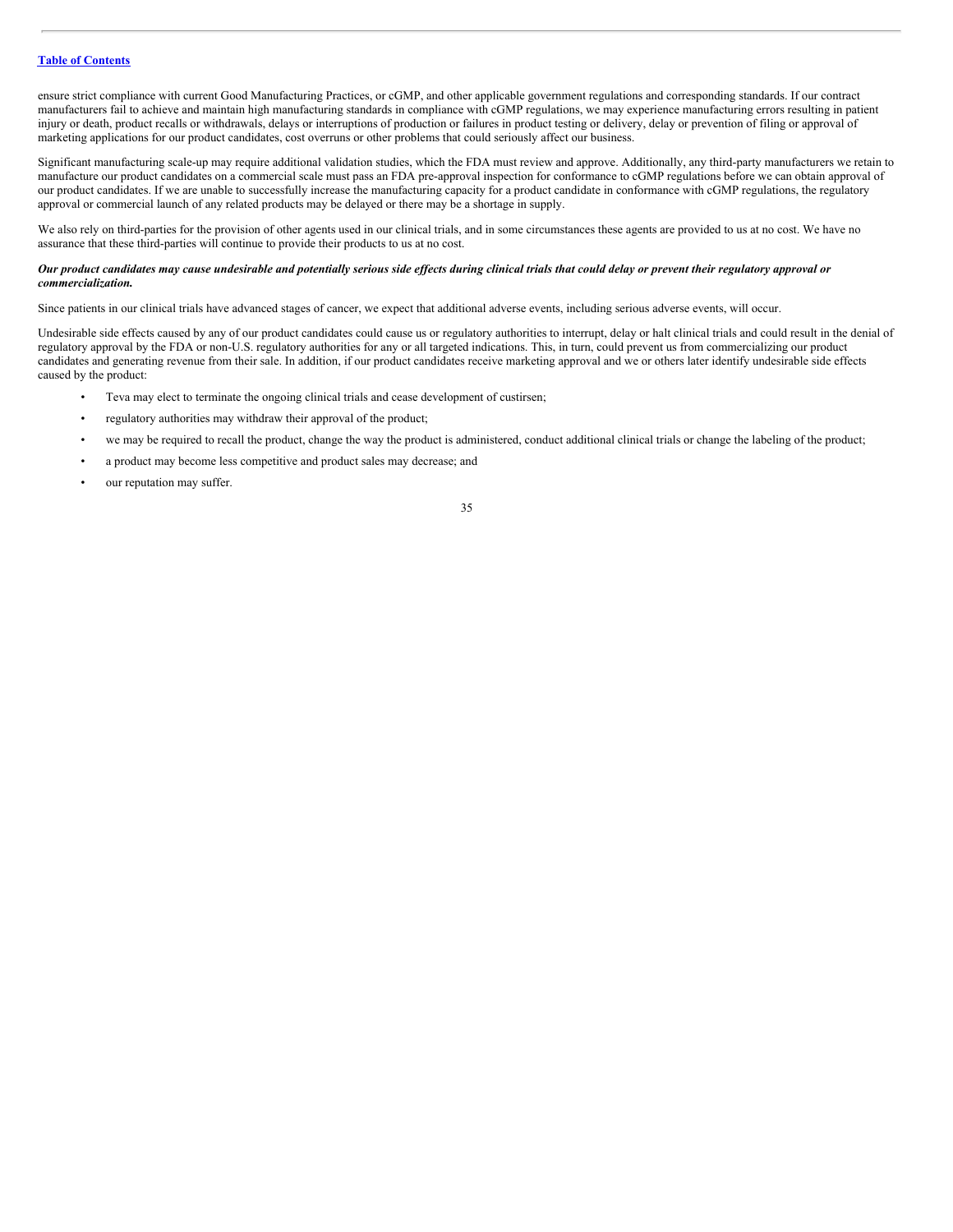Any one or a combination of these events could prevent us from achieving or maintaining market acceptance of the affected product or could substantially increase the costs and expenses of commercializing the product, which in turn could delay or prevent us from generating significant revenue from the sale of the product. Recent events have raised questions about the safety of marketed drugs and may result in increased cautiousness by the FDA in reviewing new drugs based on safety, efficacy or other regulatory considerations and may result in significant delays in obtaining regulatory approvals, additional clinical trials being required, or more stringent product labeling requirements. Any delay in obtaining, or the inability to obtain, applicable regulatory approvals would prevent us from commercializing our product candidates.

#### We rely, in part, on third parties to conduct clinical trials for our product candidates and plan to rely on third parties to conduct future clinical trials. If these third parties do not successfully carry out their contractual duties or meet expected deadlines, we may be unable to obtain regulatory approval for or commercialize our current and *future product candidates.*

To implement our product development strategies, we rely on third parties, such as collaborators, contract research organizations, medical institutions, clinical investigators and contract laboratories, to conduct clinical trials of our product candidates. In particular, we will have limited control over the two custirsen Phase 3 trials over which Teva will have primary oversight. Although we rely on third parties to conduct our clinical trials, we are responsible for ensuring that each of our clinical trials is conducted in accordance with our investigational plan and protocol. Moreover, the FDA and non-U.S. regulatory authorities require us to comply with regulations and standards, commonly referred to as Good Clinical Practices, or GCPs, for conducting, monitoring, recording and reporting the results of clinical trials to ensure that the data and results are scientifically credible and accurate and that the clinical trial subjects are adequately informed of the potential risks of participating in clinical trials. Our reliance on third parties does not relieve us of these responsibilities and requirements. If the third parties conducting our clinical trials do not perform their contractual duties or obligations, do not meet expected deadlines or need to be replaced or if the quality or accuracy of the clinical data they obtain is compromised due to the failure to adhere to GCPs or for any other reason, we may need to enter into new arrangements with alternative third parties and our clinical trials may be extended, delayed or terminated. In addition, a failure by such third parties to perform their obligations in compliance with GCPs may cause our clinical trials to fail to meet regulatory requirements, which may require us to repeat our clinical trials.

#### If our competitors develop and market products that are more effective, safer or less expensive than our future product candidates, our clinical trials and commercial *opportunities will be negatively af ected.*

The life sciences industry is highly competitive, and we face significant competition from many pharmaceutical, biopharmaceutical and biotechnology companies that are researching and marketing products designed to address cancer indications for which we are currently developing products or for which we may develop products in the future. For example, cabazitaxel, abiraterone acetate and enzalutamide have been approved by the FDA for the treatment of patients with CRPC. We are aware of several other companies that are developing therapeutics that seek to promote tumor cell death. Any products we may develop in the future are also likely to face competition from other drugs and therapies. Many of our competitors have significantly greater financial, manufacturing, marketing and drug development resources than we do. Large pharmaceutical companies, in particular, have extensive experience in clinical testing and in obtaining regulatory approvals for drugs. These companies also have significantly greater research and marketing capabilities than we do. In addition, many universities and private and public research institutes are, or may become, active in cancer research, and develop products that may directly compete with ours. If our competitors market products that are more effective, safer or less expensive than our future product candidates, if any, or that reach the market sooner than our future product candidates, if any, we may not achieve commercial success.

If new therapies become broadly used, we may need to conduct clinical trials of our product candidates in combination with these new therapies to demonstrate safety and *ef icacy of the combination.*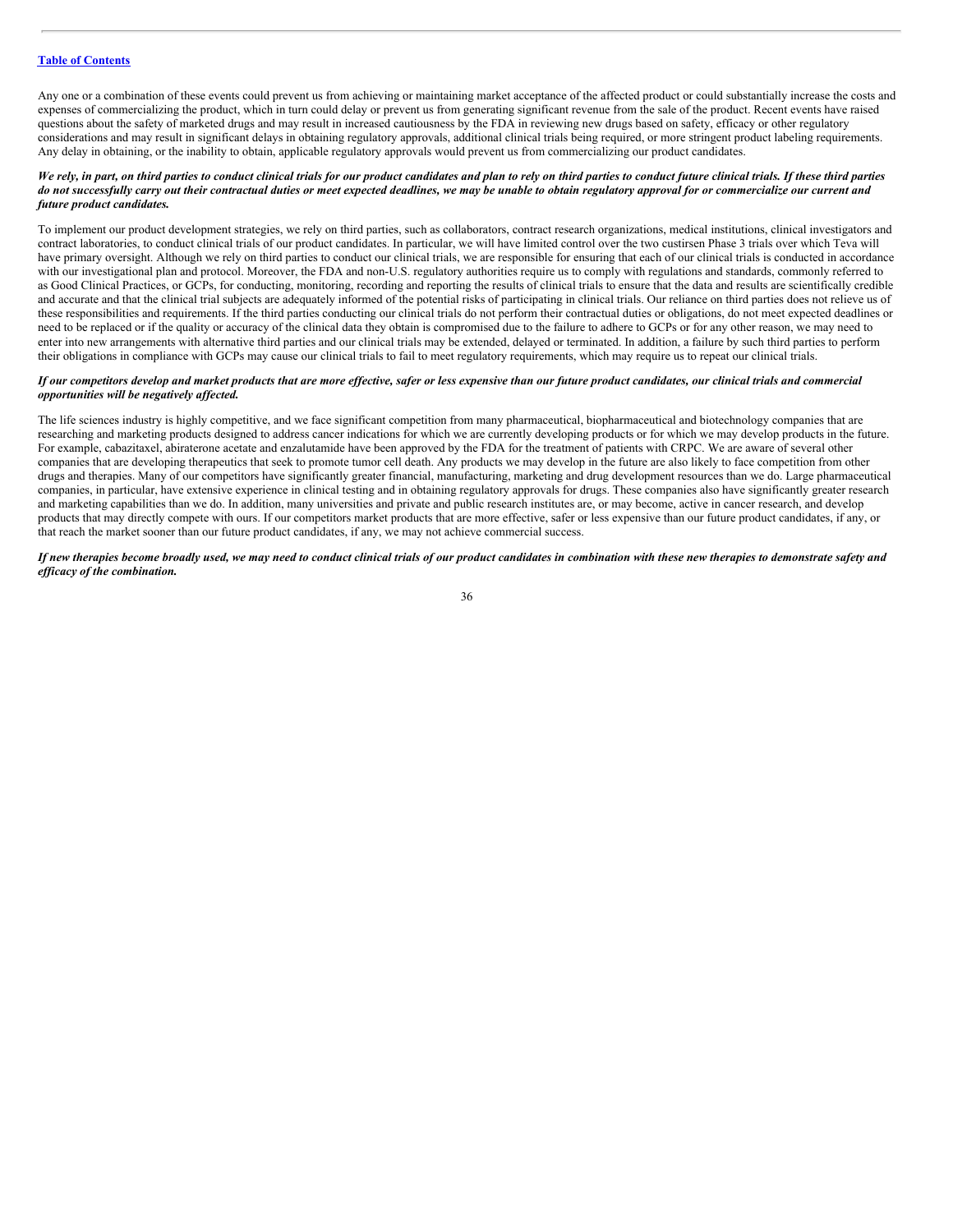#### Additional trials will delay the development of our product candidates and increase our costs. The failure of certain of our product candidates to work in combination with *these new therapies would have an adverse ef ect on our business.*

Our intention is to combine certain of our product candidates with therapies that are broadly used by clinicians and considered highly effective. As new therapies are developed, we will need to assess these therapies to determine whether to conduct clinical trials of our product candidates in combination with them to demonstrate safety and efficacy of the combination. If we determine that it is appropriate to conduct additional clinical trials of our product candidates in combination with these new therapies, the development of our product candidates will be delayed and our costs will be increased. If these clinical trials generate safety concerns or lack of efficacy, our business would be adversely affected.

If our product candidates are approved in combination with a specific therapy that is broadly used and that therapy is displaced by another product, the market for our product candidate may decrease.

# Because we depend on financing from third parties for our operations, our business may fail if such financing becomes unavailable or is not available on commercially *reasonable terms.*

To date, we have financed our operations primarily through the sale of our equity securities and from payments we receive pursuant to the Collaboration Agreement with Teva. We believe that our existing capital resources and interest on such resources will be sufficient to meet our current operating requirements into 2015. If, however, the Collaboration Agreement with Teva is terminated, Teva fails to fulfill its obligations under the Collaboration Agreement, patients live longer as a result of new or investigational therapies, the trials proceed slower than expected or are initiated later than expected, we change our development plans, acquire rights to new product candidates or cannot find third-party collaborators for our other product candidates, we may need additional capital sooner than we expect. Our future capital requirements will depend on many factors, including, without limitation:

- maintaining our partnership with Teva and Teva's ongoing commitment to develop custirsen in a timely manner;
- the scope and results of our clinical trials and preclinical studies;
- whether we experience delays in our clinical and preclinical development programs, or slower-than-anticipated product development or rate of events;
- whether opportunities to acquire additional product candidates arise and the costs of acquiring and developing those product candidates;
- whether we are able to enter into additional third-party collaborative partnerships to develop and/or commercialize any of our other product candidates on terms that are acceptable to us;
- the timing and requirements of, and the costs involved in, conducting studies required to obtain regulatory approvals for our product candidates from the FDA and comparable foreign regulatory agencies;
- the availability of third parties to perform the key development tasks for our product candidates, including conducting preclinical studies and clinical trials and manufacturing our product candidates to be tested in those studies and trials and the associated costs of those services;
- the costs involved in preparing, filing, prosecuting, maintaining, defending the validity of and enforcing patent claims and other costs related to patent rights and other intellectual property rights, including litigation costs and the results of such litigation; and
- whether we modify our development program, including terminating and starting new trials.

If we are unable to raise funds on acceptable terms when it becomes necessary to do so, we may not be able to continue developing our product candidates, acquire or develop additional product candidates or respond to competitive pressures or unanticipated requirements. For these reasons, any inability to raise additional funds when we require it could have a material adverse effect on our business.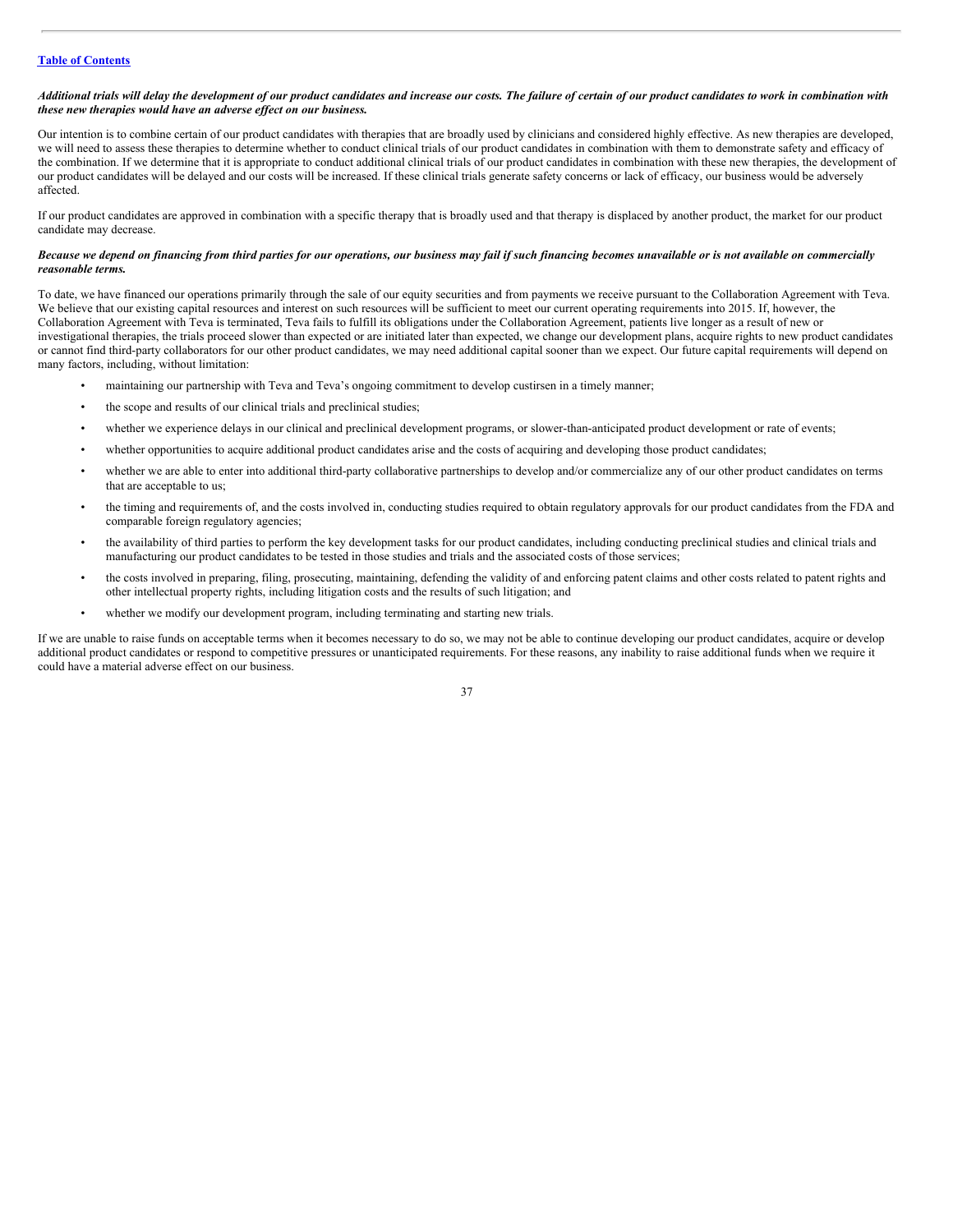## Although we have entered into a Collaboration Agreement with Teva for custirsen, we have not yet partnered with third-party collaborators with respect to any of our other product candidates, and we cannot control whether we will be able to do so on favorable terms, if at all.

Our business strategy relies in part on potentially partnering successful product candidates with larger companies to complement our internal development and commercialization efforts. While we have successfully entered into a Collaboration Agreement with Teva with respect to custirsen, it may be difficult for us to find third parties that are willing to enter into a collaboration on acceptable economic terms, if at all, with respect to our other product candidates. We also will be competing with many other companies as we seek partners for our other product candidates and may not be able to compete successfully against those companies. If we are not able to enter into collaboration arrangements for our other product candidates and custirsen does not achieve regulatory approval or is delayed, we would be required to undertake and fund further development, clinical trials, manufacturing and commercialization activities solely at our own expense and risk. If we are unable to finance and/or successfully execute those expensive activities, our business could be materially and adversely affected, and we may be forced to discontinue clinical development of these product candidates.

## Even if we or Teva receive regulatory approval to market our product candidates, the market may not be receptive to our products.

Even if our product candidates obtain regulatory approval, they may not gain market acceptance among physicians, patients, healthcare payors and/or the medical community. We believe that the degree of market acceptance will depend on a number of factors, including:

- timing of market introduction of competitive products;
- safety and efficacy of our products;
- prevalence and severity of any side effects;
- potential advantages or disadvantages over alternative treatments;
- strength of marketing and distribution support;
- price of our products, both in absolute terms and relative to alternative treatments; and
- availability of coverage and reimbursement from government and other third-party payors.

#### If our future product candidates fail to achieve market acceptance, we may not be able to generate significant revenue or achieve or sustain profitability.

#### If we were to be successfully sued related to our products or operations, we could face substantial liabilities that may exceed our resources.

We may be held liable if any of our products or operations cause injury or death or are found otherwise unsuitable during product testing, manufacturing, marketing or sale. These risks are inherent in the development of pharmaceutical products. We currently maintain commercial general and umbrella liability policies with combined limits of \$10 million per occurrence and in the aggregate, in addition to a \$10 million per claim and annual aggregate product liability insurance policy related to our clinical trials consistent with industry standards. When necessary for our products, we intend to obtain additional product liability insurance. Insurance coverage may be prohibitively expensive, may not fully cover potential liabilities or may not be available in the future. Inability to obtain sufficient insurance coverage at an acceptable cost or otherwise to protect against potential product liability claims could prevent or inhibit the commercialization of our products. If we were to be sued for any injury caused by or associated with our products or operations, the litigation could consume substantial time and attention of our management, and the resulting liability could exceed our total assets.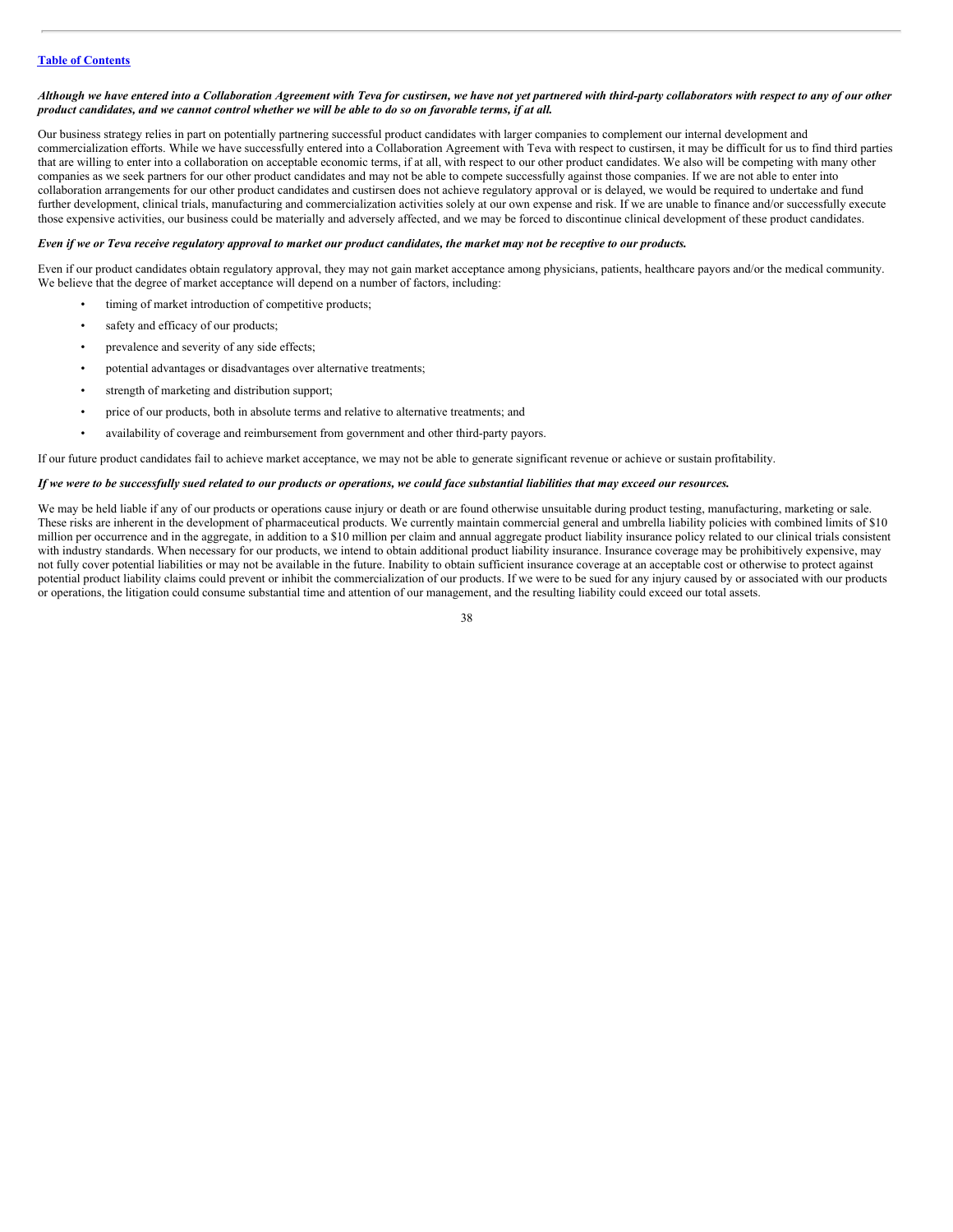#### If we fail to acquire and develop products or product candidates at all or on commercially reasonable terms, we may be unable to grow our business.

We currently do not have internal discovery capabilities and depend on pharmaceutical and biotechnology companies and other researchers to sell or license products or product candidates to us. To date, three of our product candidates have been derived from technologies discovered by the Vancouver Prostate Centre and licensed to us by UBC. We intend to continue to rely on the Vancouver Prostate Centre, UBC and other research institutions and other biotechnology or pharmaceutical companies as sources of product candidates. We cannot guarantee that the Vancouver Prostate Centre or UBC will continue to develop new product candidate opportunities, that we will continue to have access to such opportunities or that we will be able to purchase or license these product candidates on commercially reasonable terms, if at all. If we are unable to purchase or license new product candidates from the Vancouver Prostate Centre or UBC, we will be required to identify alternative sources of product candidates.

The success of our product pipeline strategy depends on our ability to identify, select and acquire pharmaceutical product candidates. Proposing, negotiating and implementing an economically viable product acquisition or license is a lengthy and complex process. We compete for partnering arrangements and license agreements with pharmaceutical and biotechnology companies and academic research institutions. Our competitors may have stronger relationships with third parties with whom we are interested in collaborating and/or may have more established histories of developing and commercializing products. As a result, our competitors may have a competitive advantage in entering into partnering arrangements with such third parties. In addition, even if we find promising product candidates, and generate interest in a partnering or strategic arrangement to acquire such product candidates, we may not be able to acquire rights to additional product candidates or approved products on terms that we find acceptable, if at all. If we fail to acquire and develop product candidates from others, we may be unable to grow our business.

We expect that any product candidate that we acquire rights to will require additional development efforts prior to commercial sale, including extensive clinical evaluation and approval by the FDA and non-U.S. regulatory authorities. All product candidates are subject to the risks of failure inherent in pharmaceutical product development, including the possibility that the product candidate will not be shown to be sufficiently safe and effective for approval by regulatory authorities. Even if the product candidates are approved, we can make no assurance that we would be capable of economically producing the product or that the product would be commercially successful.

# We will need to retain additional personnel and expand our other resources in order to promote custirsen in the event we exercise our co-promotion option and to develop our other product candidates. If we fail to effectively expand our operations, including attracting and retaining key management and scientific personnel, we may be unable to successfully develop or commercialize our product candidates and our business may be materially adversely affected.

We will need to expand and effectively manage our managerial, operational, financial, development and other resources in order to successfully pursue our development and commercialization efforts for our existing and future product candidates. Our success depends on our continued ability to attract, retain and motivate highly qualified personnel, such as management, clinical and preclinical personnel, including our executive officers Scott Cormack, Cindy Jacobs and Susan Wyrick. In addition, although we have entered into employment agreements with each of Mr. Cormack, Dr. Jacobs and Ms. Wyrick, such agreements permit the executive to terminate his or her employment with us at any time, subject to providing us with advance written notice.

Should custirsen receive marketing approval in the United States and Canada, or should we exercise our co-promotion option, we would need to hire a substantial number of specialized personnel, including field-based medical affairs representatives. In turn, we would need to increase our administrative headcount to support such expanded development and commercialization operations with respect to our product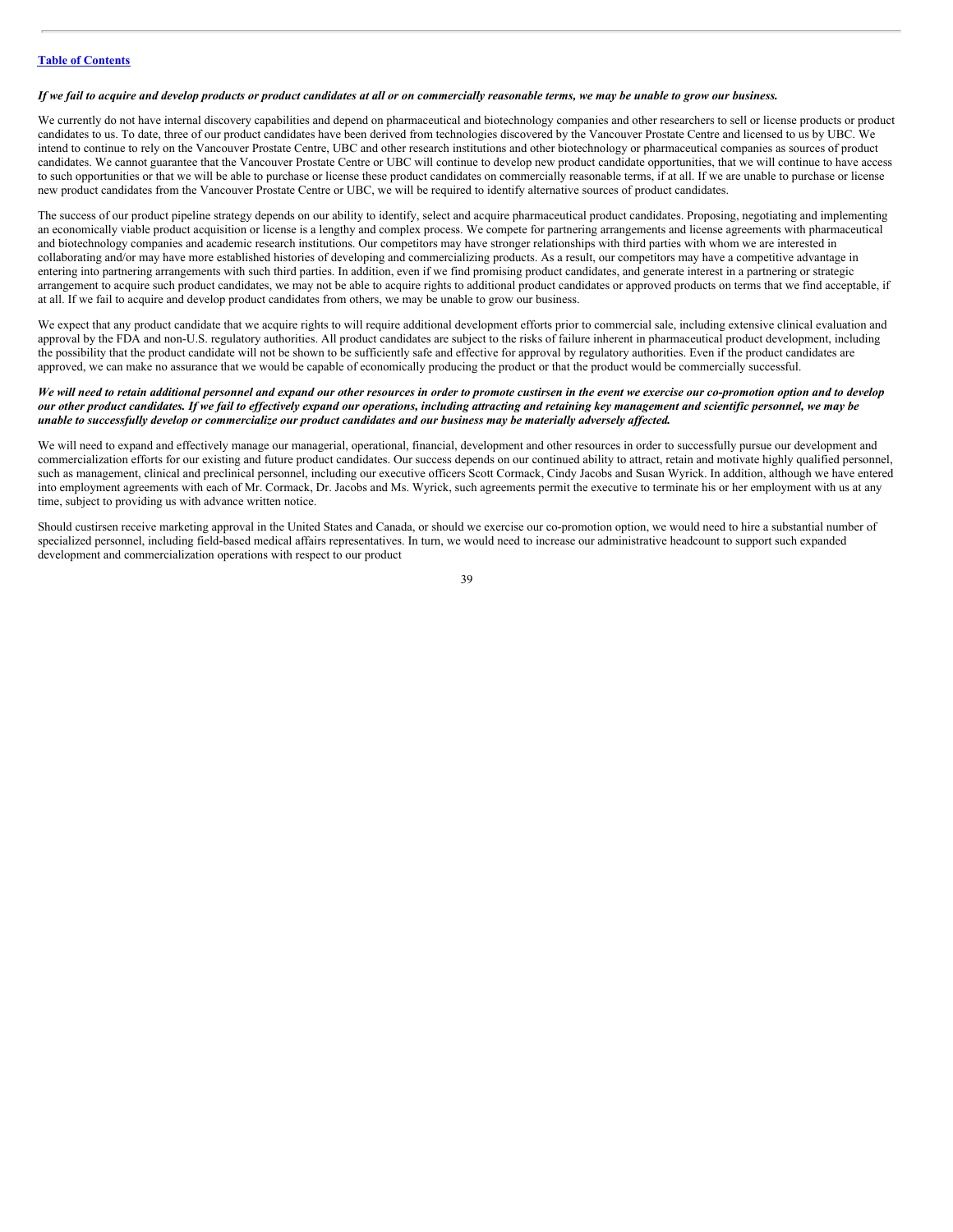candidates. Our ability to attract and retain qualified personnel in the future is subject to intense competition for qualified personnel among biotechnology, pharmaceutical and other businesses and our current financial position. The loss of the services of any of our senior management could delay or prevent the development and commercialization of our product candidates, or have other adverse effects on our business for an indefinite term. In particular, if we lose any members of our current senior management team, we may not be able to find suitable replacements in a timely fashion, if at all, and our business may be harmed as a result. If any of such events were to occur, among other things, we may not be able to comply with our contractual obligations to Teva under our Collaboration Agreement or advance our product candidates, which could have a material adverse effect on our business.

We have scientific and clinical advisors who assist us in formulating our development and clinical strategies. These advisors are not our employees and may have commitments to, or consulting or advisory contracts with, other entities that may limit their availability to us. In addition, our advisors may have arrangements with other companies to assist those companies in developing products or technologies that may compete with ours.

## *We may encounter dif iculties in managing our expected growth and in expanding our operations successfully.*

As we advance our product candidates custirsen, apatorsen and OGX-225 through development and clinical trials, we will need to develop or expand our development, regulatory, manufacturing, marketing and sales capabilities or contract with third parties to provide these capabilities for us. Maintaining additional relationships and managing our future growth will impose significant added responsibilities on members of our management. We must be able to manage our development efforts effectively, manage our clinical trials effectively, hire, train and integrate additional management, development, administrative and sales and marketing personnel, improve our managerial, development, operational and finance systems, and expand our facilities, all of which may impose a strain on our administrative and operational infrastructure.

Under the Collaboration Agreement, Teva is responsible for the commercialization costs associated with custirsen; however, if we were to exercise our co-promotion option, which we do not anticipate having sufficient funds to do, we would need to expand our marketing and sales capabilities. In addition, as we have primary responsibility for the oversight of the second-line chemotherapy trial in CRPC, we must be able to manage our development responsibilities effectively, which may impose a strain on our administrative and operational infrastructure.

Furthermore, we may acquire additional businesses, products or product candidates that complement or augment our existing business. Integrating any newly acquired business, product or product candidate could be expensive and time-consuming. We may not be able to integrate any acquired business, product or product candidate successfully or operate any acquired business profitably. Our future financial performance will depend, in part, on our ability to manage any future growth effectively and our ability to integrate any acquired businesses. We may not be able to accomplish these tasks, which failure could prevent us from successfully growing our business.

#### *We may be adversely af ected if our controls over financial reporting fail or are circumvented.*

We regularly review and update our internal controls, disclosure controls and procedures, and corporate governance policies. In addition, we are required under the Sarbanes Oxley Act of 2002 to report annually on our internal control over financial reporting. If it were to be determined that our internal control over financial reporting is not effective, such shortcoming could have an adverse effect on our business and financial results and the price of our common stock could be negatively affected. This reporting requirement could also make it more difficult or more costly for us to obtain certain types of insurance, including director and officer liability insurance, and we may be forced to accept reduced policy limits and coverage or incur substantially higher costs to obtain the same or similar coverage. Any system of internal controls, however well designed and operated, is based in part on certain assumptions and can provide only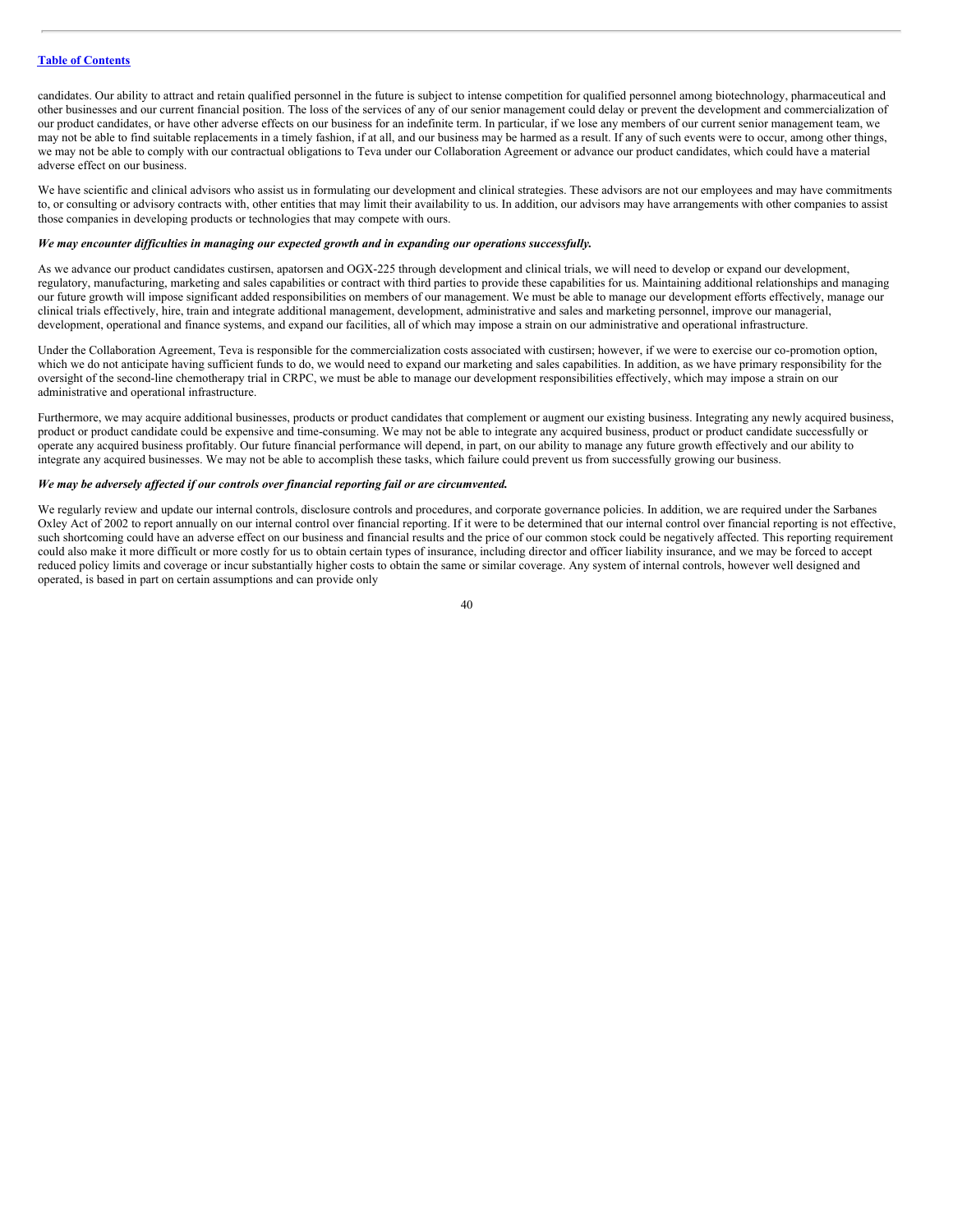reasonable, not absolute, assurances that the objectives of the system are met. Any failure or circumvention of the controls and procedures or failure to comply with regulation concerning control and procedures could have a material effect on our business, results of operation and financial condition. Any of these events could result in an adverse reaction in the financial marketplace due to a loss of investor confidence in the reliability of our financial statements, which ultimately could negatively affect the market price of our shares, increase the volatility of our stock price and adversely affect our ability to raise additional funding. The effect of these events could also make it more difficult for us to attract and retain qualified persons to serve on our Board and our Board committees and as executive officers.

#### **Risks Related to Our Intellectual Property**

# *Our proprietary rights may not adequately protect our technologies and product candidates.*

Our commercial success will depend on our ability to obtain patents and/or regulatory exclusivity and maintain adequate protection for our technologies and product candidates in the United States and other countries. We will be able to protect our proprietary rights from unauthorized use by third parties only to the extent that our proprietary technologies and future product candidates are covered by valid and enforceable patents or are effectively maintained as trade secrets.

We and our collaborators, including Teva, intend to apply for additional patents covering both our technologies and product candidates, as we deem appropriate. We or our collaborators may, however, fail to apply for patents on important technologies or product candidates in a timely fashion, if at all. Our existing patents and any future patents we or our collaborators obtain may not be sufficiently broad to prevent others from practicing our technologies or from developing competing products and technologies. In addition, we do not always control the patent prosecution of subject matter that we license from others. Accordingly, we are sometimes unable to exercise a significant degree of control over such intellectual property as we would over our own.

Moreover, the patent positions of biopharmaceutical companies are highly uncertain and involve complex legal and factual questions for which important legal principles remain unresolved. As a result, the validity and enforceability of our patents cannot be predicted with certainty. In addition, the U.S. Supreme Court has recently revised certain tests regarding granting patents and assessing the validity of patents to make it more difficult to obtain patents. As a consequence, issued patents may be found to contain invalid claims according to the newly revised standards. Some of our patents or those of our collaborators may be subject to challenge and subsequent invalidation or significant narrowing of claim scope in a re-examination proceeding, or during litigation, under the revised criteria. We cannot guarantee that:

- we or our licensors were the first to make the inventions covered by each of our issued patents and pending patent applications;
- we or our licensors were the first to file patent applications for these inventions;
- others will not independently develop similar or alternative technologies or duplicate any of our technologies;
- any of our or our licensors' pending patent applications will result in issued patents;
- any of our or our licensors' patents will be valid or enforceable;
- any patents issued to us or our licensors and collaboration partners will provide us with any competitive advantages, or will not be challenged by third parties; and
- we will develop additional proprietary technologies that are patentable, or the patents of others will not have an adverse effect on our business.

The actual protection afforded by a patent varies on a product-by-product basis, from country to country and depends on many factors, including the type of patent, the scope of its coverage, the availability of regulatory related extensions, the availability of legal remedies in a particular country and the validity and enforceability of the patents. Our ability or the ability of our collaborators to maintain and solidify our proprietary position for our product candidates will depend on our success in obtaining effective claims and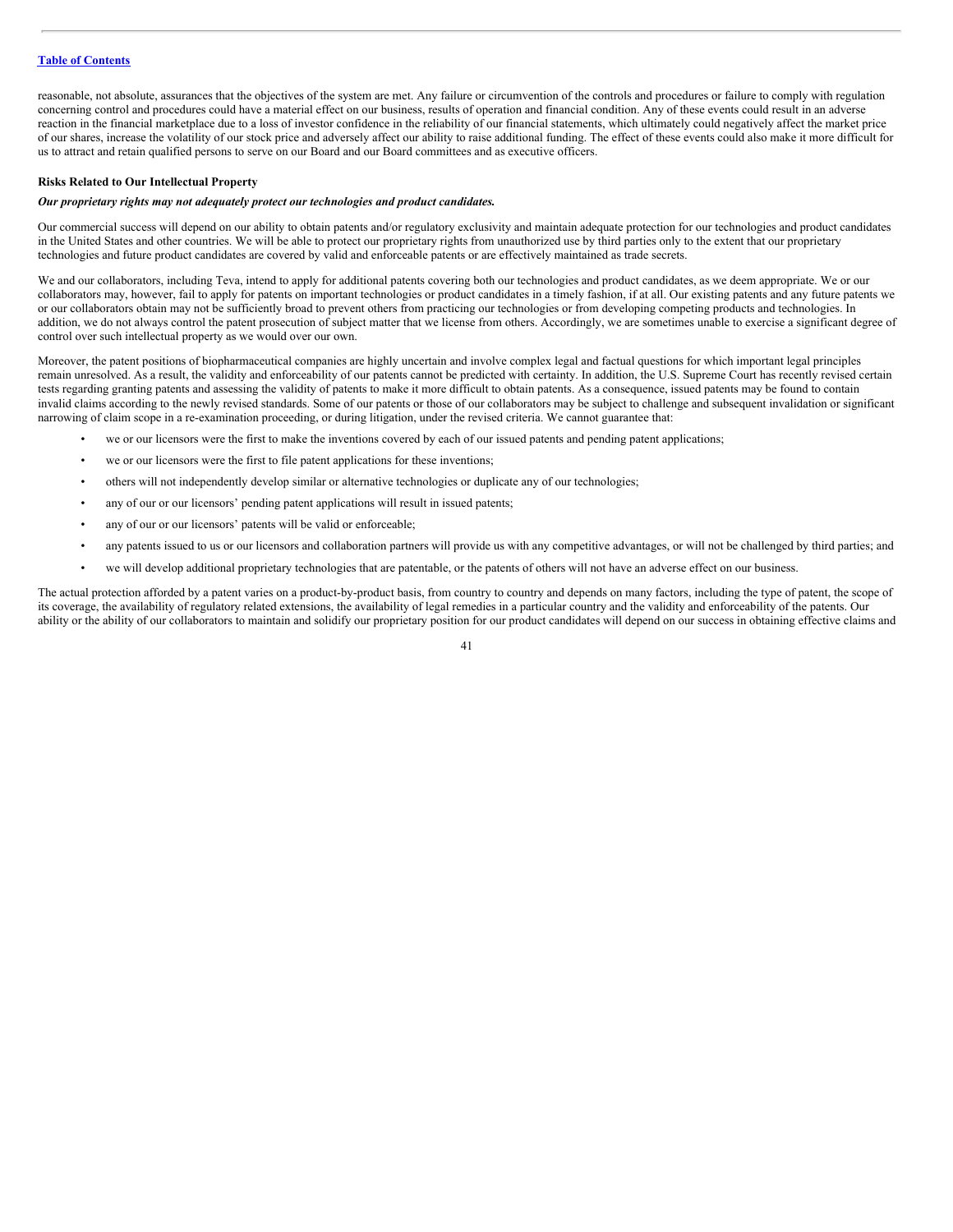enforcing those claims once granted. Our issued patents and those that may issue in the future, or those licensed to us or our collaborators, may be challenged, invalidated, unenforceable or circumvented, and the rights granted under any issued patents may not provide us with proprietary protection or competitive advantages against competitors with similar products. Due to the extensive amount of time required for the development, testing and regulatory review of a potential product, it is possible that, before any of our product candidates can be commercialized, any related patent may expire or remain in force for only a short period following commercialization, thereby reducing any advantage of the patent.

We and our collaborators, including Teva, also rely on trade secrets to protect some of our technology, especially where it is believed that patent protection is appropriate or obtainable. However, trade secrets are difficult to maintain. While we use reasonable efforts to protect our trade secrets, our or our collaboration partners' employees, consultants, contractors or scientific and other advisors may unintentionally or willfully disclose our proprietary information to competitors. Enforcement of claims that a third party has illegally obtained and is using trade secrets is expensive, time consuming and uncertain. In addition, non-U.S. courts are sometimes less willing than U.S. courts to protect trade secrets. If our competitors independently develop equivalent knowledge, methods and know-how, we would not be able to assert our trade secrets against them and our business could be harmed.

# We and our collaborators, including Teva, may not be able to protect our intellectual property rights throughout the world.

Filing, prosecuting and defending patents on all of our product candidates and products, when and if we have any, in every jurisdiction would be prohibitively expensive. Competitors may use our technologies in jurisdictions where we or our licensors have not obtained patent protection to develop their own products. These products may compete with our products, when and if we have any, and may not be covered by any of our or our licensors' patent claims or other intellectual property rights.

The laws of some non-U.S. countries do not protect intellectual property rights to the same extent as the laws of the United States, and many companies have encountered significant problems in protecting and defending such rights in foreign jurisdictions. The legal systems of certain countries, particularly certain developing countries, do not favor the enforcement of patents and other intellectual property protection, particularly those relating to biotechnology and/or pharmaceuticals, which could make it difficult for us to stop the infringement of our patents. Proceedings to enforce our patent rights in foreign jurisdictions could result in substantial cost and divert our efforts and attention from other aspects of our business.

#### *The intellectual property protection for our product candidates depends on third parties.*

With respect to custirsen, apatorsen and OGX-225, we have exclusively licensed from UBC certain issued patents and pending patent applications covering the respective antisense sequences underlying these product candidates and their commercialization and use, and we have licensed from Isis certain issued patents and pending patent applications directed to product compositions and chemical modifications used in product candidates for commercialization, use and the manufacturing thereof, as well as some alternative antisense sequences. We have also received a sublicense from Isis under certain third-party patent portfolios directed to such modifications.

The patents and pending patent applications underlying our licenses do not cover all potential product candidates, modifications and uses. In the case of patents and patent applications licensed from Isis, we do not have and have not had any control over the filing, prosecution or enforcement of these patents or patent applications. We cannot be certain that such prosecution efforts have been or will be conducted in compliance with applicable laws and regulations or will result in valid and enforceable patents. We also cannot be assured that our licensors or their respective licensing partners will agree to enforce any such patent rights at our request or devote sufficient efforts to attain a desirable result. Any failure by our licensors or any of their respective licensing partners to properly protect the intellectual property rights relating to our product candidates could have a material adverse effect on our financial condition and results of operation.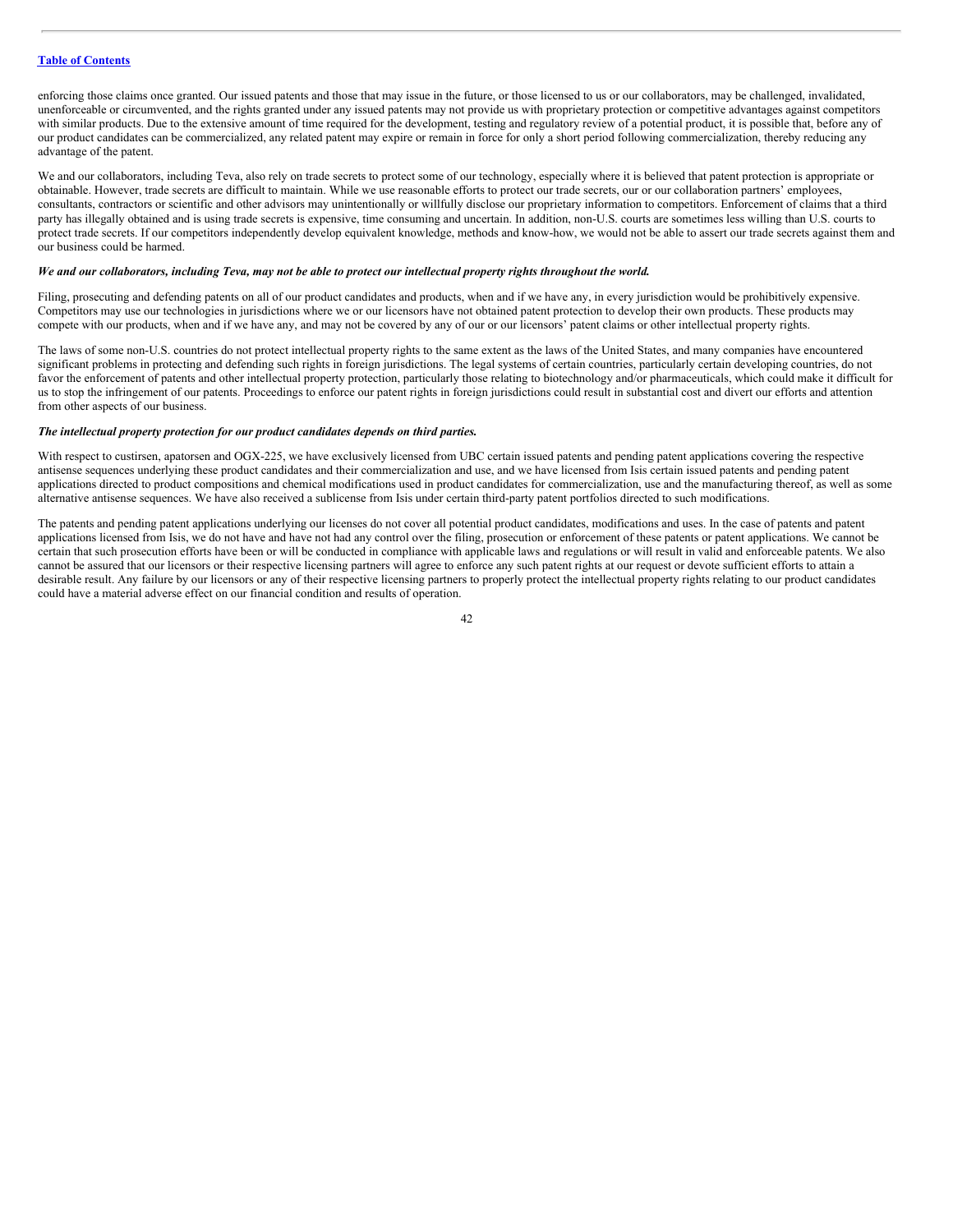#### We may become involved in disputes with Teva or potential future collaborators over intellectual property ownership, and publications by our research collaborators and scientific advisors could impair our ability to obtain patent protection or protect our proprietary information, which, in either case, could have a significant effect on our *business.*

Inventions discovered under research, material transfer or other such collaborative agreements, including our Collaboration Agreement with Teva, may become jointly owned by us and the other party to such agreements in some cases and the exclusive property of either party in other cases. Under some circumstances, it may be difficult to determine who owns a particular invention, or whether it is jointly owned, and disputes could arise regarding ownership of those inventions. These disputes could be costly and time consuming and an unfavorable outcome could have a significant adverse effect on our business if we were not able to protect or license rights to these inventions. In addition, our research collaborators and scientific advisors generally have contractual rights to publish our data and other proprietary information, subject to our prior review. Publications by our research collaborators and scientific advisors containing such information, either with our permission or in contravention of the terms of their agreements with us, may impair our ability to obtain patent protection or protect our proprietary information, which could significantly harm our business.

#### The patent protection for our product candidates or products may expire before we are able to maximize their commercial value, which may subject us to increased *competition and reduce or eliminate our opportunity to generate product revenue.*

The patents for our product candidates have varying expiration dates and, when these patents expire, we may be subject to increased competition and we may not be able to recover our development costs. For example, certain of the U.S. patents directed to custirsen and its use that have been licensed from UBC are scheduled to expire in 2020 and 2021. In some of the larger economic territories, such as the United States and Europe, patent term extension/restoration may be available to compensate for time taken during aspects of the product candidate's regulatory review. We cannot, however, be certain that an extension will be granted or, if granted, what the applicable time period or the scope of patent protection afforded during any extended period will be. In addition, even though some regulatory agencies may provide some other exclusivity for a product candidate under its own laws and regulations, we may not be able to qualify the product candidate or obtain the exclusive time period.

If we are unable to obtain patent term extension/restoration or some other exclusivity, we could be subject to increased competition and our opportunity to establish or maintain product revenue could be substantially reduced or eliminated. Furthermore, we may not have sufficient time to recover our development costs prior to the expiration of our U.S. and non-U.S. patents.

# We may incur substantial costs as a result of litigation or other proceedings relating to patent and other intellectual property rights and we may be unable to protect our *rights to, or use of, our technology.*

If we choose to go to court to stop someone else from using the inventions claimed in our patents or our licensed patents, that individual or company has the right to ask the court to rule that these patents are invalid and/or should not be enforced against that third party. These lawsuits are expensive and would consume time and other resources even if we were successful in stopping the infringement of these patents. In addition, there is a risk that the court will decide that these patents are invalid or unenforceable and that we do not have the right to stop the other party from using the inventions. The U.S. Supreme Court has recently revised certain tests regarding granting patents and assessing the validity of patents to make it more difficult to obtain patents. Some of our issued patents may be subject to challenge and subsequent invalidation under the revised criteria. There is also the risk that, even if the validity or unenforceability of these patents is upheld, the court will narrow the scope of our claim or will refuse to stop the other party on the grounds that such other party's activities do not infringe our rights.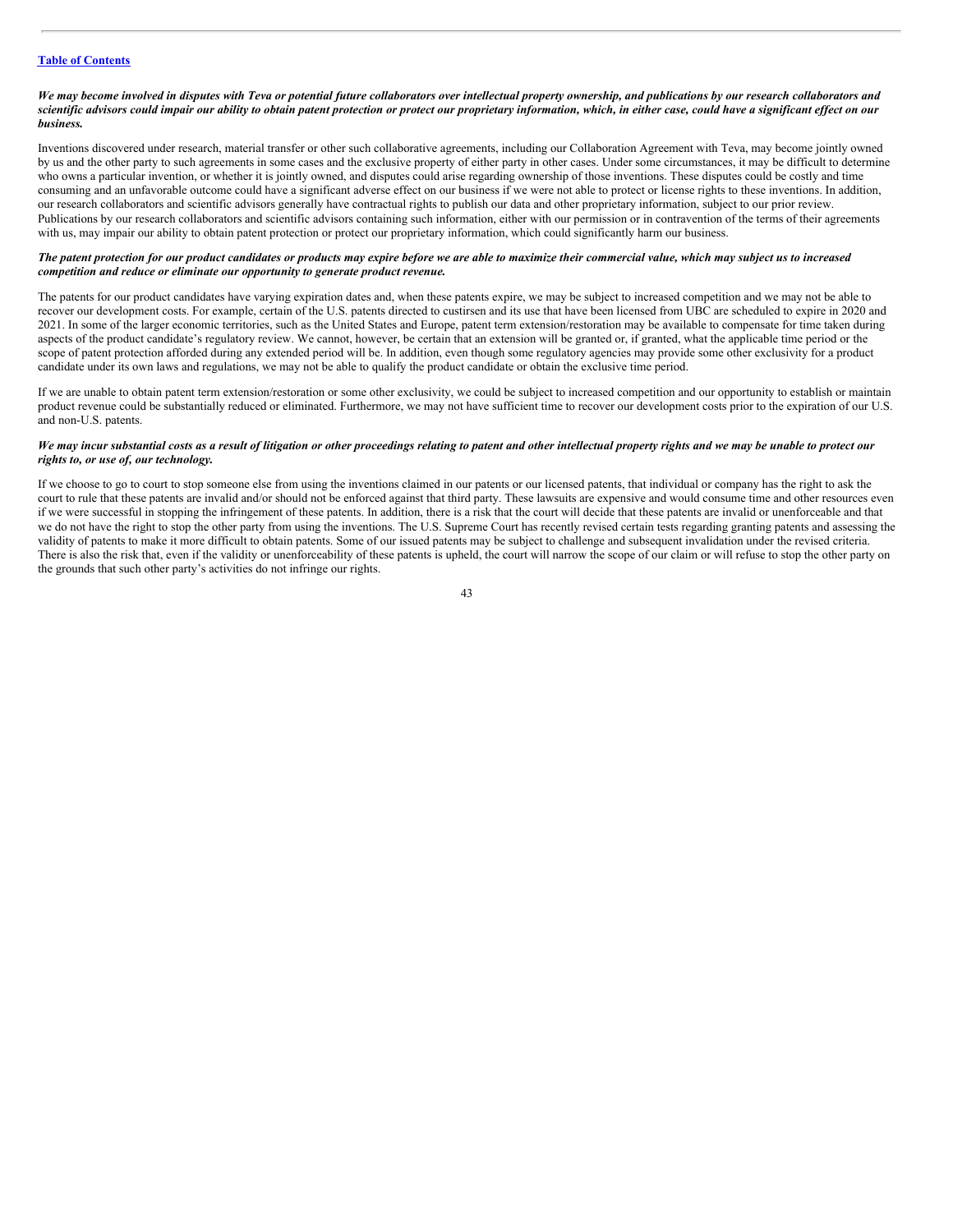If we wish to use the technology or compound claimed in issued and unexpired patents owned by others, we will need to obtain a license from the owner, enter into litigation to challenge the validity or enforceability of the patents or incur the risk of litigation in the event that the owner asserts that we infringed its patents. The failure to obtain a license to technology or the failure to challenge an issued patent that we may require to discover, develop or commercialize our product candidates may have a material adverse effect on us.

If a third party asserts that we infringed its patents or other proprietary rights, we could face a number of risks that could seriously harm our results of operations, financial condition and competitive position, including:

- patent infringement and other intellectual property claims, which would be costly and time consuming to defend, whether or not the claims have merit, and which could delay the regulatory approval process and divert management's attention from our business;
- substantial damages for past infringement, which we may have to pay if a court determines that our product candidates or technologies infringe a competitor's patent or other proprietary rights;
- a court prohibiting us from selling or licensing our technologies or future drugs unless the third party licenses its patents or other proprietary rights to us on commercially reasonable terms, which it is not required to do; and
- if a license is available from a third party, we may have to pay substantial royalties or lump-sum payments or grant cross licenses to our patents or other proprietary rights to obtain that license.

The biotechnology industry has produced a proliferation of patents, and it is not always clear to industry participants, including us, which patents cover various types of products or methods of use. The coverage of patents is subject to interpretation by the courts, and the interpretation is not always uniform. If we are sued for patent infringement, we would need to demonstrate that our product candidates or methods of use either do not infringe the patent claims of the relevant patent, and/or that the patent claims are invalid, and/or that the patent is unenforceable and we may not be able to do this. Proving invalidity, in particular, is difficult since it requires a showing of clear and convincing evidence to overcome the presumption of validity enjoyed by issued patents.

U.S. patent laws as well as the laws of some foreign jurisdictions provide for provisional rights in published patent applications beginning on the date of publication, including the right to obtain reasonable royalties, if a patent subsequently issues and certain other conditions are met.

Because some patent applications in the United States may be maintained in secrecy until the patents are issued, because patent applications in the United States and many foreign jurisdictions are typically not published until 18 months after filing and because publications in the scientific literature often lag behind actual discoveries, we cannot be certain that others have not filed patent applications for technology covered by our licensors' issued patents or our pending applications or our licensors' pending applications, or that we or our licensors were the first to invent the technology.

Patent applications filed by third parties that cover technology similar to ours may have priority over our or our licensors' patent applications and could further require us to obtain rights to issued patents covering such technologies. If another party files a U.S. patent application on an invention similar to ours, we may elect to participate in or be drawn into an interference proceeding declared by the U.S. Patent and Trademark Office to determine priority of invention in the United States. The costs of these proceedings could be substantial, and it is possible that such efforts would be unsuccessful, resulting in a loss of our U.S. patent position with respect to such inventions. Some of our competitors may be able to sustain the costs of complex patent litigation more effectively than we can because they have substantially greater resources. In addition, any uncertainties resulting from the initiation and continuation of any litigation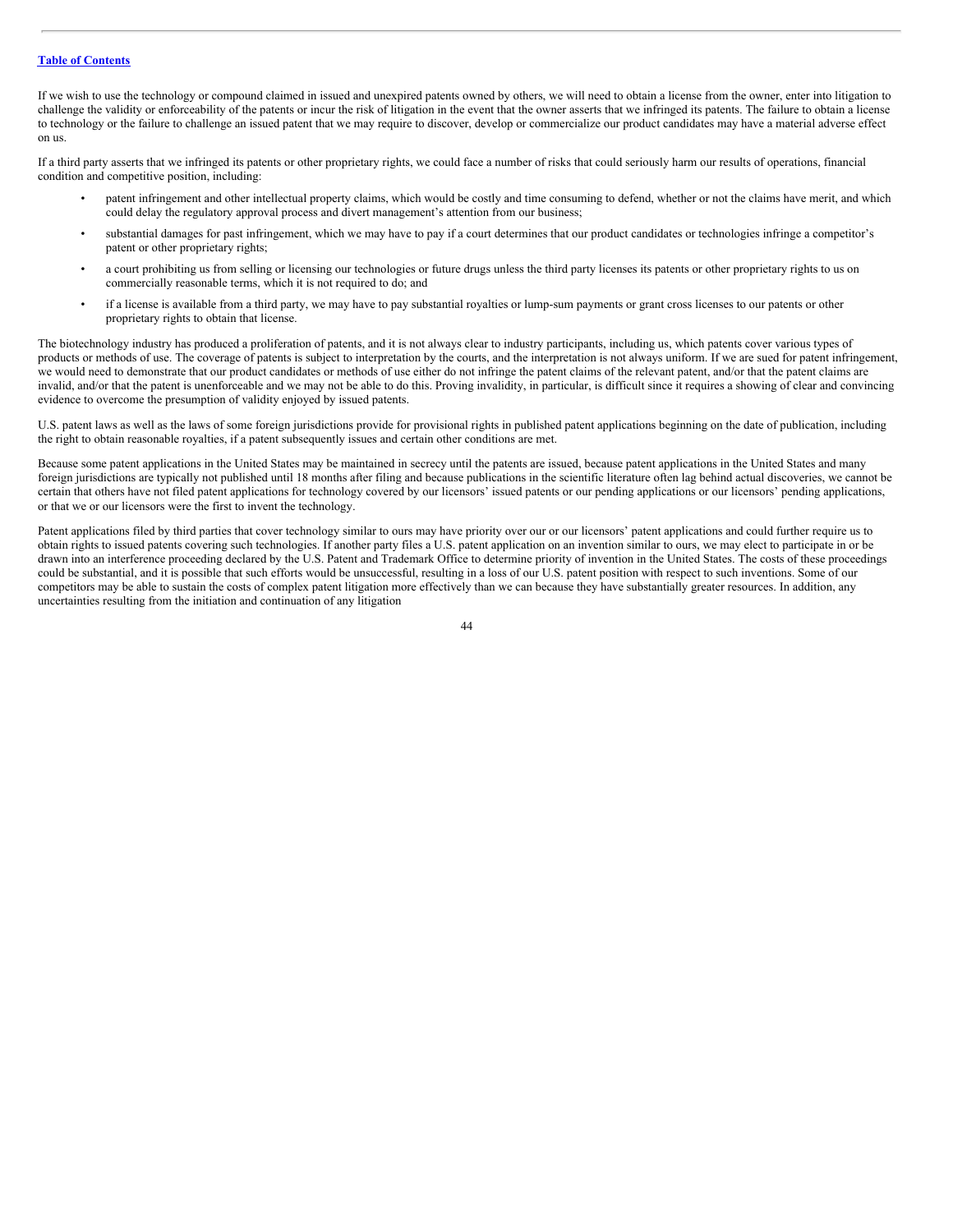could have a material adverse effect on our ability to raise the funds necessary to continue our operations. We cannot predict whether third parties will assert these claims against us or against the licensors of technology licensed to us, or whether those claims will harm our business. If we are forced to defend against these claims, whether they are with or without any merit and whether they are resolved in favor of or against us or our licensors, we may face costly litigation and diversion of management's attention and resources. As a result of these disputes, we may have to develop costly non-infringing technology, or enter into licensing agreements. These agreements, if necessary, may be unavailable on terms acceptable to us, if at all, which could seriously harm our business or financial condition.

#### If we breach any of the agreements under which we license rights to our product candidates or technology from third parties, we could lose license rights that are important to our business. Certain of our license agreements may not provide an adequate remedy for a breach by the licensor.

We license the development and commercialization rights for most of our product candidates, including custirsen, apatorsen and OGX-225, and we expect to enter into similar licenses in the future. Under such licenses, we are subject to various obligations such as sublicensing, royalty and milestone payments, annual maintenance fees, limits on sublicensing, insurance obligations and the obligation to use commercially reasonable best efforts to develop and exploit the licensed technology. If we fail to comply with any of these obligations or otherwise breach these agreements, our licensors may have the right to terminate the license in whole or in part or to terminate the exclusive nature of the license. Loss of any of these licenses or the exclusivity rights provided by the licenses could harm our financial condition and results of operations. In addition, certain of our license agreements with UBC eliminate our ability to obtain money damages in respect of certain claims against UBC.

Under the terms of our Collaboration Agreement with Teva, we are required to use commercially reasonable efforts to maintain and not to breach in any material manner certain of our third-party license agreements relating to custirsen. If we, or our third party licensors, breach any of these agreements in a material manner, we may be in breach of the Collaboration Agreement, which may allow Teva to terminate the Collaboration Agreement**.**

#### We may be subject to damages resulting from claims that we, or our employees or consultants, have wrongfully used or disclosed alleged trade secrets of third parties.

Many of our employees were previously employed, and certain of our consultants are currently employed, at universities or biotechnology or pharmaceutical companies, including our competitors or potential competitors. Although we have not received any claim to date, we may be subject to claims that these employees or consultants or we have inadvertently or otherwise used or disclosed trade secrets or other proprietary information of these current or former employers. Litigation may be necessary to defend against these claims. If we fail in defending such claims, in addition to paying monetary damages, we may lose valuable intellectual property rights or personnel. We may be subject to claims that employees of our partners or licensors of technology licensed by us have inadvertently or otherwise used or disclosed trade secrets or other proprietary information of their former employers. We may become involved in litigation to defend against these claims. If we fail in defending such claims, in addition to paying monetary damages, we may lose valuable intellectual property rights or personnel.

#### **Risks Related to our Common Stock**

# *The price for our common stock is volatile.*

The market prices for our common stock and that of emerging life science companies generally have historically been highly volatile. Future announcements concerning us or our competitors may have a significant effect on the market price of our common stock. The stock markets also experience significant price and volume fluctuation unrelated to the operating performance of particular companies. These market fluctuations may also adversely affect the market price of our common stock.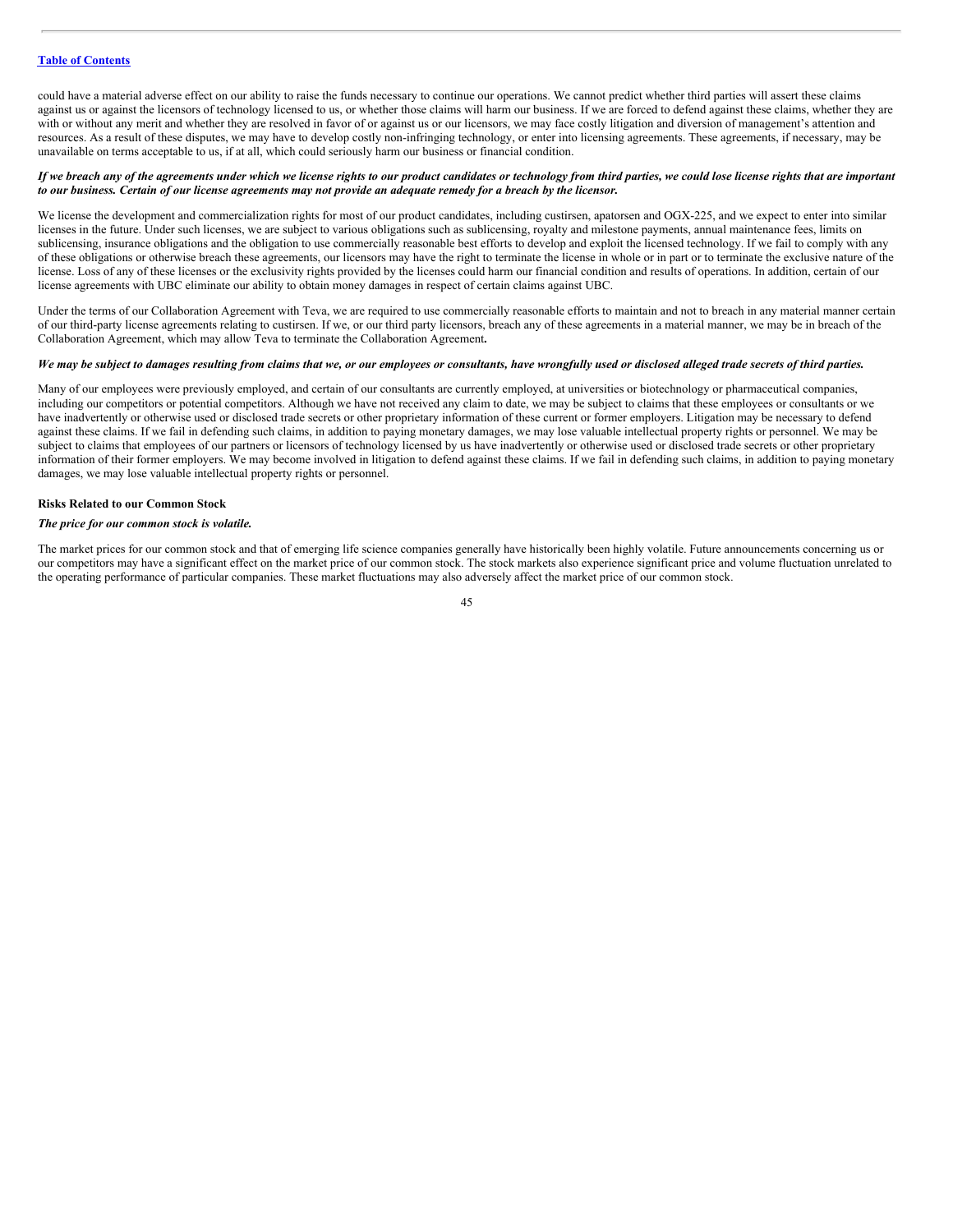An increase in the market price of our common stock, which is uncertain and unpredictable, may be the sole source of gain from an investment in our common stock. An investment in our common stock may not be appropriate for investors who require dividend income. We have never declared or paid cash dividends on our capital stock and do not anticipate paying any cash dividends on our capital stock in the foreseeable future. We currently intend to retain all available funds and any future earnings to fund the development and growth of our business. As a result, capital appreciation, if any, of our common stock will be the sole source of gain for stockholders for the foreseeable future. Accordingly, an investment in our common stock may not be appropriate for investors who require dividend income.

#### If we raise additional capital, the terms of the financing transactions may cause dilution to existing stockholders or contain terms that are not favorable to us.

To date, our sources of cash have been limited primarily to proceeds from the private or public placement of our securities and proceeds from the Collaboration Agreement with Teva. In the future, we may seek to raise additional financing through private placements or public offerings of our equity or debt securities. We cannot be certain that additional funding will be available on acceptable terms, if at all. To the extent that we raise additional financing by issuing equity securities, we may do so at a price per share that represents a discount to the then-current per share trading price of our common stock and our stockholders may experience significant dilution. Any debt financing, if available, may involve restrictive covenants, such as limitations on our ability to incur additional indebtedness, limitations on our ability to acquire or license intellectual property rights and other operating restrictions that could adversely affect our ability to conduct our business.

Additionally, pursuant to our at-the-market equity offering program, we may sell shares of our common stock having aggregate sales proceeds of up to \$25,000,000 from time to time through MLV as our sales agent. If we access the at-the-market equity offering program, we will set the parameters for the sale of shares, including the number of shares to be issued, the time period during which sales are requested to be made, limitation on the number of shares that may be sold in any one trading day and any minimum price below which sales may not be made. Subject to the terms and conditions of our Sales Agreement with MLV, they may sell the shares by methods deemed to be an "at the market" offering as defined in Rule 415 under the Securities Act, including by means of ordinary brokers' transactions on The NASDAQ Capital Market or otherwise at market prices prevailing at the time of sale, in block transactions, or as otherwise agreed upon by us and MLV. The sale of additional shares of our common stock pursuant to our Sales Agreement with MLV will have a dilutive impact on our existing stockholders. Sales by us through MLV could cause the market price of our common stock to decline significantly. Sales of our common stock under the Sales Agreement, or the perception that such sales will occur, could encourage short sales by third parties, which could contribute to the further decline of our stock price.

#### *We are at risk of securities class action litigation.*

In the past, securities class action litigation has often been brought against a company following a decline in the market price of its securities. This risk is especially relevant for us because our stock price and those of other biotechnology and biopharmaceutical companies have experienced significant stock price volatility in recent years. If we face such litigation, it could result in substantial costs and a diversion of management's attention and resources, which could harm our business.

#### Anti-takeover provisions in our stockholder rights plan, our charter documents and under Delaware law could make a third-party acquisition of us difficult.

We have a stockholder rights plan that may have the effect of discouraging unsolicited takeover proposals. Specifically, the rights issued under the stockholder rights plan could cause significant dilution to a person or group that attempts to acquire us on terms not approved in advance by our Board. In addition, our certificate of incorporation and bylaws contain provisions that may discourage unsolicited takeover proposals that stockholders may consider to be in their best interests. These provisions include the ability of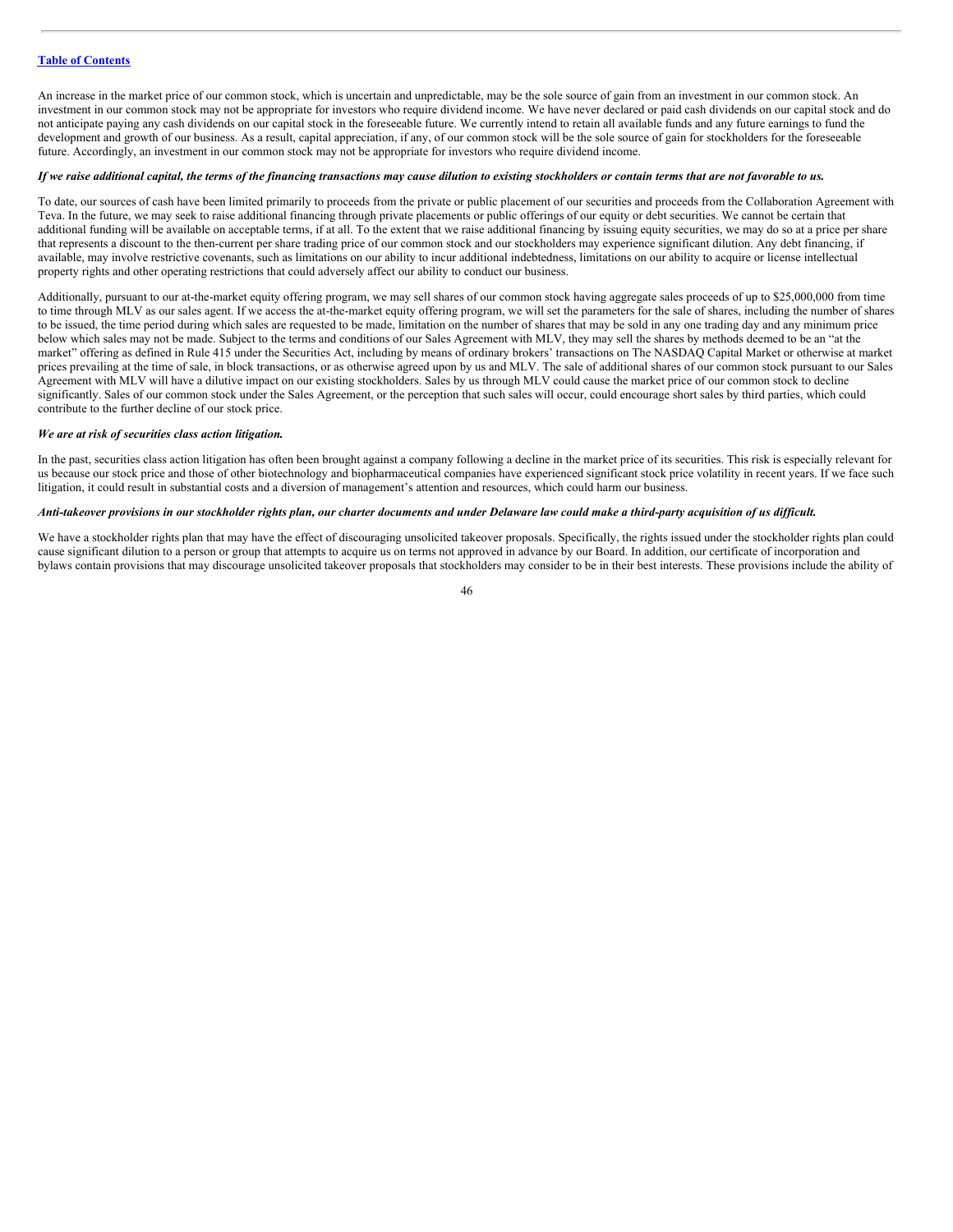our Board to designate the terms of and issue new series of preferred stock and the ability of our Board to amend our bylaws without stockholder approval. In addition, as a Delaware corporation, we are subject to Section 203 of the Delaware General Corporation Law, which generally prohibits a Delaware corporation from engaging in any business combination with any interested stockholder for a period of three years following the date that the stockholder became an interested stockholder, unless certain specific requirements are met as set forth in Section 203. Collectively, these provisions could make a third-party acquisition of us difficult or could discourage transactions that otherwise could involve payment of a premium over prevailing market prices for our common stock.

#### **Risks Related to Our Industry**

#### The regulatory approval process is expensive, time consuming and uncertain and may prevent us from obtaining approvals for the commercialization of some or all of our *product candidates.*

The research, testing, manufacturing, labeling, approval, selling, marketing and distribution of drug products are subject to extensive regulation by the FDA and non-U.S. regulatory authorities, which regulations differ from country to country. We are not permitted to market our product candidates in the United States until we receive approval of an NDA from the FDA. We have not submitted an application for or received marketing approval for any of our product candidates. Obtaining approval of an NDA can be a lengthy, expensive and uncertain process. In addition, failure to comply with FDA, non-U.S. regulatory authorities' or other applicable United States and non-U.S. regulatory requirements may, either before or after product approval, if any, subject us to administrative or judicially imposed sanctions, including:

- restrictions on the products, manufacturers or manufacturing process;
- warning letters;
- civil and criminal penalties;
- injunctions;
- suspension or withdrawal of regulatory approvals;
- product seizures, detentions or import bans;
- voluntary or mandatory product recalls and publicity requirements;
- total or partial suspension of production;
- imposition of restrictions on operations, including costly new manufacturing requirements; and
- refusal to approve pending NDAs or supplements to approved NDAs.

Regulatory approval of an NDA or NDA supplement is not guaranteed, and the approval process is expensive and may take several years. The FDA also has substantial discretion in the drug approval process. Despite the time and expense exerted, failure can occur at any stage, and we could encounter problems that could cause us to abandon clinical trials or to repeat or perform additional preclinical studies and clinical trials. The number of preclinical studies and clinical trials that will be required for FDA approval varies depending on the drug candidate, the disease or condition that the drug candidate is designed to address, and the regulations applicable to any particular drug candidate. The FDA can delay, limit or deny approval of a drug candidate for many reasons, including:

- a drug candidate may not be deemed safe or effective;
- the FDA may not find the data from preclinical studies and/or clinical trials sufficient;
- the FDA might not approve our third-party manufacturer's processes or facilities;
- the FDA may change its approval policies or adopt new regulations; and
- third-party products may enter the market and change approval requirements.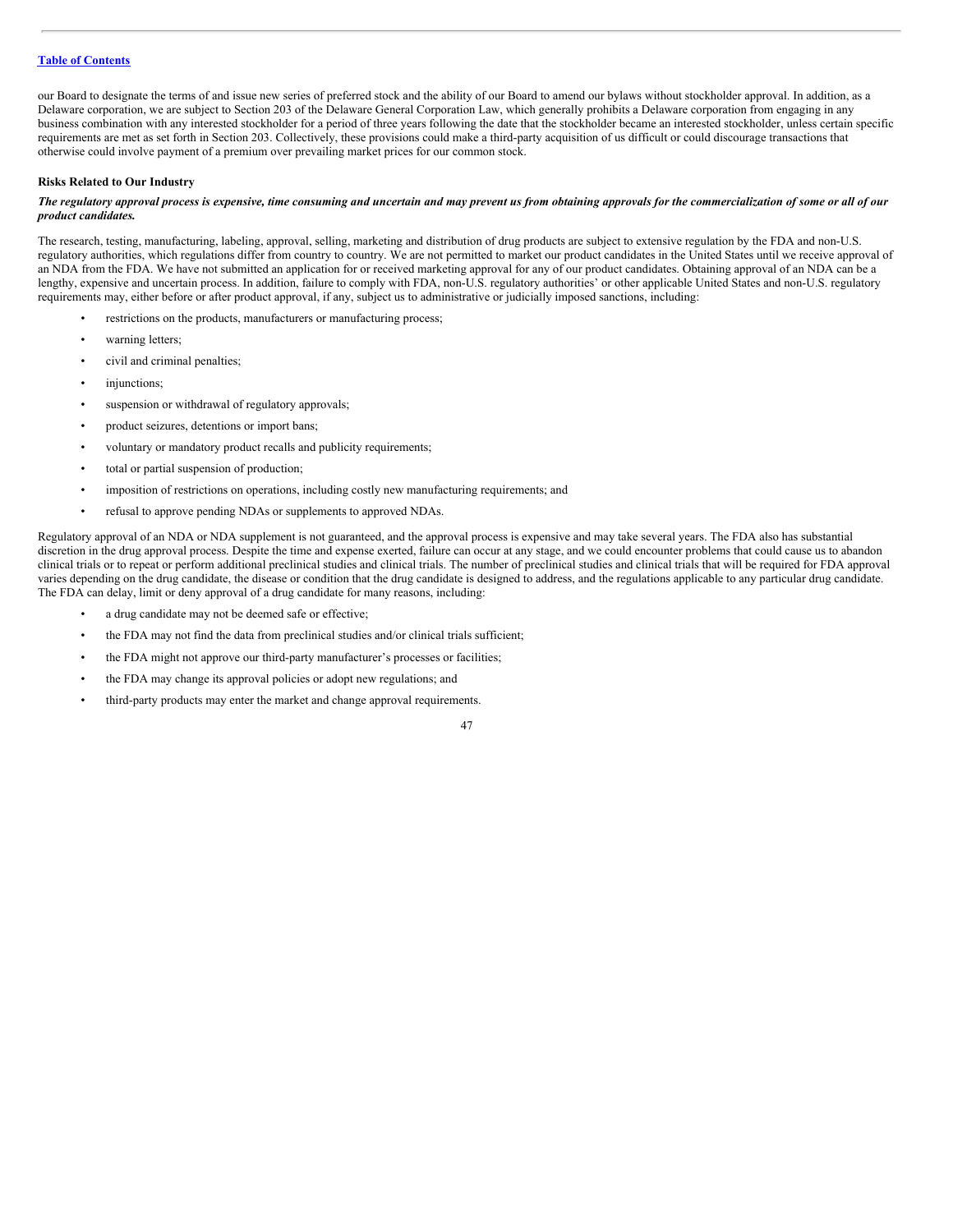#### Even if we obtain regulatory approvals for our product candidates, the terms of approvals and ongoing regulation of our product candidates may limit how we manufacture *and market our product candidates, which could materially af ect our ability to generate revenue.*

If any of our product candidates are approved, the approved product and its manufacturer will be subject to continual review. Any regulatory approval that we receive for a product candidate is likely to be subject to limitations on the indicated uses for which the end product may be marketed, or include requirements for potentially costly postapproval follow-up clinical trials. In addition, if the FDA and/or non-U.S. regulatory authorities approve any of our product candidates, the labeling, packaging, adverse event reporting, storage, advertising and promotion for the end product will be subject to extensive regulatory requirements. We and the manufacturers of our products, when and if we have any, will also be required to comply with cGMP regulations, which include requirements relating to quality control and quality assurance, as well as the corresponding maintenance of records and documentation. Further, regulatory agencies must approve these manufacturing facilities before they can be used to manufacture our products, when and if we have any, and these facilities are subject to ongoing regulatory inspection. If we fail to comply with the regulatory requirements of the FDA and other non-U.S. regulatory authorities, or if previously unknown problems with our products, when and if we have any, manufacturers or manufacturing processes are discovered, we could be subject to administrative or judicially imposed sanctions, including:

- restrictions on the products, manufacturers or manufacturing process;
- warning letters;
- civil or criminal penalties or fines;
- injunctions;
- product seizures, detentions or import bans;
- voluntary or mandatory product recalls and publicity requirements;
- suspension or withdrawal of regulatory approvals;
- total or partial suspension of production;
- imposition of restrictions on operations, including costly new manufacturing requirements; and
- refusal to approve pending NDAs or supplements to approved NDAs.

In addition, the FDA and non-U.S. regulatory authorities may change their policies and additional regulations may be enacted that could prevent or delay regulatory approval of our product candidates. We cannot predict the likelihood, nature or extent of government regulation that may arise from future legislation or administrative action, either in the United States, Canada or abroad. If we are not able to maintain regulatory compliance, we would likely not be permitted to market our future product candidates and we may not achieve or sustain profitability.

#### *There is a high risk that our drug development activities will not result in commercial products.*

Our product candidates are in various stages of development and are prone to the risks of failure inherent in drug development. We will need to complete significant additional clinical trials before we can demonstrate that our product candidates are safe and effective to the satisfaction of the FDA and non-U.S. regulatory authorities. Clinical trials are expensive and uncertain processes that take years to complete. Failure can occur at any stage of the process, and successful early clinical trials do not ensure that later clinical trials will be successful. Product candidates in later-stage clinical trials may fail to show desired efficacy and safety traits despite having progressed through initial clinical trials. A number of companies in the pharmaceutical industry have suffered significant setbacks in advanced clinical trials, even after obtaining promising results in earlier clinical trials. In addition, a clinical trial may prove successful with respect to a secondary objective, but fail to demonstrate clinically significant benefits with respect to a primary objective. Failure to satisfy a primary objective in a Phase 3 clinical trial (registration trial) would generally mean that a product candidate would not receive regulatory approval.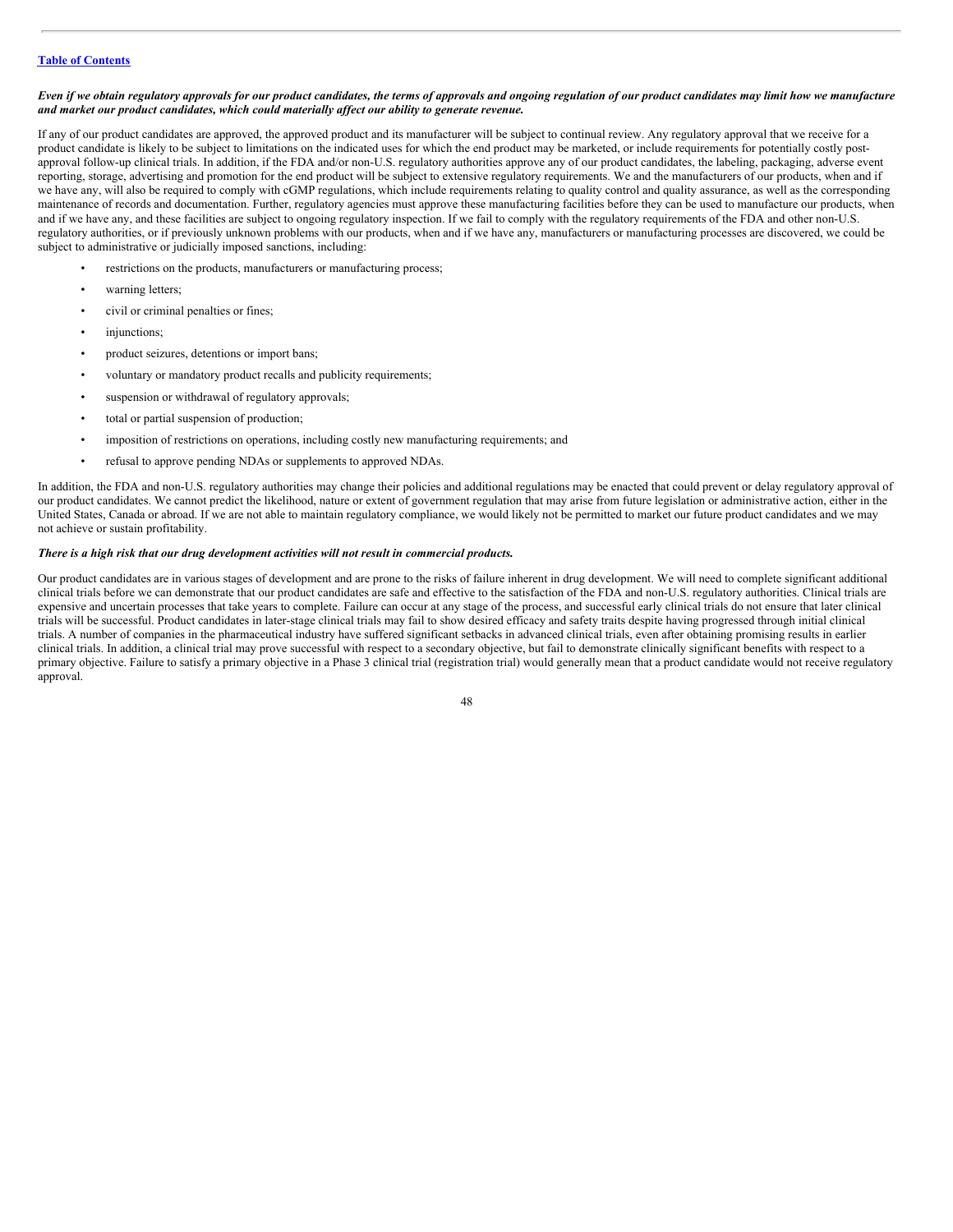#### If government and third-party payors fail to provide coverage and adequate reimbursement rates for our product candidates, our revenue and potential for profitability will *be reduced.*

In the United States and elsewhere, our product revenue will depend principally on the reimbursement rates established by third-party payors, including government health administration authorities, managed-care providers, public health insurers, private health insurers and other organizations. These third-party payors are increasingly challenging the price, and examining the cost-effectiveness, of medical products and services. In addition, significant uncertainty exists as to the reimbursement status, if any, of newly approved drugs, pharmaceutical products or product indications. We may need to conduct post-marketing clinical trials in order to demonstrate the cost-effectiveness of our products, if any. Such clinical trials may require us to commit a significant amount of management time and financial and other resources. If reimbursement of such product is unavailable or limited in scope or amount or if pricing is set at unsatisfactory levels, our revenue could be reduced.

In some countries other than the United States, particularly the countries of the European Union and Canada, the pricing of prescription pharmaceuticals is subject to governmental control. In these countries, obtaining pricing approval from governmental authorities can take six to 12 months or longer after the receipt of regulatory marketing approval of a product for an indication. To obtain reimbursement or pricing approval in some countries, we may be required to conduct a clinical trial that compares the costeffectiveness of one of our product candidates to other available therapies. If reimbursement of such product candidate is unavailable or limited in scope or amount or if pricing is set at unsatisfactory levels, our revenue could be reduced.

Domestic and foreign governments continue to propose and pass legislation designed to reduce the cost of healthcare, including drugs. In the United States, there have been, and we expect that there will continue to be, federal and state proposals to implement similar governmental control. In addition, increasing emphasis on managed care in the United States will continue to put pressure on the pricing of pharmaceutical products. For example, the Medicare Prescription Drug Improvement and Modernization Act of 2003 reforms the way Medicare will cover and reimburse pharmaceutical products. The legislation expands Medicare coverage for drug purchases by the elderly and eventually will introduce a new reimbursement methodology based on average sales prices for certain drugs. In addition, the legislation provides authority for limiting the number of outpatient drugs that will be covered in any therapeutic class. As a result of the new legislation and the expansion of federal coverage of drug products, we expect that there will be additional pressure to contain and reduce costs. The Medicaid program and state healthcare laws and regulations may also be modified to change the scope of covered products and/or reimbursement methodology. Cost control initiatives could decrease the established reimbursement rates that we receive for any products in the future, which would limit our revenue and profitability. Legislation and regulations affecting the pricing of pharmaceutical products, including custirsen, may change at any time, which could further limit or eliminate reimbursement rates for custirsen or other product candidates.

#### Failure to obtain regulatory approval outside of the United States and Canada would prevent us or Teva from marketing our product candidates abroad.

We intend to market certain of our existing and future product candidates outside of the United States and Canada. In order to market our existing and future product candidates in the European Union and many other non-North American markets, we must obtain separate regulatory approvals. We have had limited interactions with non-North American regulatory authorities. Approval procedures vary among countries and can involve additional testing, and the time required to obtain approval may differ from that required to obtain FDA approval. Approval by the FDA or other regulatory authorities does not ensure approval by regulatory authorities in other countries, and approval by one or more non-North American regulatory authorities does not ensure approval by regulatory authorities in other countries or by the FDA. The non-North American regulatory approval process may include all of the risks associated with obtaining FDA approval. We may not obtain non-North American regulatory approvals on a timely basis, if at all. We may not be able to file for non-North American regulatory approvals and may not receive necessary approvals to commercialize our existing and future product candidates in any market.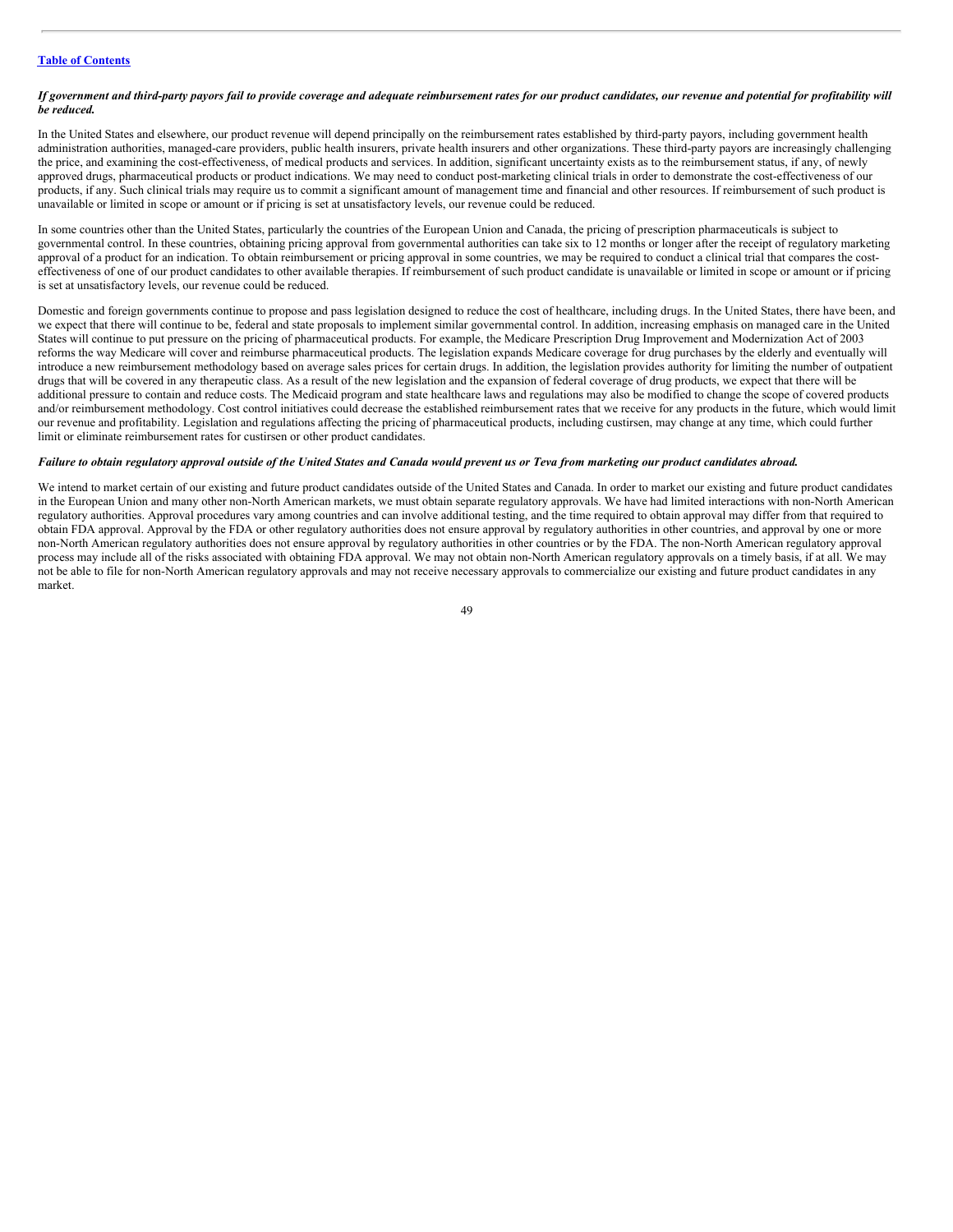<span id="page-49-0"></span>

| Item 6.                  | <b>Exhibits</b>                                                                                                                                                                                                                                                                                                     |
|--------------------------|---------------------------------------------------------------------------------------------------------------------------------------------------------------------------------------------------------------------------------------------------------------------------------------------------------------------|
| Exhibit<br><b>Number</b> | <b>Description</b>                                                                                                                                                                                                                                                                                                  |
| 31.1                     | Certification of President, Chief Executive Officer and Principal Financial Officer pursuant to Rule 13a-14(a) or 15d-14(a) of the Securities Exchange Act of<br>1934, as adopted pursuant to Section 302 of the Sarbanes-Oxley Act of 2002                                                                         |
| $32.1*$                  | Certification of President, Chief Executive Officer and Principal Financial Officer pursuant to 18 U.S.C. Section 1350, as adopted pursuant to Section 906 of the<br>Sarbanes-Oxley Act of 2002                                                                                                                     |
| 101.INS                  | <b>XBRL Instance Document</b>                                                                                                                                                                                                                                                                                       |
| 101.SCH                  | <b>XBRL Taxonomy Extension Schema Document</b>                                                                                                                                                                                                                                                                      |
| 101.CAL                  | <b>XBRL Taxonomy Extension Calculation Linkbase Document</b>                                                                                                                                                                                                                                                        |
| 101.DEF                  | <b>XBRL Taxonomy Extension Definition Linkbase Document</b>                                                                                                                                                                                                                                                         |
| 101.LAB                  | XBRL Taxonomy Extension Label Linkbase Document                                                                                                                                                                                                                                                                     |
| 101.PRE                  | <b>XBRL Taxonomy Extension Presentation Linkbase Document</b>                                                                                                                                                                                                                                                       |
| $\ast$                   | The certification attached as Exhibit 32.1 accompanies this Quarterly Report on Form 10-Q pursuant to 18 U.S.C. Section 1350, as adopted pursuant to Section 906 of the<br>Sarbanes-Oxley Act of 2002, and shall not be deemed filed for purposes of Section 18 of the Securities Exchange Act of 1934, as amended. |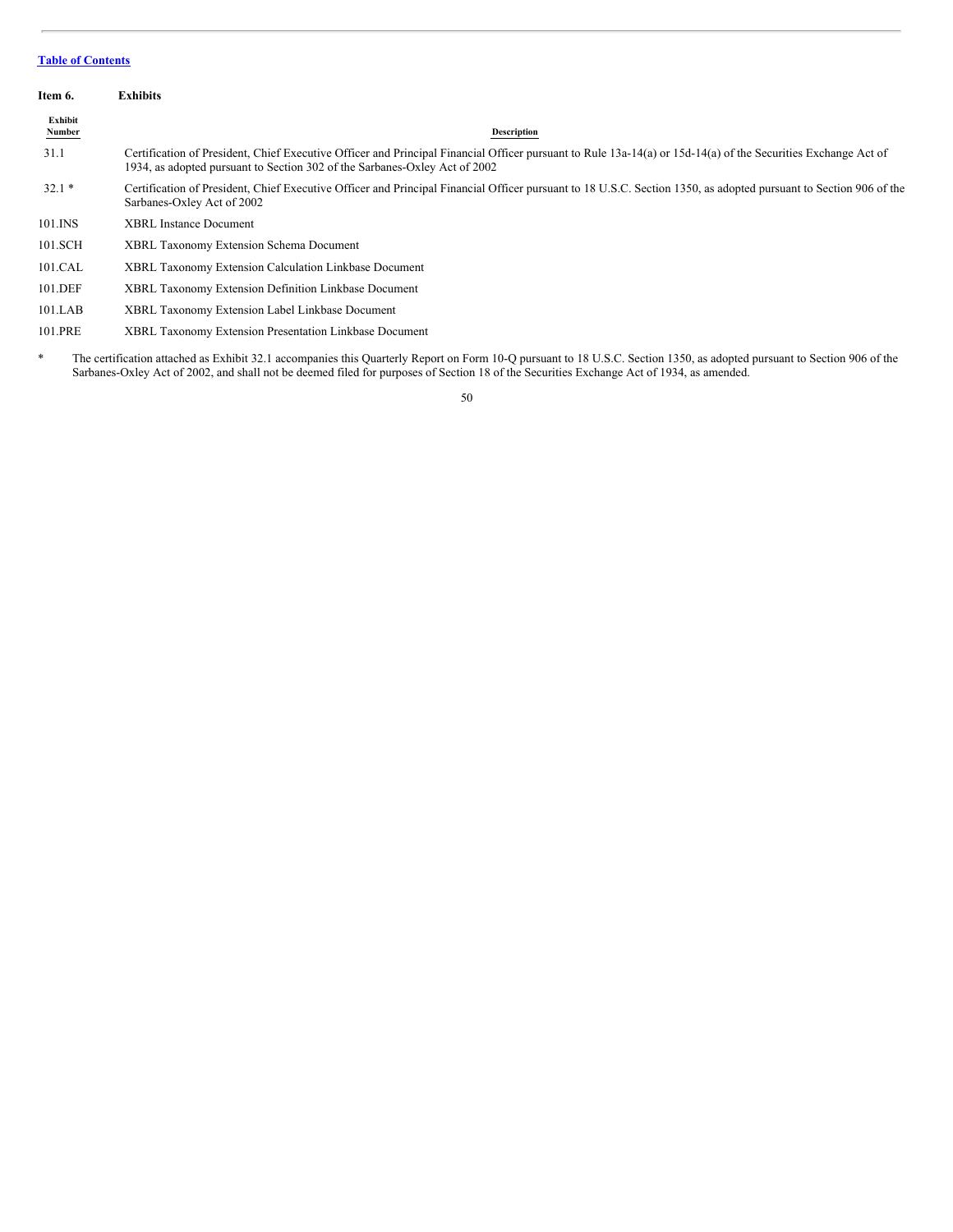# <span id="page-50-0"></span>**SIGNATURES**

Pursuant to the requirements of the Securities Exchange Act of 1934, the registrant has duly caused this report to be signed on its behalf by the undersigned, thereunto duly authorized.

Date: November 7, 2013 By: /s/ Scott Cormack

# **ONCOGENEX PHARMACEUTICALS, INC.**

Scott Cormack President, Chief Executive Officer and Principal Financial Officer *(authorized of icer and principal financial of icer)*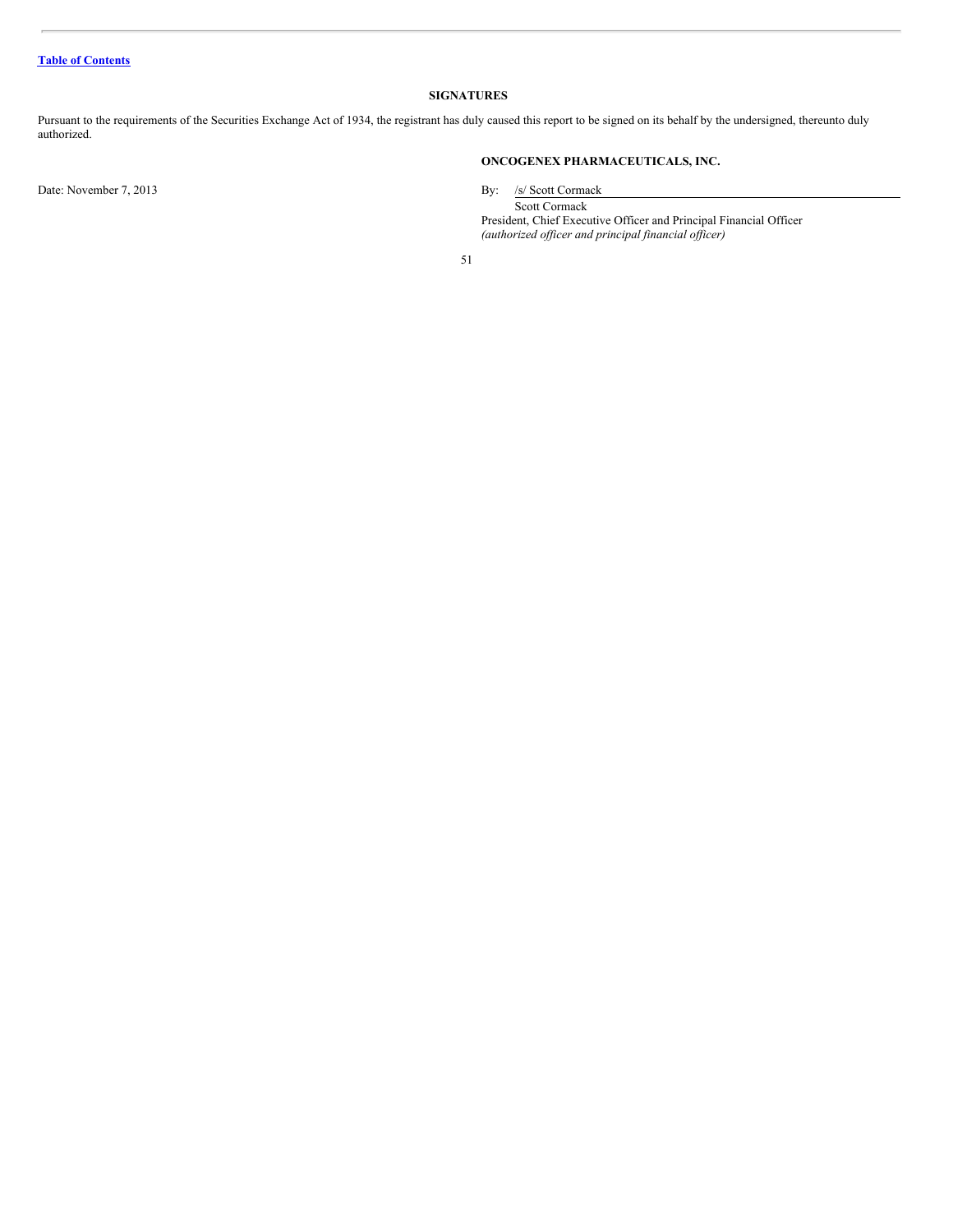# <span id="page-51-0"></span>**EXHIBIT INDEX**

| Exhibit<br><b>Number</b> | <b>Description</b>                                                                                                                                                                                                                          |
|--------------------------|---------------------------------------------------------------------------------------------------------------------------------------------------------------------------------------------------------------------------------------------|
| 31.1                     | Certification of President, Chief Executive Officer and Principal Financial Officer pursuant to Rule 13a-14(a) or 15d-14(a) of the Securities Exchange Act of<br>1934, as adopted pursuant to Section 302 of the Sarbanes-Oxley Act of 2002 |
| $32.1*$                  | Certification of President, Chief Executive Officer and Principal Financial Officer pursuant to 18 U.S.C. Section 1350, as adopted pursuant to Section 906 of the<br>Sarbanes-Oxley Act of 2002                                             |
| 101.INS                  | <b>XBRL</b> Instance Document                                                                                                                                                                                                               |
| 101.SCH                  | <b>XBRL Taxonomy Extension Schema Document</b>                                                                                                                                                                                              |
| 101.CAL                  | XBRL Taxonomy Extension Calculation Linkbase Document                                                                                                                                                                                       |

- 101.DEF XBRL Taxonomy Extension Definition Linkbase Document
- 101.LAB XBRL Taxonomy Extension Label Linkbase Document
- 101.PRE XBRL Taxonomy Extension Presentation Linkbase Document
- \* The certification attached as Exhibit 32.1 accompanies this Quarterly Report on Form 10-Q pursuant to 18 U.S.C. Section 1350, as adopted pursuant to Section 906 of the Sarbanes-Oxley Act of 2002, and shall not be deemed filed for purposes of Section 18 of the Securities Exchange Act of 1934, as amended.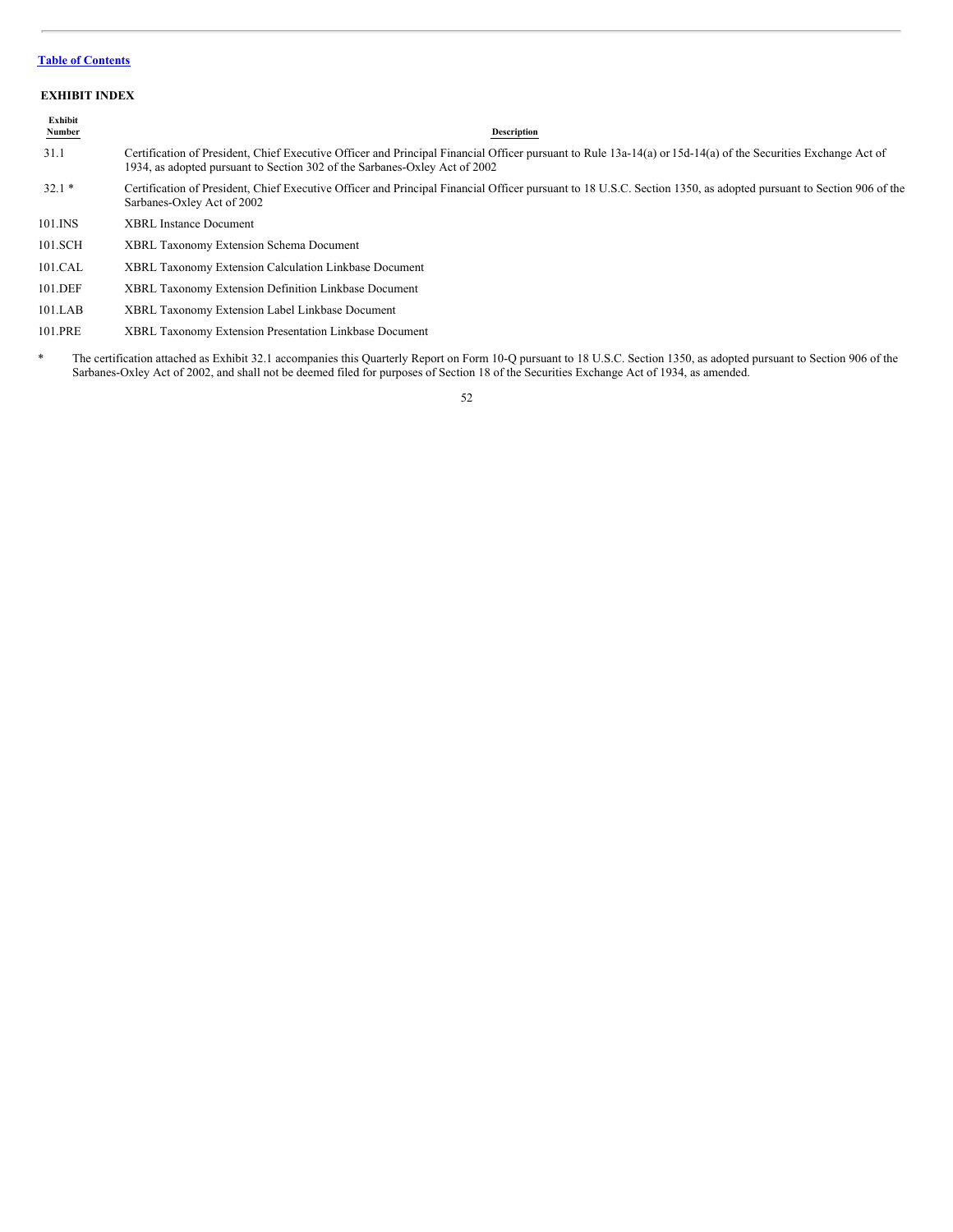#### **Certification Pursuant to Rule 13a-14(a) or Rule 15d-14(a) of the Securities Exchange Act of 1934**

I, Scott Cormack, certify that:

1. I have reviewed this quarterly report on Form 10-Q of OncoGenex Pharmaceuticals, Inc.;

2. Based on my knowledge, this report does not contain any untrue statement of a material fact or omit to state a material fact necessary to make the statements made, in light of the circumstances under which such statements were made, not misleading with respect to the period covered by this report;

3. Based on my knowledge, the financial statements, and other financial information included in this report, fairly present in all material respects the financial condition, results of operations and cash flows of the registrant as of, and for, the periods presented in this report;

4. I am responsible for establishing and maintaining disclosure controls and procedures (as defined in Exchange Act Rules 13a-15(e) and 15d-15(e)) and internal control over financial reporting (as defined in Exchange Act Rules 13a-15(f) and 15d-15(f)) for the registrant and have:

(a) Designed such disclosure controls and procedures, or caused such disclosure controls and procedures to be designed under our supervision, to ensure that material information relating to the registrant, including its consolidated subsidiaries, is made known to us by others within those entities, particularly during the period in which this report is being prepared;

(b) Designed such internal control over financial reporting, or caused such internal control over financial reporting to be designed under our supervision, to provide reasonable assurance regarding the reliability of financial reporting and the preparation of financial statements for external purposes in accordance with generally accepted accounting principles;

(c) Evaluated the effectiveness of the registrant's disclosure controls and procedures and presented in this report our conclusions about the effectiveness of the disclosure controls and procedures, as of the end of the period covered by this report based on such evaluation; and

(d) Disclosed in this report any change in the registrant's internal control over financial reporting that occurred during the registrant's most recent fiscal quarter (the registrant's fourth fiscal quarter in the case of an annual report) that has materially affected, or is reasonably likely to materially affect, the registrant's internal control over financial reporting; and

5. I have disclosed, based on our most recent evaluation of internal control over financial reporting, to the registrant's auditors and the audit committee of the registrant's board of directors (or persons performing the equivalent functions):

(a) all significant deficiencies and material weaknesses in the design or operation of internal control over financial reporting which are reasonably likely to adversely affect the registrant's ability to record, process, summarize and report financial information; and

(b) any fraud, whether or not material, that involves management or other employees who have a significant role in the registrant's internal control over financial reporting.

Date: November 7, 2013

/s/ Scott Cormack

Scott Cormack President, Chief Executive Officer and Principal Financial Officer